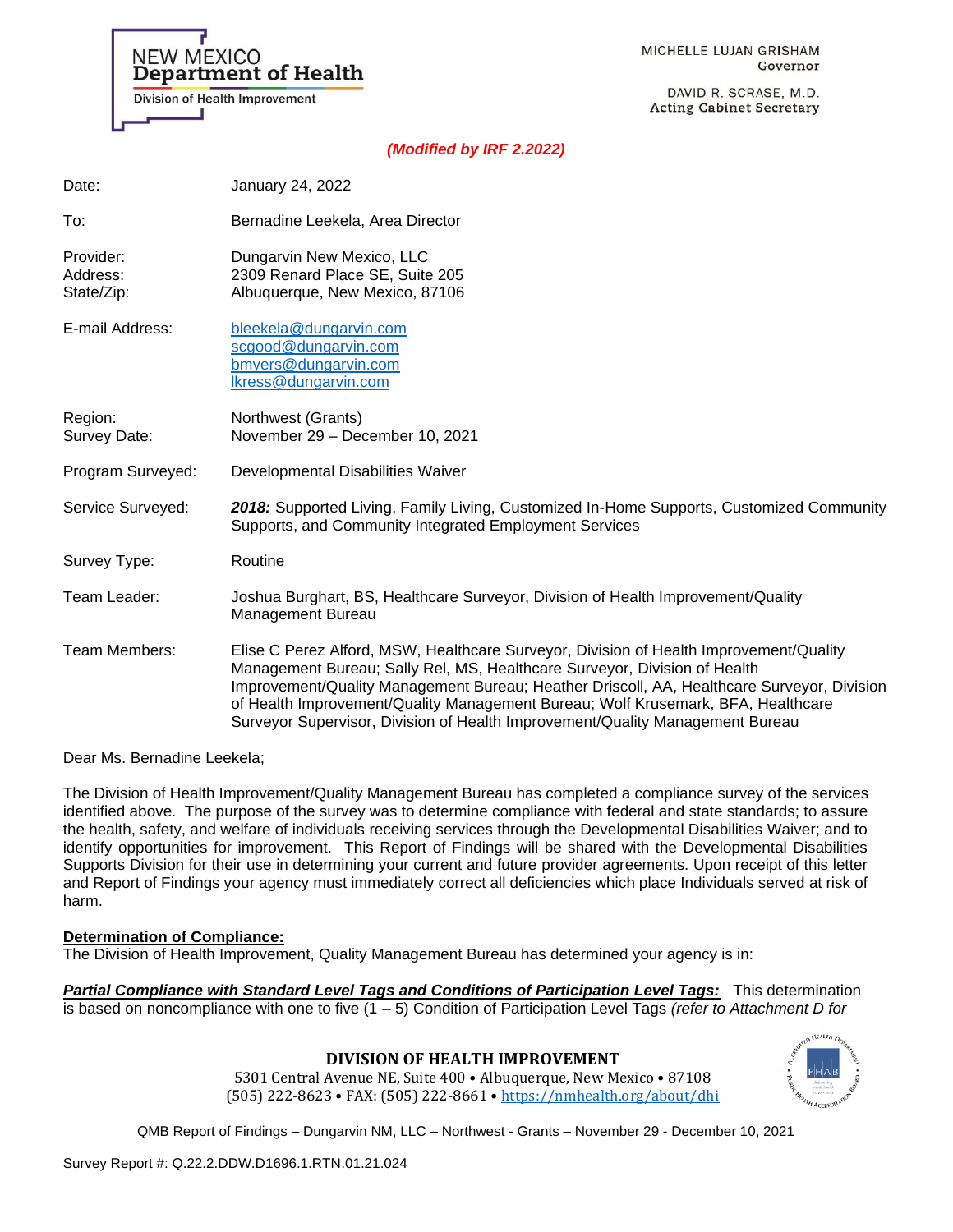*details)*. The attached QMB Report of Findings indicates Standard Level and Condition of Participation Level deficiencies identified and requires completion and implementation of a Plan of Correction. The following tags are identified as Condition of Participation Level:

- Tag # 1A32 Administrative Case File: Individual Service Plan Implementation
- Tag # 1A15.2 Administrative Case File: Healthcare Documentation

The following tags are identified as Standard Level:

- Tag # 1A08.1 Administrative and Residential Case File: Progress Notes *(Removed by IRF)*
- Tag # 1A08.2 Administrative Case File: Healthcare Requirements & Follow-up
- Tag # 1A09 Medication Delivery Routine Medication Administration
- Tag # 1A09.0 Medication Delivery Routine Medication Administration
- Tag # 1A09.1 Medication Delivery PRN Medication Administration
- Tag # LS25 Residential Health & Safety (Supported Living / Family Living / Intensive Medical Living)
- Tag # IS30 Customized Community Supports Reimbursement *(Modified by IRF)*

### **Plan of Correction:**

The attached Report of Findings identifies the deficiencies found during your agency's on-site compliance review. You are required to complete and implement a Plan of Correction. Your agency has a total of 45 business days (10 business days to submit your POC for approval and 35 days to implement your *approved* Plan of Correction) from the receipt of this letter.

You were provided information during the exit meeting portion of your on-site survey. Please refer to this information (Attachment A) for specific instruction on completing your Plan of Correction. At a minimum your Plan of Correction should address the following for each Tag cited:

# **Corrective Action for Current Citation**:

• How is the deficiency going to be corrected? (i.e. obtained documents, retrain staff, individuals and/or staff no longer in service, void/adjusts completed, etc.) This can be specific to each deficiency cited or if possible an overall correction, i.e. all documents will be requested and filed as appropriate.

### **On-going Quality Assurance/Quality Improvement Processes:**

- What is going to be done on an ongoing basis? (i.e. file reviews, etc.)
- How many individuals is this going to effect? (i.e. percentage of individuals reviewed, number of files reviewed, etc.)
- How often will this be completed? (i.e. weekly, monthly, quarterly, etc.)
- Who is responsible? (responsible position within your agency)
- What steps will be taken if issues are found? (i.e. retraining, requesting documents, filing RORA, etc.)
- How is this integrated in your agency's QIS, QI Committee reviews and annual report?

### **Submission of your Plan of Correction:**

Please submit your agency's Plan of Correction in the available space on the two right-hand columns of the Report of Findings. *(See attachment "A" for additional guidance in completing the Plan of Correction)*.

Within 10 business days of receipt of this letter your agency Plan of Correction must be submitted to the parties below:

- **1. Quality Management Bureau, Attention: Monica Valdez, Plan of Correction Coordinator in any of the following ways:**
	- a. Electronically at [MonicaE.Valdez@state.nm.us](mailto:MonicaE.Valdez@state.nm.us) *(preferred method)*
	- b. Fax to 505-222-8661, or
	- c. Mail to POC Coordinator, 5301 Central Ave NE Suite 400, Albuquerque, New Mexico 87108

# **2. Developmental Disabilities Supports Division Regional Office for region of service surveyed**

Upon notification from QMB that your *Plan of Correction has been approved*, you must implement all remedies and corrective actions to come into compliance. If your Plan of Correction is denied, you must resubmit a revised plan as soon as possible for approval, as your POC approval and all remedies must be completed within 45 business days of the receipt of this letter.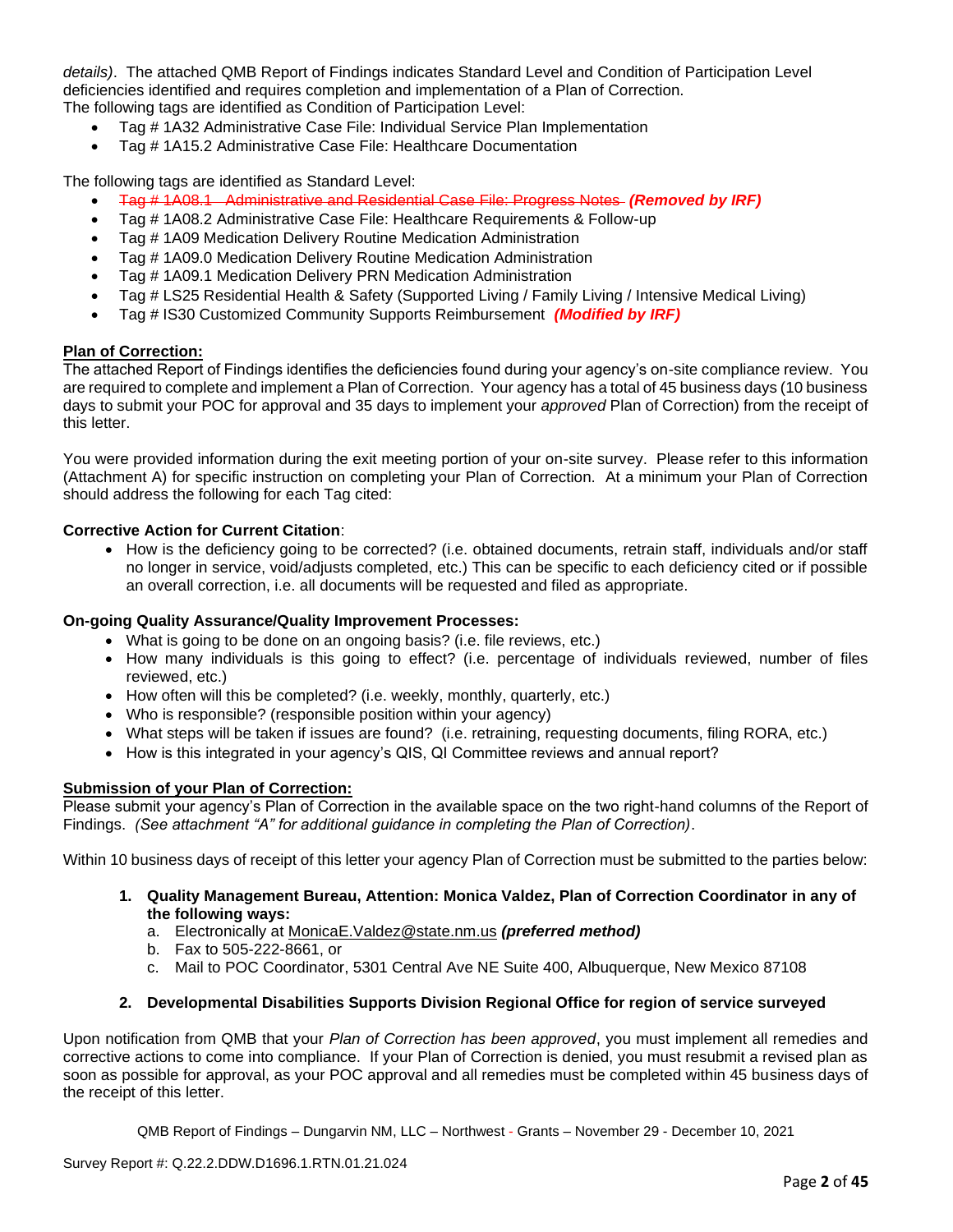Failure to submit your POC within the allotted 10 business days or complete and implement your Plan of Correction within the total 45 business days allowed may result in the imposition of a \$200 per day Civil Monetary Penalty until it is received, completed and/or implemented.

### **Billing Deficiencies:**

If you have deficiencies noted in this report of findings under the *Service Domain: Medicaid Billing/Reimbursement*, you must complete a "Void/Adjust" claim or remit the identified overpayment via a check within 30 calendar days of the date of this letter to HSD/OIG/PIU, *though this is not the preferred method of payment*. If you choose to pay via check, please include a copy of this letter with the payment. Make the check payable to the New Mexico Human Services Department and mail to:

> Attention: *Lisa Medina-Lujan* HSD/OIG/Program Integrity Unit 1474 Rodeo Road Santa Fe, New Mexico 87505

If you have questions and would like to speak with someone at HSD/OIG/PIU, please contact:

### *Lisa Medina-Lujan [\(Lisa.medina-lujan@state.nm.us\)](mailto:Lisa.medina-lujan@state.nm.us)*

Please be advised that there is a one-week lag period for applying payments received by check to Void/Adjust claims. During this lag period, your other claim payments may be applied to the amount you owe even though you have sent a refund, reducing your payment amount. For this reason, we recommend that you allow the system to recover the overpayment instead of sending in a check.

# **Request for Informal Reconsideration of Findings (IRF):**

If you disagree with a finding of deficient practice, you have 10 business days upon receipt of this notice to request an IRF. Submit your request for an IRF in writing to:

> ATTN: QMB Bureau Chief Request for Informal Reconsideration of Findings 5301 Central Ave NE Suite #400 Albuquerque, NM 87108 Attention: IRF request/QMB

See Attachment "C" for additional guidance in completing the request for Informal Reconsideration of Findings. The request for an IRF will not delay the implementation of your Plan of Correction which must be completed within 45 total business days (10 business days to submit your POC for approval and 35 days to implement your *approved* Plan of Correction). Providers may not appeal the nature or interpretation of the standard or regulation, the team composition or sampling methodology. If the IRF approves the modification or removal of a finding, you will be advised of any changes.

Please contact the Plan of Correction Coordinator, Monica Valdez at 505-273-1930 or email at: [MonicaE.Valdez@state.nm.us](mailto:MonicaE.Valdez@state.nm.us) if you have questions about the Report of Findings or Plan of Correction. Thank you for your cooperation and for the work you perform.

Sincerely,

Joshua Burghart, BS

Joshua Burghart, BS Team Lead/Healthcare Surveyor Division of Health Improvement Quality Management Bureau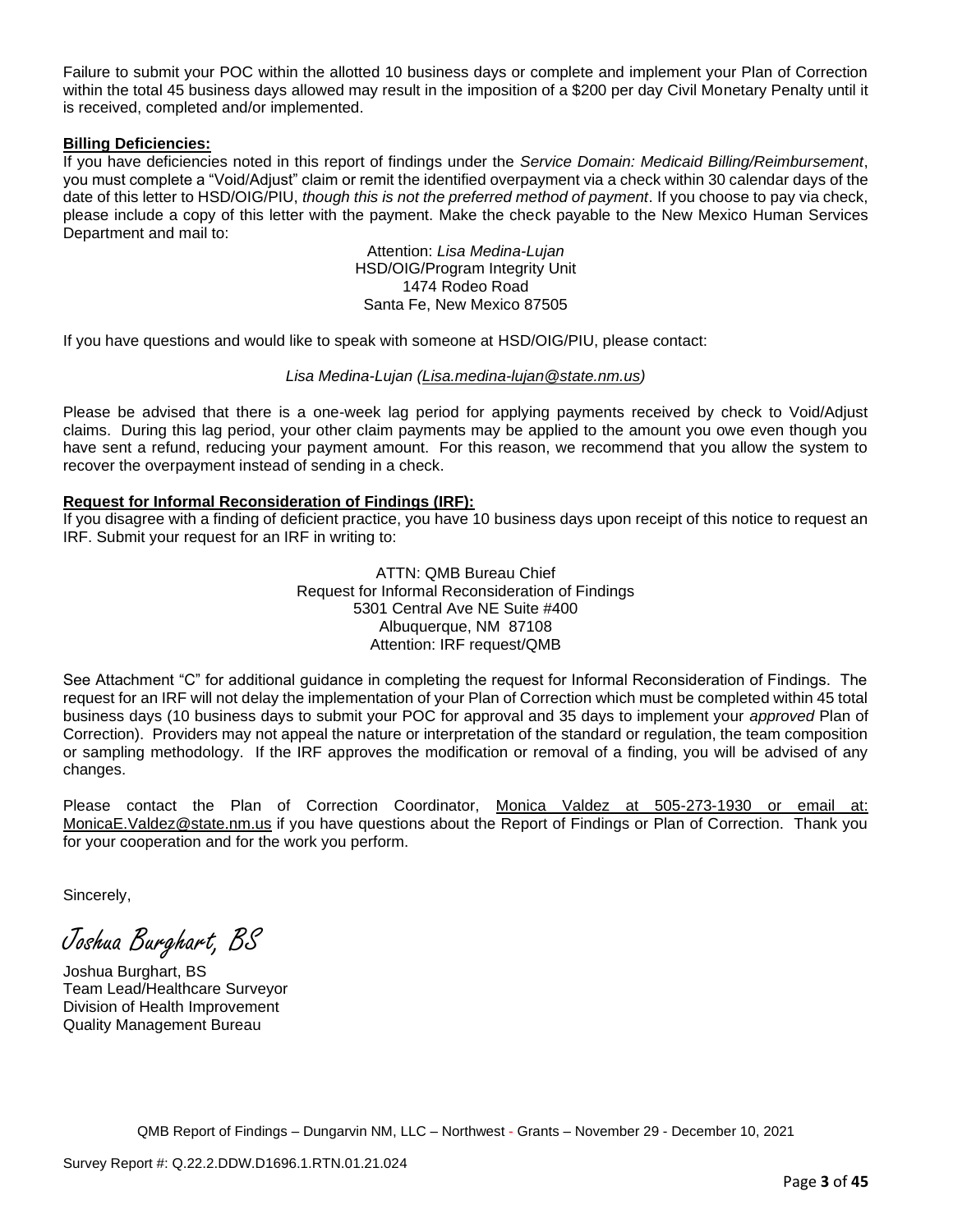#### **Survey Process Employed:**

Administrative Review Start Date: November 29, 2021

# Contact: **Dungarvin New Mexico, LLC**

Bernadine Leekela, Area Director

**DOH/DHI/QMB** Joshua Burghart, BS, Team Lead/Healthcare Surveyor

On-site Entrance Conference Date: November 29, 2021

## Present: **Dungarvin New Mexico, LLC**

Bernadine Leekela, Area Director Louis Trujillo, RN Bernadette Moya, Day Services Program Director April Lopez, Residential Program Director

### **DOH/DHI/QMB**

Joshua Burghart, BS, Team Lead/Healthcare Surveyor Elise Perez Alford, MSW, Healthcare Surveyor Sally Rel, MS, Healthcare Surveyor Heather Driscoll, AA, Healthcare Surveyor Jamie Pond, BS, QMB Staff Manager

Exit Conference Date: December 10, 2021

#### Present: **Dungarvin New Mexico, LLC**

Bernadine Leekela, Area Director Scott Good, State Director Eric Clupper, Nurse Manager Sandra Martinez, Health Service Coordinator Bernadette Moya, Day Services Program Director April Lopez, Residential Program Director

### **DOH/DHI/QMB**

Joshua Burghart, BS, Team Lead/Healthcare Surveyor Elise Perez Alford, MSW, Healthcare Surveyor Sally Rel, MS, Healthcare Surveyor Heather Driscoll, AA, Healthcare Surveyor Amanda Castañeda-Holguin, MPA, Healthcare Surveyor Supervisor

### **DDSD - NW Regional Office**

Cathy Saxton, Case Management Coordinator

Administrative Locations Visited: 1

Total Sample Size: 12

1 - *Jackson* Class Member

11 - Non-*Jackson* Class Members

- 5 Supported Living
- 4 Family Living
- 1 Customized In-Home Supports
- 12 Customized Community Supports
- 3 Community Integrated Employment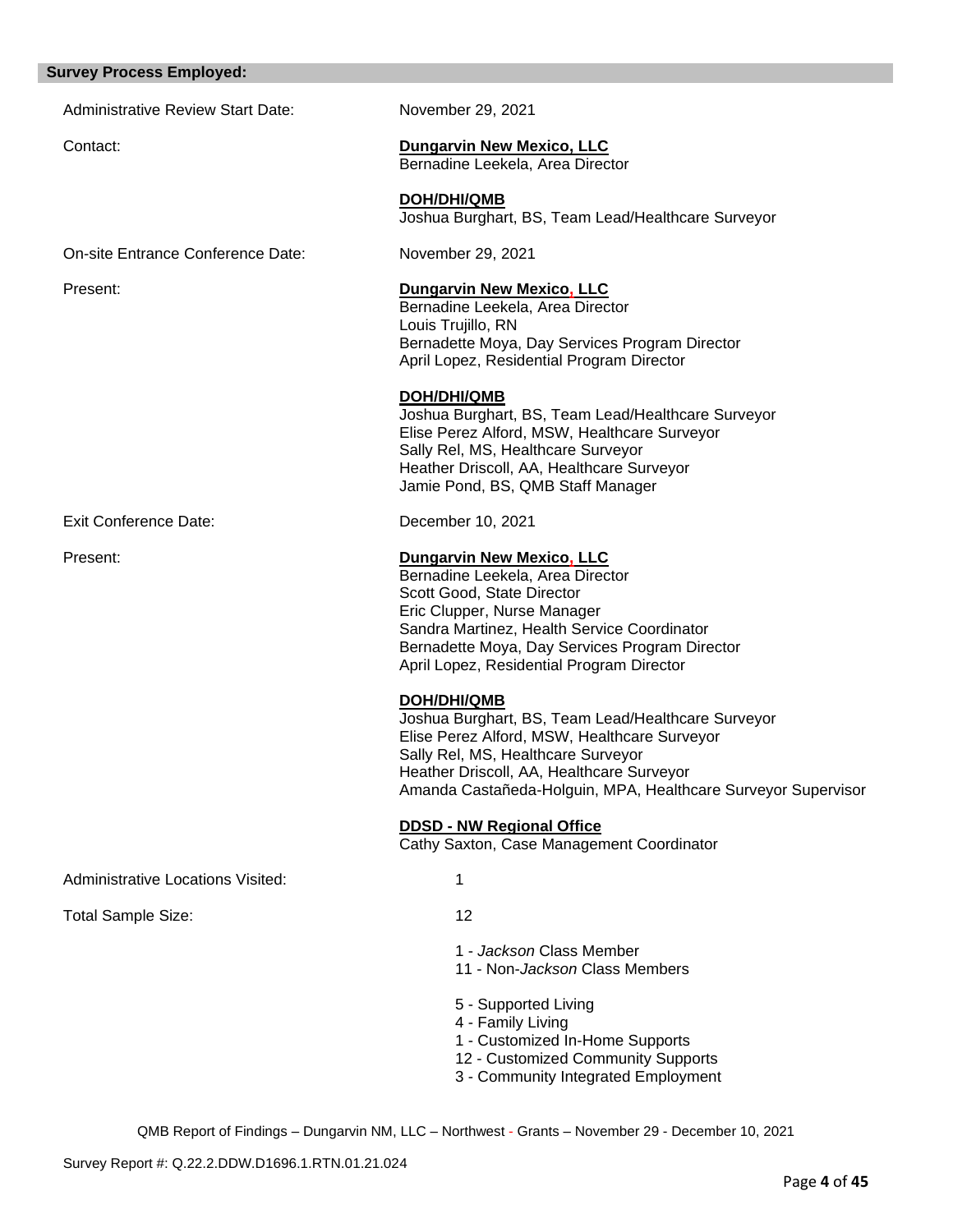# Total Homes Visited 6

| <b>Supported Living Homes Visited</b><br>❖            | 2<br>Note: The following Individuals share a SL<br>residence:<br>$\triangleright$ #3, 7, 12<br>$\triangleright$ #5, 9 |
|-------------------------------------------------------|-----------------------------------------------------------------------------------------------------------------------|
| <b>Family Living Homes Visited</b><br>❖               | 4                                                                                                                     |
| Persons Served Records Reviewed                       | 12                                                                                                                    |
| <b>Persons Served Interviewed</b>                     | 8                                                                                                                     |
| Persons Served Observed                               | 4                                                                                                                     |
| Direct Support Personnel Records Reviewed             | 29 (Note: One DSP performs dual roles as a Service<br>Coordinator)                                                    |
| Direct Support Personnel Interviewed                  | 13 (Note: Interviews conducted by video / phone due to<br>COVID-19 Public Health Emergency)                           |
| Substitute Care/Respite Personnel<br>Records Reviewed | $\overline{2}$                                                                                                        |
| Service Coordinator Records Reviewed                  | 2 (Note: One Service Coordinator performs dual roles as a<br>DSP)                                                     |
| Nurse Interview                                       |                                                                                                                       |

Administrative Processes and Records Reviewed:

- Medicaid Billing/Reimbursement Records for all Services Provided
- Accreditation Records
- Oversight of Individual Funds
- Individual Medical and Program Case Files, including, but not limited to:
	- °Individual Service Plans
	- Progress on Identified Outcomes
	- **<sup>o</sup>Healthcare Plans**
	- Medication Administration Records
	- Medical Emergency Response Plans
	- Therapy Evaluations and Plans
	- Healthcare Documentation Regarding Appointments and Required Follow-Up Other Required Health Information
- Internal Incident Management Reports and System Process / General Events Reports
- Personnel Files, including nursing and subcontracted staff
- Staff Training Records, Including Competency Interviews with Staff
- Agency Policy and Procedure Manual
- Caregiver Criminal History Screening Records
- Consolidated Online Registry/Employee Abuse Registry
- Human Rights Committee Notes and Meeting Minutes
- Evacuation Drills of Residences and Service Locations
- Quality Assurance / Improvement Plan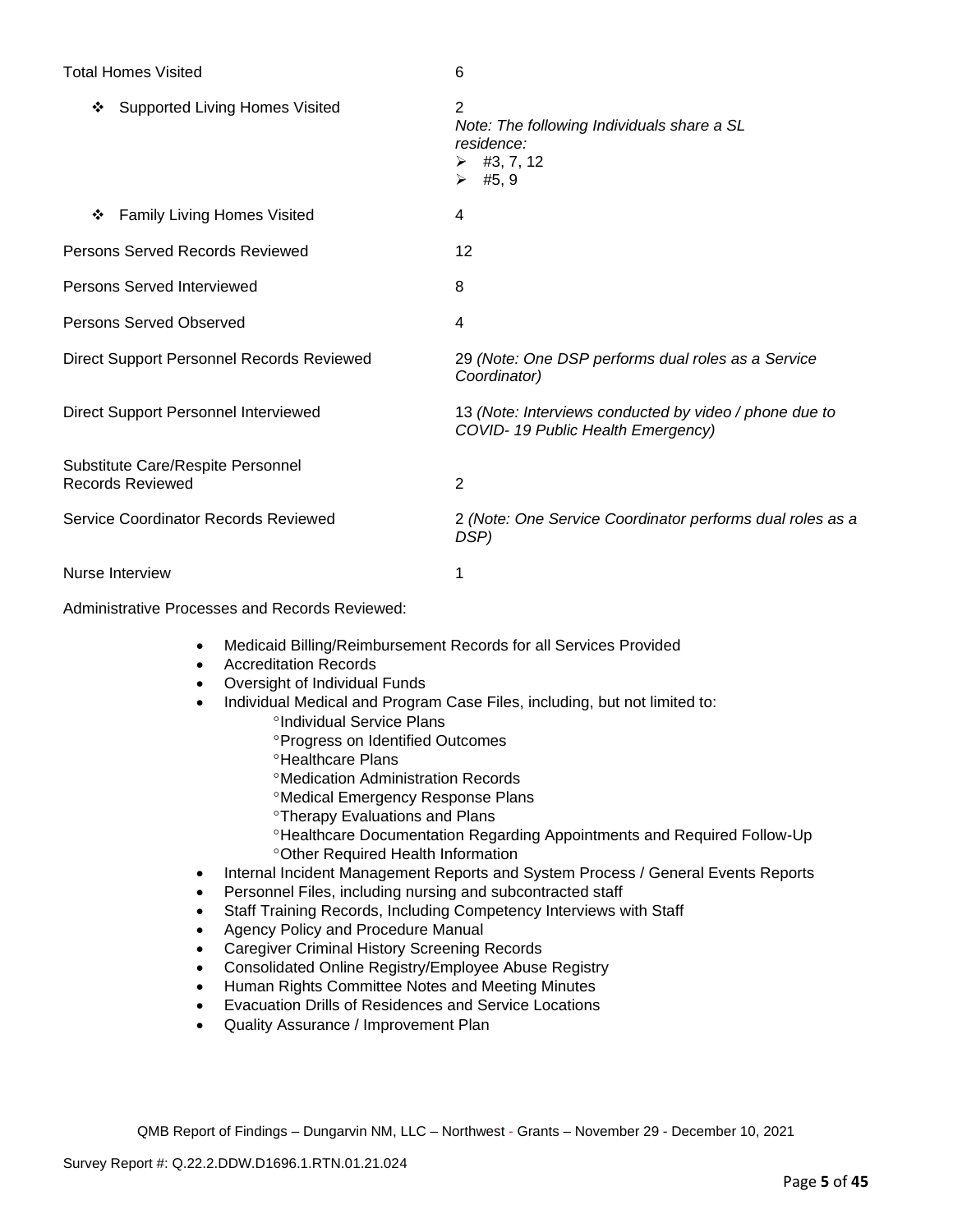CC: Distribution List: DOH - Division of Health Improvement

DOH - Developmental Disabilities Supports Division

DOH - Office of Internal Audit

HSD - Medical Assistance Division

NM Attorney General's Office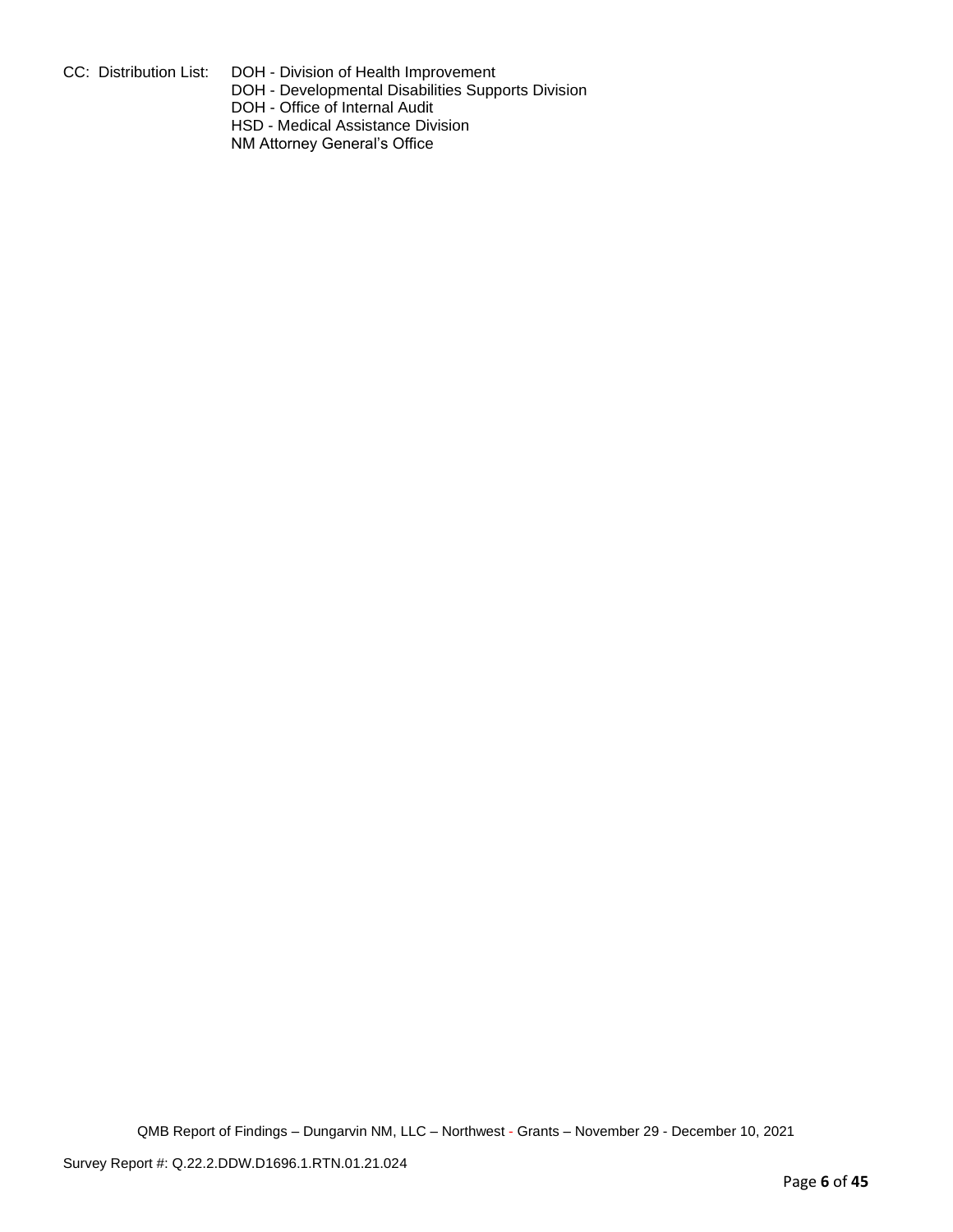# **Attachment A**

# **Provider Instructions for Completing the QMB Plan of Correction (POC) Process**

### *Introduction:*

After a QMB Compliance Survey, your QMB Report of Findings will be sent to you via e-mail.

Each provider must develop and implement a Plan of Correction (POC) that identifies specific quality assurance and quality improvement activities the agency will implement to correct deficiencies and prevent continued deficiencies and non-compliance.

Agencies must submit their Plan of Correction within ten (10) business days from the date you receive the QMB Report of Findings. (Providers who do not submit a POC within 10 business days may be referred to the DDSD Regional Office for purposes of contract management or the Internal Review Committee [IRC] for possible actions or sanctions).

Agencies must fully implement their approved Plan of Correction within 45 business days (10 business days to submit your POC for approval and 35 days to implement your approved Plan of Correction) from the date they receive the QMB Report of Findings. Providers who fail to complete a POC within the 45-business days allowed will be referred to the IRC for possible actions or sanctions.

If you have questions about the Plan of Correction process, call the Plan of Correction Coordinator at 505-273-1930 or email at [MonicaE.Valdez@state.nm.us.](mailto:MonicaE.Valdez@state.nm.us) Requests for technical assistance must be requested through your Regional DDSD Office.

The POC process cannot resolve disputes regarding findings. If you wish to dispute a finding on the official Report of Findings, you must file an Informal Reconsideration of Findings (IRF) request within ten (10) business days of receiving your report. Please note that you must still submit a POC for findings that are in question (see Attachment C).

### *Instructions for Completing Agency POC:*

### *Required Content*

Your Plan of Correction should provide a step-by-step description of the methods to correct each deficient practice cited to prevent recurrence and information that ensures the regulation cited comes into and remains in compliance. The remedies noted in your POC are expected to be added to your Agency's required, annual Quality Assurance (QA) Plan.

If a deficiency has already been corrected since the on-site survey, the plan should state how it was corrected, the completion date (date the correction was accomplished), and how possible recurrence of the deficiency will be prevented.

*The following details should be considered when developing your Plan of Correction:*

#### *The Plan of Correction must address each deficiency cited in the Report of Findings unless otherwise noted with a "No Plan of Correction Required statement." The Plan of Correction must address the five (5) areas listed below:*

- 1. How the specific and realistic corrective action will be accomplished for individuals found to have been affected by the deficient practice.
- 2. How the agency will identify other individuals who have the potential to be affected by the same deficient practice, and how the agency will act to protect those individuals in similar situations.
- 3. What Quality Assurance measures will be put into place and what systemic changes made to ensure the deficient practice will not recur.
- 4. Indicate how the agency plans to monitor its performance to make certain solutions are sustained. The agency must develop a QA plan for ensuring correction is achieved and sustained. This QA plan must be implemented, and the corrective action is evaluated for its effectiveness. The plan of correction is integrated into the agency quality assurance system; and
- 5. Include dates when corrective actions will be completed. The corrective action completion dates must be acceptable to the State.

*The following details should be considered when developing your Plan of Correction:*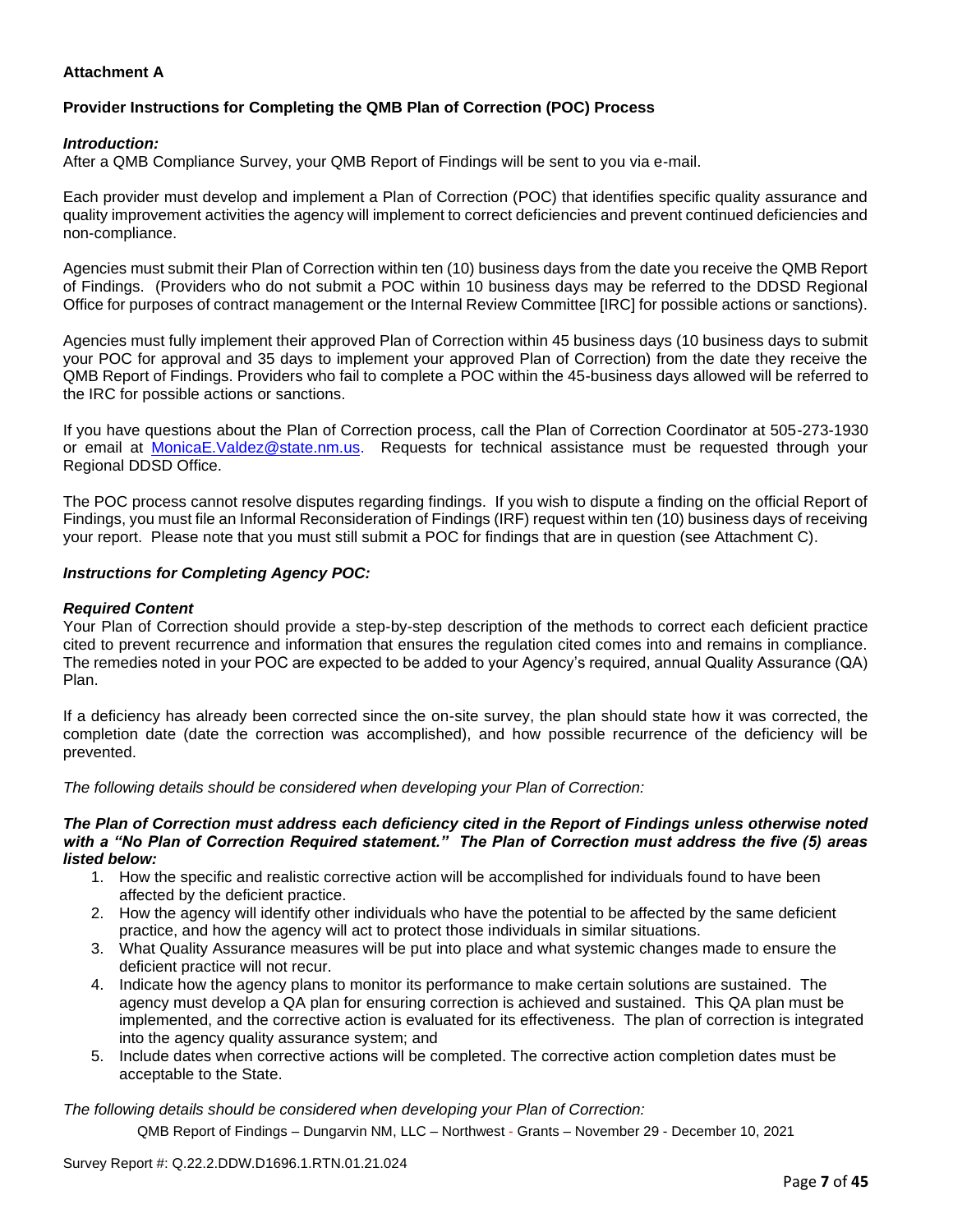- Details about how and when Individual Served, agency personnel and administrative and service delivery site files are audited by agency personnel to ensure they contain required documents;
- Information about how medication administration records are reviewed to verify they contain all required information before they are distributed to service sites, as they are being used, and after they are completed;
- Your processes for ensuring that all required agency personnel are trained on required DDSD required trainings;
- How accuracy in billing/reimbursement documentation is assured;
- How health, safety is assured;
- For Case Management providers, how Individual Service Plans are reviewed to verify they meet requirements, how the timeliness of level of care (LOC) packet submissions and consumer visits are tracked;
- Your process for gathering, analyzing and responding to quality data indicators; and,
- Details about Quality Targets in various areas, current status, analyses about why targets were not met, and remedies implemented.

*Note:* **Instruction or in-service of staff alone may not be a sufficient plan of correction.** This is a good first step toward correction, but additional steps must be taken to ensure the deficiency is corrected and will not recur.

# *Completion Dates*

- The plan of correction must include a **completion date** (entered in the far right-hand column) for each finding. Be sure the date is **realistic** in the amount of time your Agency will need to correct the deficiency; not to exceed 45 total business days.
- Direct care issues should be corrected immediately and monitored appropriately.
- Some deficiencies may require a staged plan to accomplish total correction.
- Deficiencies requiring replacement of equipment, etc., may require more time to accomplish correction but should show reasonable time frames.

# *Initial Submission of the Plan of Correction Requirements*

- 1. The Plan of Correction must be completed on the official QMB Survey Report of Findings/Plan of Correction Form and received by QMB within ten (10) business days from the date you received the report of findings.
- 2. For questions about the POC process, call the POC Coordinator, Monica Valdez at 505-273-1930 or email at [MonicaE.Valdez@state.nm.us](mailto:MonicaE.Valdez@state.nm.us) for assistance.
- 3. For Technical Assistance (TA) in developing or implementing your POC, contact your Regional DDSD Office.
- 4. Submit your POC to Monica Valdez, POC Coordinator in any of the following ways:
	- a. Electronically at [MonicaE.Valdez@state.nm.us](mailto:MonicaE.Valdez@state.nm.us) *(preferred method)*
		- b. Fax to 505-222-8661, or
		- c. Mail to POC Coordinator, 5301 Central Ave NE Suite 400, Albuquerque, New Mexico 87108
- 5. *Do not submit supporting documentation* (evidence of compliance) to QMB *until after* your POC has been approved by the QMB.
- 6. QMB will notify you when your POC has been "approved" or "denied."
	- a. During this time, whether your POC is "approved," or "denied," you will have a maximum of 45-business days from the date of receipt of your Report of Findings to correct all survey deficiencies.
	- b. If your POC is denied, it must be revised and resubmitted as soon as possible, as the 45-business day limit is in effect.
	- c. If your POC is denied a second time your agency may be referred to the Internal Review Committee.
	- d. You will receive written confirmation when your POC has been approved by QMB and a final deadline for completion of your POC.
	- e. Please note that all POC correspondence will be sent electronically unless otherwise requested.
- 7. Failure to submit your POC within 10 business days without prior approval of an extension by QMB will result in a referral to the Internal Review Committee and the possible implementation of monetary penalties and/or sanctions.

### *POC Document Submission Requirements*

Once your POC has been approved by the QMB Plan of Correction Coordinator you must submit copies of documents as evidence that all deficiencies have been corrected, as follows.

1. Your internal documents are due within a *maximum* of 45-business days of receipt of your Report of Findings.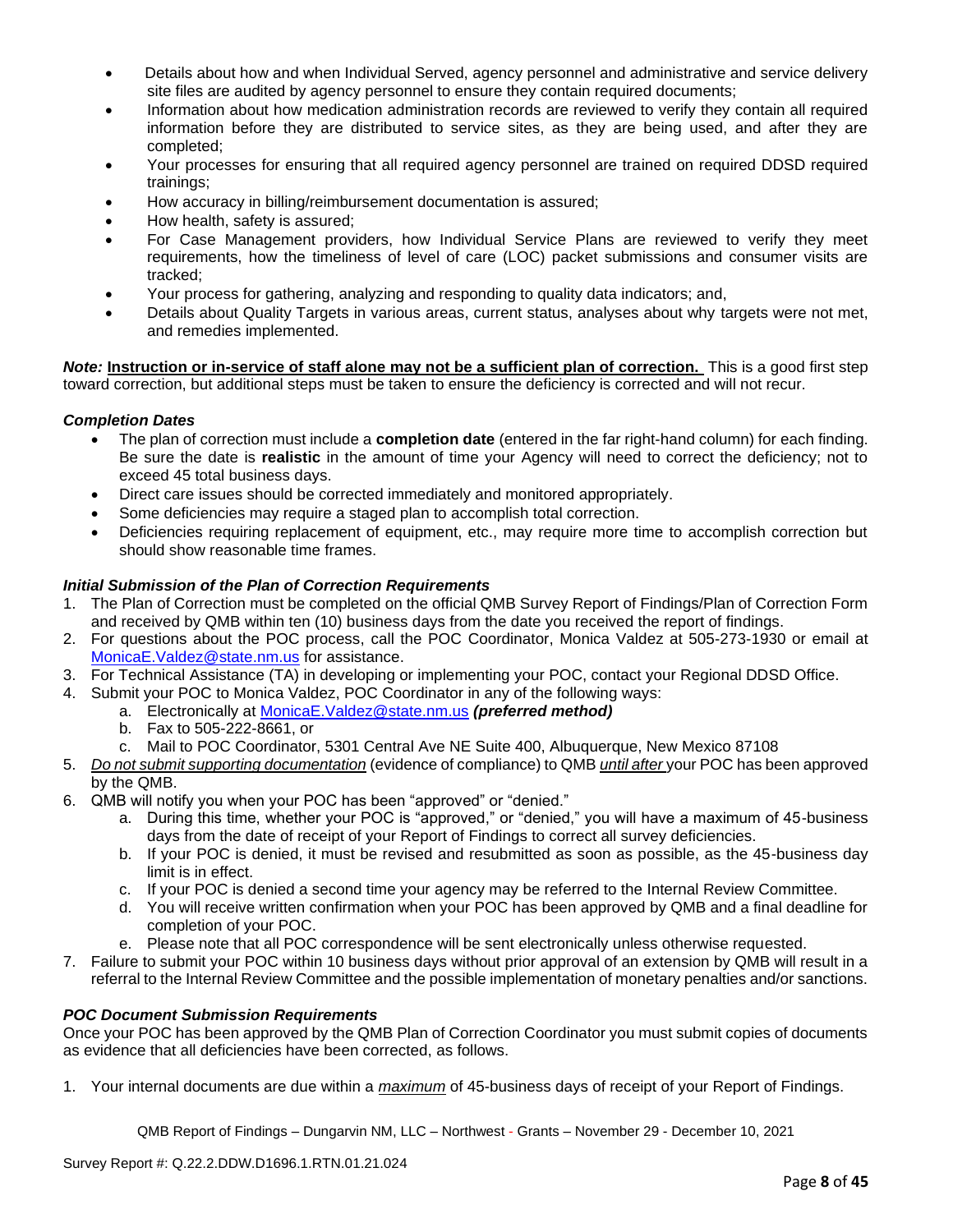- 2. It is preferred that you submit your documents via USPS or other carrier (scanned and saved to CD/DVD disc, flash drive, etc.). If documents containing HIPAA Protected Health Information (PHI) documents must be submitted through S-Comm (Therap), Fax or Postal System, do not send PHI directly to NMDOH email accounts. If the documents do not contain protected Health information (PHI) then you may submit your documents electronically scanned and attached to e-mails.
- 3. All submitted documents *must be annotated*; please be sure the tag numbers and Identification numbers are indicated on each document submitted. Documents which are not annotated with the Tag number and Identification number may not be accepted.
- 4. Do not submit original documents; Please provide copies or scanned electronic files for evidence. Originals must be maintained in the agency file(s) per DDSD Standards.
- 5. In lieu of some documents, you may submit copies of file or home audit forms that clearly indicate cited deficiencies have been corrected, other attestations of correction must be approved by the Plan of Correction Coordinator prior to their submission.
- 6. When billing deficiencies are cited, you must provide documentation to justify billing and/or void and adjust forms submitted to Xerox State Healthcare, LLC for the deficiencies cited in the Report of Findings.

**Revisions, Modifications or Extensions to your Plan of Correction (post QMB approval) must be made in writing and submitted to the Plan of Correction Coordinator, prior to the completion date and are approved on a case-by-case basis. No changes may be made to your POC or the timeframes for implementation without written approval of the POC Coordinator.**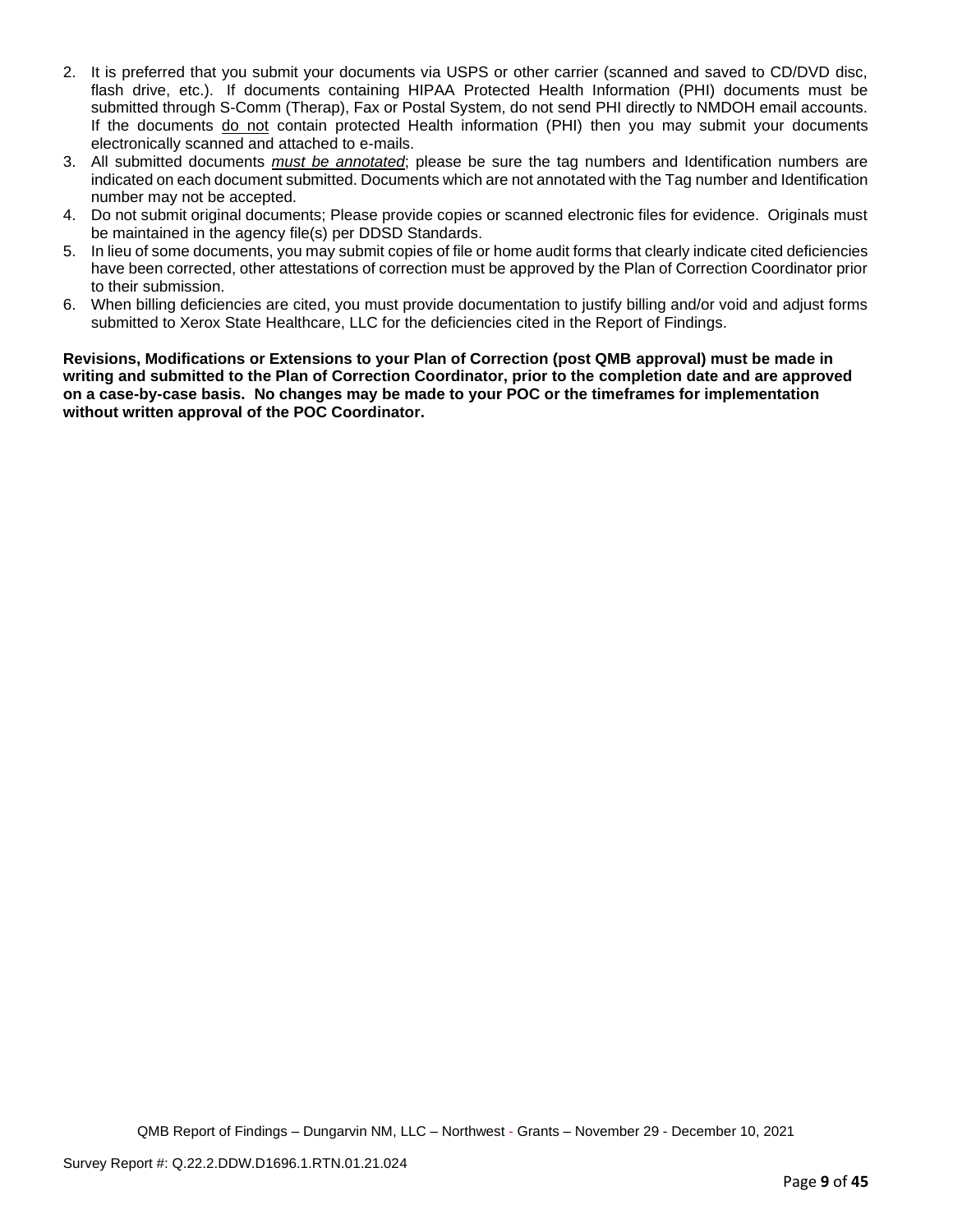# **Department of Health, Division of Health Improvement QMB Determination of Compliance Process**

The Division of Health Improvement, Quality Management Bureau (QMB) surveys compliance of the Developmental Disabilities Waiver (DDW) standards and other state and federal regulations. For the purpose of the LCA / CI survey the CMS waiver assurances have been grouped into four (4) Service Domains: Plan of Care (ISP Implementation); Qualified Providers; Health, Welfare and Safety; and Administrative Oversight (note that Administrative Oversight listed in this document is not the same as the CMS assurance of Administrative Authority. Used in this context it is related to the agency's operational policies and procedures, Quality Assurance system and Medicaid billing and reimbursement processes.)

The QMB Determination of Compliance process is based on provider compliance or non-compliance with standards and regulations identified during the on-site survey process and as reported in the QMB Report of Findings. All areas reviewed by QMB have been agreed to by DDSD and DHI/QMB and are reflective of CMS requirements. All deficiencies (non-compliance with standards and regulations) are identified and cited as either a Standard level deficiency or a Condition of Participation level deficiency in the QMB Reports of Findings. All deficiencies require corrective action when non-compliance is identified.

Each deficiency in your Report of Findings has been predetermined to be a Standard Level Deficiency, a Condition of Participation Level Deficiency, if below 85% compliance or a non-negotiable Condition of Participation Level Deficiency. Your Agency's overall Compliance Determination is based on a Scope and Severity Scale which takes into account the number of Standard and Condition Level Tags cited as well as the percentage of Individuals affected in the sample.

# **Conditions of Participation (CoPs)**

CoPs are based on the Centers for Medicare and Medicaid Services, Home and Community-Based Waiver required assurances, in addition to the New Mexico Developmental Disability Waiver (DDW) Service Standards. The Division of Health Improvement (DHI), in conjunction with the Developmental Disability Support Division (DDSD), has identified certain deficiencies that have the potential to be a Condition of Participation Level, if the tag falls below 85% compliance based on the number of people affected. Additionally, there are what are called nonnegotiable Conditions of Participation, regardless if one person or multiple people are affected. In this context, a CoP is defined as an essential / fundamental regulation or standard, which when out of compliance directly affects the health and welfare of the Individuals served. If no deficiencies within a Tag are at the level of a CoP, it is cited as a Standard Level Deficiency.

# *Service Domains and CoPs for Living Care Arrangements and Community Inclusion are as follows:*

**Service Domain: Service Plan: ISP Implementation -** *Services are delivered in accordance with the service plan, including type, scope, amount, duration and frequency specified in the service plan.*

### **Potential Condition of Participation Level Tags, if compliance is below 85%:**

- **1A08.3 –** Administrative Case File: Individual Service Plan / ISP Components
- **1A32 –** Administrative Case File: Individual Service Plan Implementation
- **LS14 –** Residential Service Delivery Site Case File (ISP and Healthcare Requirements)
- **IS14 –** CCS / CIES Service Delivery Site Case File (ISP and Healthcare Requirements)

**Service Domain: Qualified Providers -** *The State monitors non-licensed/non-certified providers to assure adherence to waiver requirements. The State implements its policies and procedures for verifying that provider training is conducted in accordance with State requirements and the approved waiver.*

### **Potential Condition of Participation Level Tags, if compliance is below 85%:**

- **1A20 -** Direct Support Personnel Training
- **1A22 -** Agency Personnel Competency
- **1A37 –** Individual Specific Training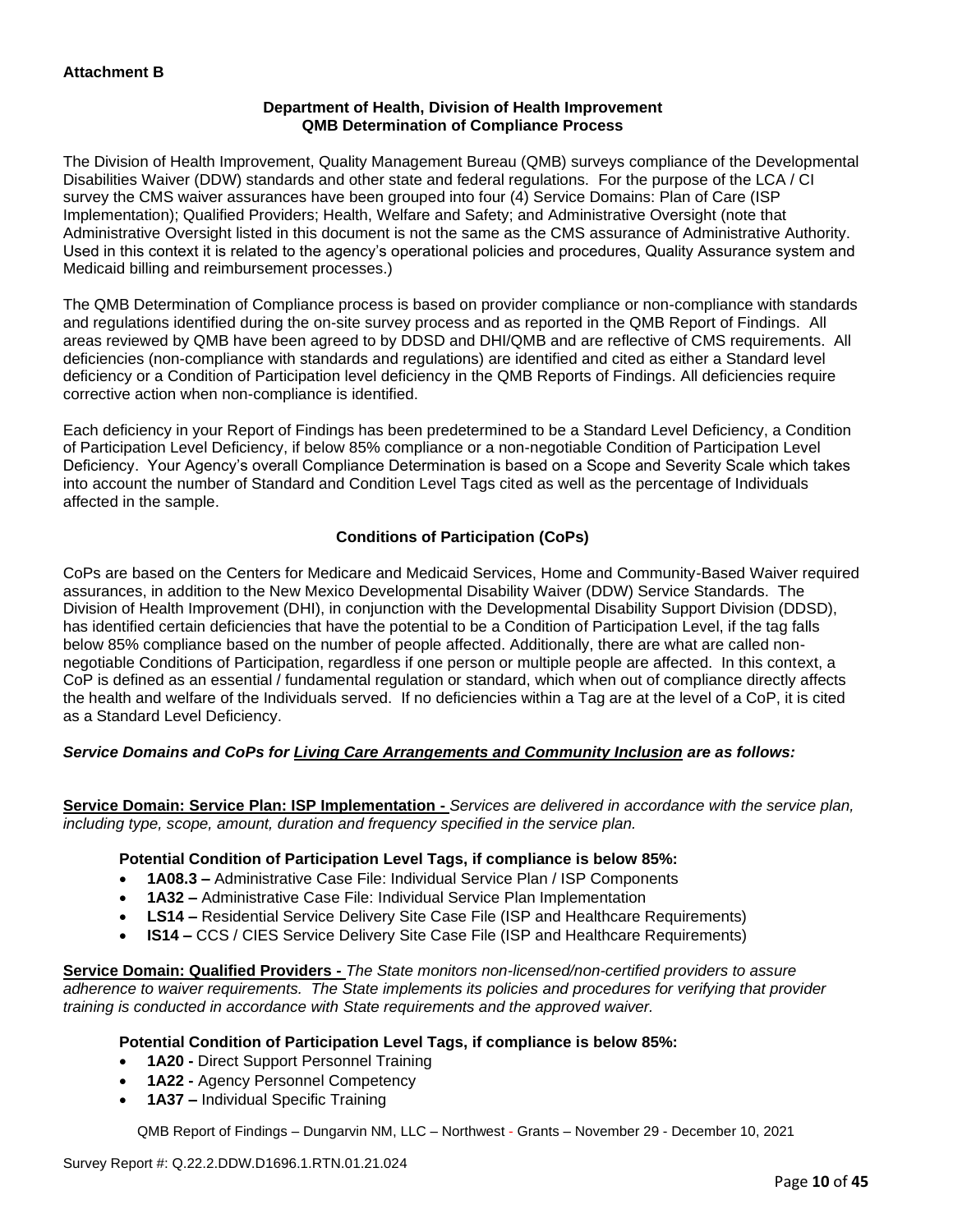## **Non-Negotiable Condition of Participation Level Tags (one or more Individuals are cited):**

- **1A25.1 –** Caregiver Criminal History Screening
- **1A26.1 –** Consolidated On-line Registry Employee Abuse Registry

**Service Domain: Health, Welfare and Safety -** *The State, on an ongoing basis, identifies, addresses and seeks to prevent occurrences of abuse, neglect and exploitation. Individuals shall be afforded their basic human rights. The provider supports individuals to access needed healthcare services in a timely manner.*

## **Potential Condition of Participation Level Tags, if compliance is below 85%:**

- **1A08.2 –** Administrative Case File: Healthcare Requirements & Follow-up
- **1A09 –** Medication Delivery Routine Medication Administration
- **1A09.1 –** Medication Delivery PRN Medication Administration
- **1A15.2 –** Administrative Case File: Healthcare Documentation (Therap and Required Plans)

# **Non-Negotiable Condition of Participation Level Tags (one or more Individuals are cited):**

- **1A05 –** General Requirements / Agency Policy and Procedure Requirements
- **1A07 –** Social Security Income (SSI) Payments
- **1A09.2 –** Medication Delivery Nurse Approval for PRN Medication
- **1A15 –** Healthcare Coordination Nurse Availability / Knowledge
- **1A31 –** Client Rights/Human Rights
- **LS25.1 –** Residential Reqts. (Physical Environment Supported Living / Family Living / Intensive Medical Living)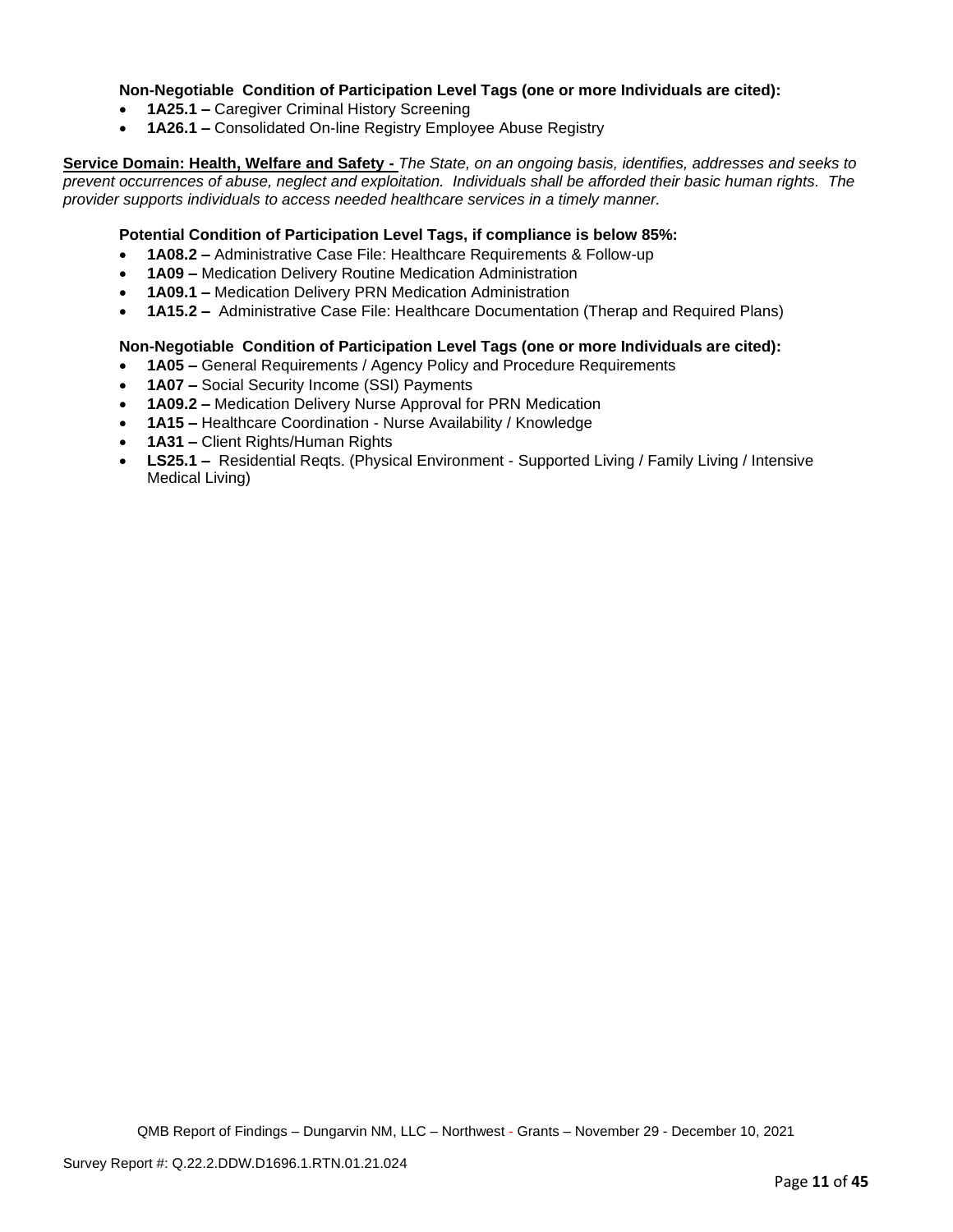# **Attachment C**

#### **Guidelines for the Provider Informal Reconsideration of Finding (IRF) Process**

#### **Introduction:**

Throughout the QMB Survey process, surveyors are openly communicating with providers. Open communication means surveyors have clarified issues and/or requested missing information before completing the review through the use of the signed/dated "Document Request," or "Administrative Needs," etc. forms. Regardless, there may still be instances where the provider disagrees with a specific finding. Providers may use the following process to informally dispute a finding.

#### **Instructions:**

- 1. The Informal Reconsideration of the Finding (IRF) request must be received in writing to the QMB Bureau Chief **within 10 business days** of receipt of the final Report of Findings **(***Note: No extensions are granted for the IRF)***.**
- 2. The written request for an IRF *must* be completed on the QMB Request for Informal Reconsideration of Finding form available on the QMB website: <https://nmhealth.org/about/dhi/cbp/irf/>
- 3. The written request for an IRF must specify in detail the request for reconsideration and why the finding is inaccurate.
- 4. The IRF request must include all supporting documentation or evidence.
- 5. If you have questions about the IRF process, email the IRF Chairperson, Valerie V. Valdez at [valerie.valdez@state.nm.us](mailto:valerie.valdez@state.nm.us) for assistance.

#### **The following limitations apply to the IRF process:**

- The written request for an IRF and all supporting evidence must be received within 10 business days.
- Findings based on evidence requested during the survey and not provided may not be subject to reconsideration.
- The supporting documentation must be new evidence not previously reviewed or requested by the survey team.
- Providers must continue to complete their Plan of Correction during the IRF process
- Providers may not request an IRF to challenge the sampling methodology.
- Providers may not request an IRF based on disagreement with the nature of the standard or regulation.
- Providers may not request an IRF to challenge the team composition.
- Providers may not request an IRF to challenge the DHI/QMB determination of compliance or the length of their DDSD provider contract.

A Provider forfeits the right to an IRF if the request is not received within 10 business days of receiving the report and/or does not include all supporting documentation or evidence to show compliance with the standards and regulations.

The IRF Committee will review the request; the Provider will be notified in writing of the ruling; no face-to-face meeting will be conducted.

When a Provider requests that a finding be reconsidered, it does not stop or delay the Plan of Correction process. **Providers must continue to complete the Plan of Correction, including the finding in dispute regardless of the IRF status.** If a finding is removed or modified, it will be noted and removed or modified from the Report of Findings. It should be noted that in some cases a Plan of Correction may be completed prior to the IRF process being completed. The provider will be notified in writing on the decisions of the IRF committee.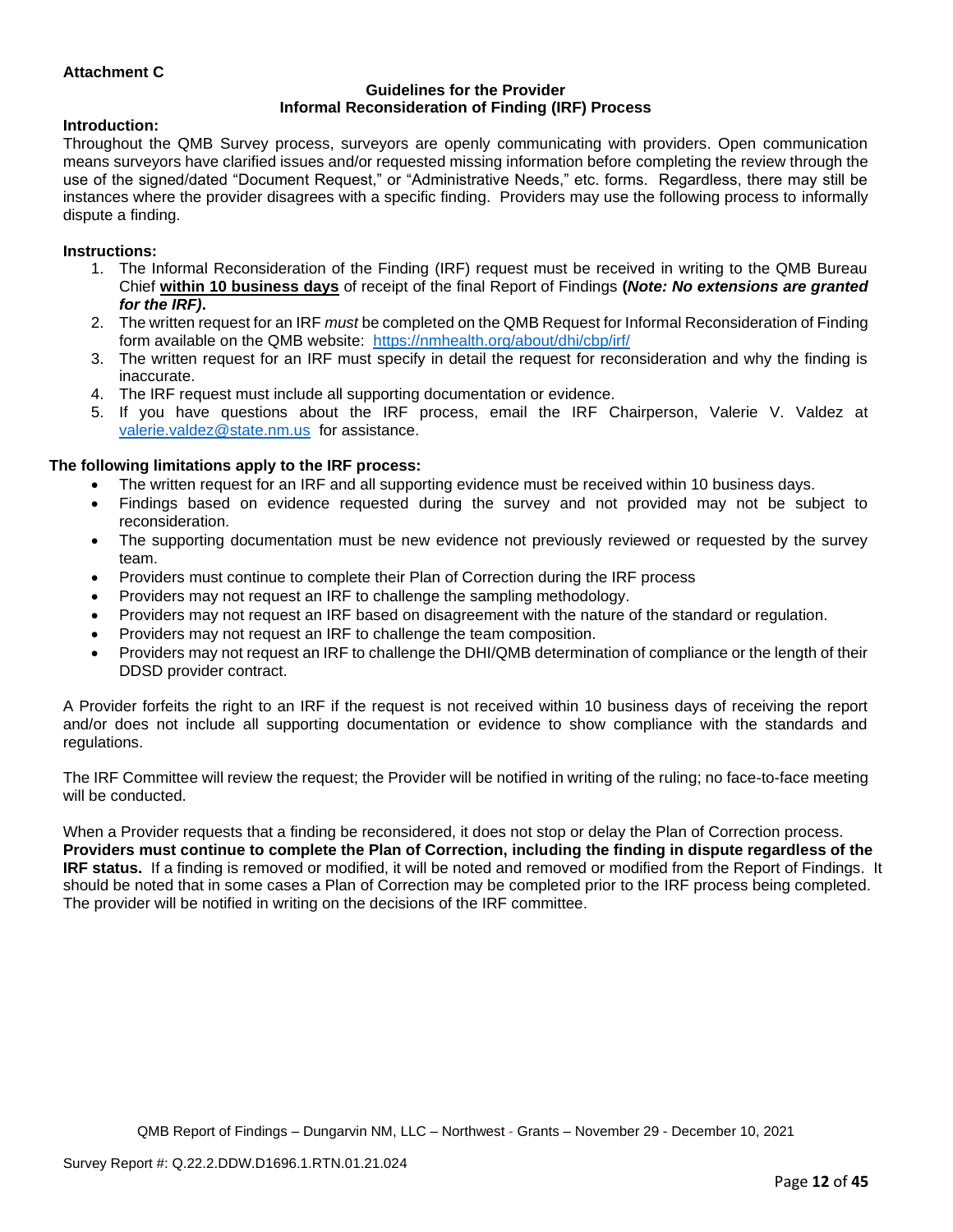# **QMB Determinations of Compliance**

# **Compliance:**

The QMB determination of *Compliance* indicates that a provider has either no deficiencies found during a survey or that no deficiencies at the Condition of Participation Level were found. The agency has obtained a level of compliance such that there is a minimal potential for harm to individuals' health and safety. To qualify for a determination of *Compliance*, the provider must have received no Conditions of Participation Level Deficiencies and have a minimal number of Individuals on the sample affected by the findings indicated in the Standards Level Tags.

# **Partial-Compliance with Standard Level Tags:**

The QMB determination of *Partial-Compliance with Standard Level Tags* indicates that a provider is in compliance with all Condition of Participation Level deficiencies but is out of compliance with a certain percentage of Standard Level deficiencies. This partial-compliance, if not corrected, may result in a negative outcome or the potential for more than minimal harm to individuals' health and safety. There are two ways to receive a determination of Partial Compliance with Standard Level Tags:

- 1. Your Report of Findings includes 16 or fewer Standards Level Tags with between 75% and 100% of the survey sample affected in any tag.
- 2. Your Report of Findings includes 17 or more Standard Level Tags with between 50% to 74% of the survey sample affected in any tag.

# **Partial-Compliance with Standard Level Tags and Condition of Participation Level Tags:**

The QMB determination of *Partial-Compliance with Standard Level Tags and Condition of Participation Level Tags*  indicates that a provider is out of compliance with one to five  $(1 - 5)$  Condition of Participation Level Tags. This partial-compliance, if not corrected, may result in a serious negative outcome or the potential for more than minimal harm to individuals' health and safety.

### **Non-Compliance:**

The QMB determination of *Non-Compliance* indicates a provider is significantly out of compliance with both Standard Level deficiencies and Conditions of Participation level deficiencies. This non-compliance, if not corrected, may result in a serious negative outcome or the potential for more than minimal harm to individuals' health and safety. There are three ways an agency can receive a determination of Non-Compliance:

- 1. Your Report of Findings includes 17 or more total Tags with 0 to 5 Condition of Participation Level Tags with 75% to 100% of the survey sample affected in any Condition of Participation Level tag.
- 2. Your Report of Findings includes any amount of Standard Level Tags with 6 or more Condition of Participation Level Tags.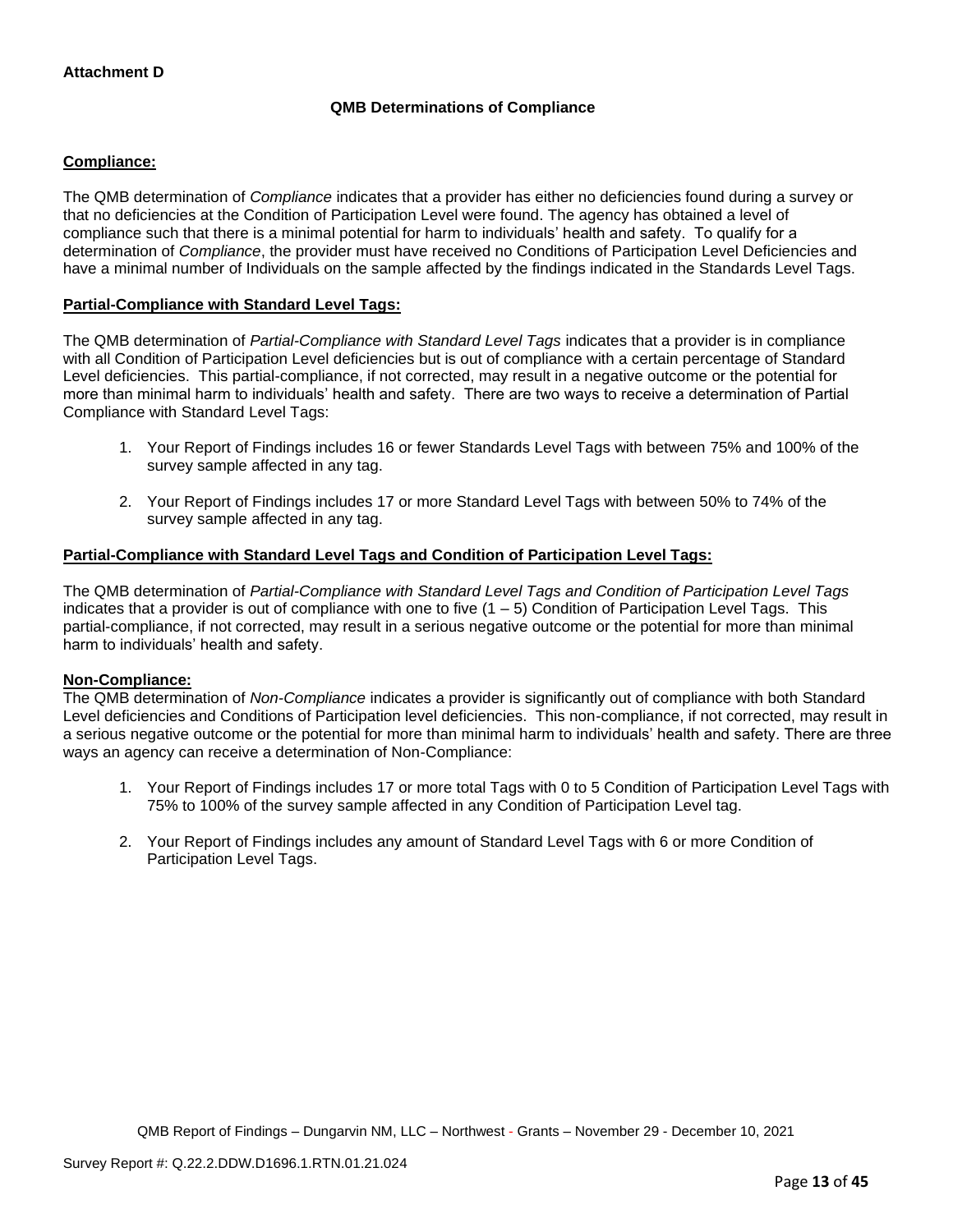| Compliance                                                                                                 | <b>Weighting</b>                                                                                                              |                                                                                                                          |                                                                                                                          |                                                                                                                        |                                                                                                                                |                                                                                                                             |                                                                                                               |
|------------------------------------------------------------------------------------------------------------|-------------------------------------------------------------------------------------------------------------------------------|--------------------------------------------------------------------------------------------------------------------------|--------------------------------------------------------------------------------------------------------------------------|------------------------------------------------------------------------------------------------------------------------|--------------------------------------------------------------------------------------------------------------------------------|-----------------------------------------------------------------------------------------------------------------------------|---------------------------------------------------------------------------------------------------------------|
| <b>Determination</b>                                                                                       |                                                                                                                               | LOW                                                                                                                      |                                                                                                                          | <b>MEDIUM</b>                                                                                                          |                                                                                                                                |                                                                                                                             | <b>HIGH</b>                                                                                                   |
| <b>Total Tags:</b>                                                                                         | up to 16                                                                                                                      | 17 or more                                                                                                               | up to 16                                                                                                                 | 17 or more                                                                                                             | <b>Any Amount</b>                                                                                                              | 17 or more                                                                                                                  | <b>Any Amount</b>                                                                                             |
|                                                                                                            | and                                                                                                                           | and                                                                                                                      | and                                                                                                                      | and                                                                                                                    | And/or                                                                                                                         | and                                                                                                                         | And/or                                                                                                        |
| COP Level Tags:                                                                                            | 0 COP                                                                                                                         | 0 COP                                                                                                                    | 0 COP                                                                                                                    | 0 COP                                                                                                                  | 1 to 5 COP                                                                                                                     | 0 to 5 CoPs                                                                                                                 | 6 or more COP                                                                                                 |
|                                                                                                            | and                                                                                                                           | and                                                                                                                      | and                                                                                                                      | and                                                                                                                    |                                                                                                                                | and                                                                                                                         |                                                                                                               |
| Sample Affected:                                                                                           | 0 to 74%                                                                                                                      | 0 to 49%                                                                                                                 | 75 to 100%                                                                                                               | 50 to 74%                                                                                                              |                                                                                                                                | 75 to 100%                                                                                                                  |                                                                                                               |
| "Non-Compliance"                                                                                           |                                                                                                                               |                                                                                                                          |                                                                                                                          |                                                                                                                        |                                                                                                                                | 17 or more<br><b>Total Tags with</b><br>75 to 100% of<br>the Individuals<br>in the sample<br>cited in any CoP<br>Level tag. | Any Amount of<br><b>Standard Level</b><br>Tags and 6 or<br>more Conditions<br>of Participation<br>Level Tags. |
| "Partial Compliance<br>with Standard Level<br>tags and Condition of<br><b>Participation Level</b><br>Tags" |                                                                                                                               |                                                                                                                          |                                                                                                                          |                                                                                                                        | <b>Any Amount</b><br><b>Standard Level</b><br>Tags, plus 1 to 5<br><b>Conditions of</b><br><b>Participation Level</b><br>tags. |                                                                                                                             |                                                                                                               |
| "Partial Compliance<br>with Standard Level<br>tags"                                                        |                                                                                                                               |                                                                                                                          | up to 16<br><b>Standard Level</b><br>Tags with 75 to<br>100% of the<br>individuals in<br>the sample cited<br>in any tag. | 17 or more<br><b>Standard Level</b><br>Tags with 50 to<br>74% of the<br>individuals in<br>the sample cited<br>any tag. |                                                                                                                                |                                                                                                                             |                                                                                                               |
| "Compliance"                                                                                               | Up to 16<br><b>Standard Level</b><br>Tags with 0 to<br><b>74% of the</b><br>individuals in<br>the sample<br>cited in any tag. | 17 or more<br><b>Standard Level</b><br>Tags with 0 to<br>49% of the<br>individuals in<br>the sample cited<br>in any tag. |                                                                                                                          |                                                                                                                        |                                                                                                                                |                                                                                                                             |                                                                                                               |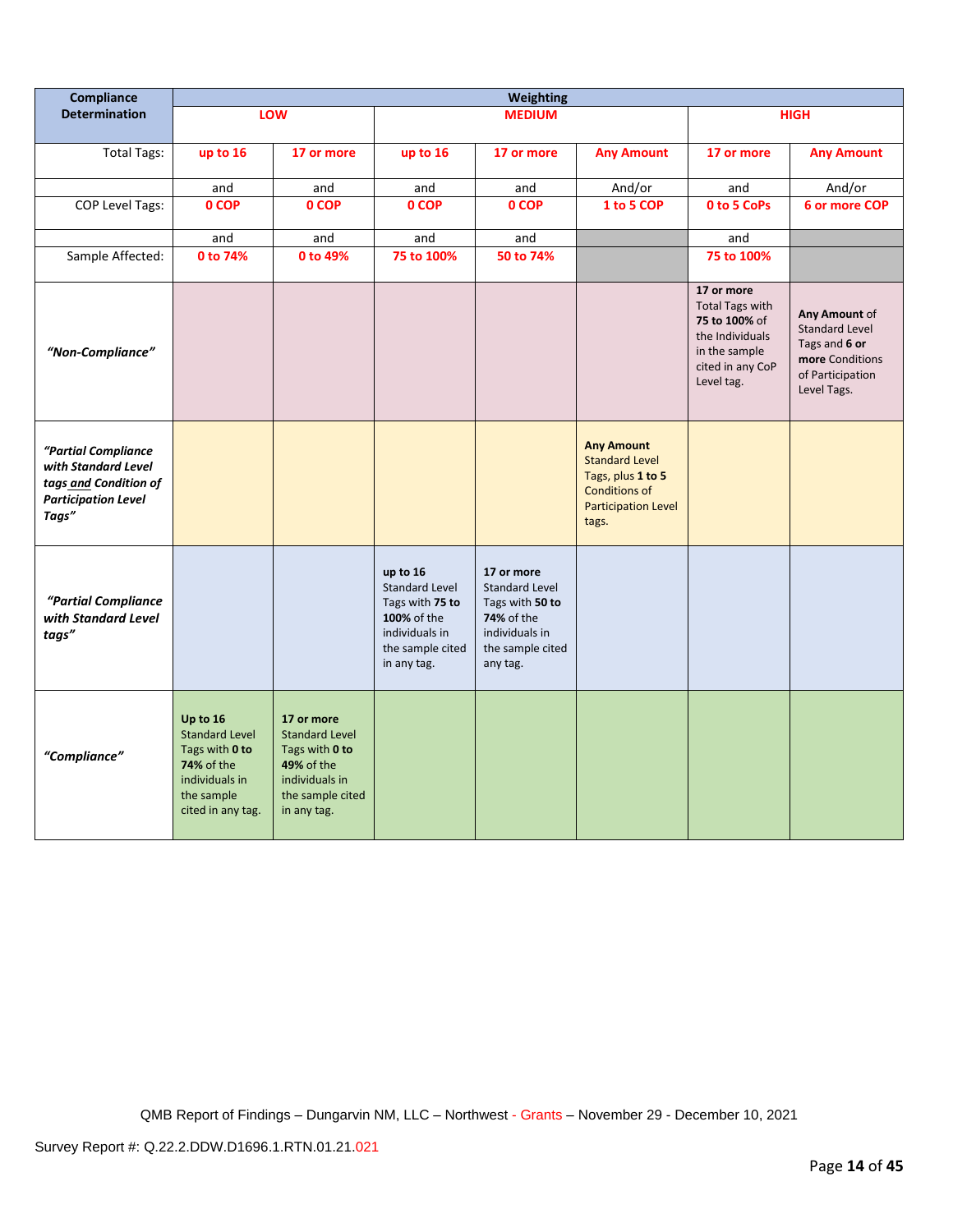# **Agency: Dungarvin New Mexico, LLC – Northwest - Grants Region** Program: Developmental Disabilities Waiver<br>Service: 2018: Supported Living, Family Liv 2018: Supported Living, Family Living, Customized In-Home Supports, Customized Community Supports, and Community Integrated Employment Services Survey Type: Routine<br>
Survey Date: Novemb

**Survey Date: November 29 – December 10, 2021**

| <b>Standard of Care</b>                            | <b>Deficiencies</b>                                                                                                                                         | <b>Agency Plan of Correction, On-going</b> | <b>Completion</b> |
|----------------------------------------------------|-------------------------------------------------------------------------------------------------------------------------------------------------------------|--------------------------------------------|-------------------|
|                                                    |                                                                                                                                                             | <b>QA/QI and Responsible Party</b>         | <b>Date</b>       |
|                                                    | Service Domain: Service Plans: ISP Implementation - Services are delivered in accordance with the service plan, including type, scope, amount, duration and |                                            |                   |
| frequency specified in the service plan.           |                                                                                                                                                             |                                            |                   |
| Tag #1A08.1 Administrative and                     | <b>Standard Level Deficiency</b>                                                                                                                            |                                            |                   |
| <b>Residential Case File: Progress Notes</b>       |                                                                                                                                                             |                                            |                   |
| (Removed by IRF)                                   |                                                                                                                                                             |                                            |                   |
| Developmental Disabilities (DD) Waiver             | Based on record review, the Agency did not                                                                                                                  |                                            |                   |
| Service Standards 2/26/2018: Re-Issue:             | maintain progress notes and other service                                                                                                                   |                                            |                   |
| 12/28/2018: Eff 1/1/2019                           | delivery documentation for 2 of 12 Individuals.                                                                                                             |                                            |                   |
| <b>Chapter 20: Provider Documentation and</b>      |                                                                                                                                                             |                                            |                   |
| <b>Client Records 20.2 Client Records</b>          | Review of the Agency individual case files                                                                                                                  |                                            |                   |
| <b>Requirements: All DD Waiver Provider</b>        | revealed the following items were not found:                                                                                                                |                                            |                   |
| Agencies are required to create and maintain       |                                                                                                                                                             |                                            |                   |
| individual client records. The contents of client  | <b>Administrative Case File:</b>                                                                                                                            |                                            |                   |
| records vary depending on the unique needs of      |                                                                                                                                                             |                                            |                   |
| the person receiving services and the resultant    | <b>Customized Community Services Notes/Daily</b>                                                                                                            |                                            |                   |
| information produced. The extent of                | <b>Contact Logs:</b>                                                                                                                                        |                                            |                   |
| documentation required for individual client       | • Individual #10 - None found for 8/7/2021.                                                                                                                 |                                            |                   |
| records per service type depends on the            |                                                                                                                                                             |                                            |                   |
| location of the file, the type of service being    | • Individual #13 - None found for 9/7/2021.                                                                                                                 |                                            |                   |
| provided, and the information necessary.           |                                                                                                                                                             |                                            |                   |
| <b>DD Waiver Provider Agencies are required to</b> | (Removed by IRF 2.2022)                                                                                                                                     |                                            |                   |
| adhere to the following:                           |                                                                                                                                                             |                                            |                   |
| Client records must contain all documents          |                                                                                                                                                             |                                            |                   |
| essential to the service being provided and        |                                                                                                                                                             |                                            |                   |
| essential to ensuring the health and safety of     |                                                                                                                                                             |                                            |                   |
| the person during the provision of the service.    |                                                                                                                                                             |                                            |                   |
| 2. Provider Agencies must have readily             |                                                                                                                                                             |                                            |                   |
| accessible records in home and community           |                                                                                                                                                             |                                            |                   |
| settings in paper or electronic form. Secure       |                                                                                                                                                             |                                            |                   |
| access to electronic records through the           |                                                                                                                                                             |                                            |                   |
| Therap web-based system using computers or         |                                                                                                                                                             |                                            |                   |
| mobile devices is acceptable.                      |                                                                                                                                                             |                                            |                   |
| 3. Provider Agencies are responsible for           |                                                                                                                                                             |                                            |                   |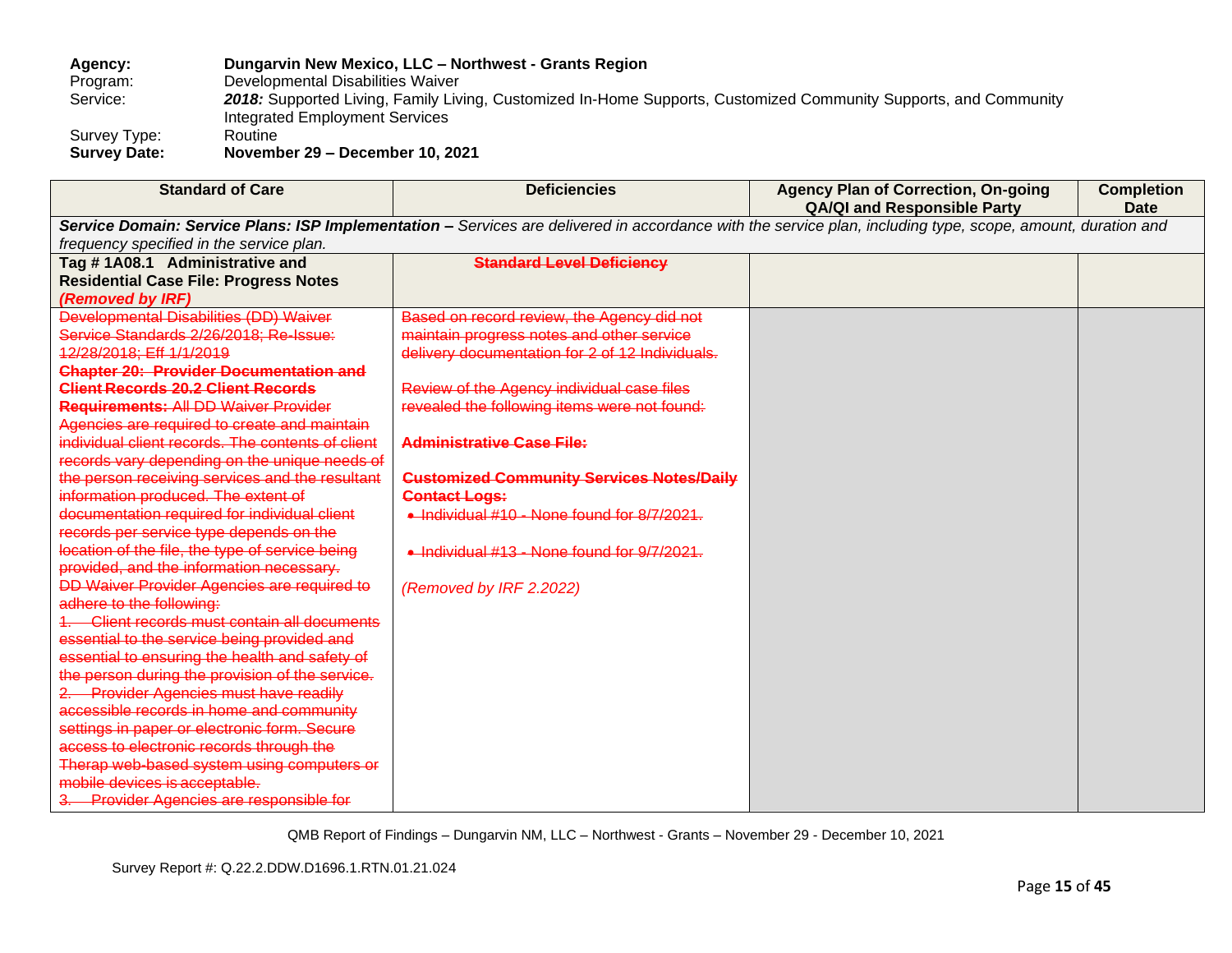| ensuring that all plans created by nurses, RDs,   |  |  |
|---------------------------------------------------|--|--|
| therapists or BSCs are present in all needed      |  |  |
| settings.                                         |  |  |
| 4. Provider Agencies must maintain records        |  |  |
| of all documents produced by agency               |  |  |
| personnel or contractors on behalf of each        |  |  |
| person, including any routine notes or data,      |  |  |
| annual assessments, semi-annual reports,          |  |  |
| evidence of training provided/received,           |  |  |
| progress notes, and any other interactions for    |  |  |
| which billing is generated.                       |  |  |
| 5. Each Provider Agency is responsible for        |  |  |
| maintaining the daily or other contact notes      |  |  |
| documenting the nature and frequency of           |  |  |
| service delivery, as well as data tracking only   |  |  |
| for the services provided by their agency.        |  |  |
| 6. The current Client File Matrix found in        |  |  |
| Appendix A Client File Matrix details the         |  |  |
| minimum requirements for records to be            |  |  |
| stored in agency office files, the delivery site, |  |  |
| or with DSP while providing services in the       |  |  |
| community.                                        |  |  |
| 7. All records pertaining to JCMs must be         |  |  |
| retained permanently and must be made             |  |  |
| available to DDSD upon request, upon the          |  |  |
| termination or expiration of a provider           |  |  |
| agreement, or upon provider withdrawal from       |  |  |
| services.                                         |  |  |
|                                                   |  |  |
|                                                   |  |  |
|                                                   |  |  |
|                                                   |  |  |
|                                                   |  |  |
|                                                   |  |  |
|                                                   |  |  |
|                                                   |  |  |
|                                                   |  |  |
|                                                   |  |  |
|                                                   |  |  |
|                                                   |  |  |
|                                                   |  |  |
|                                                   |  |  |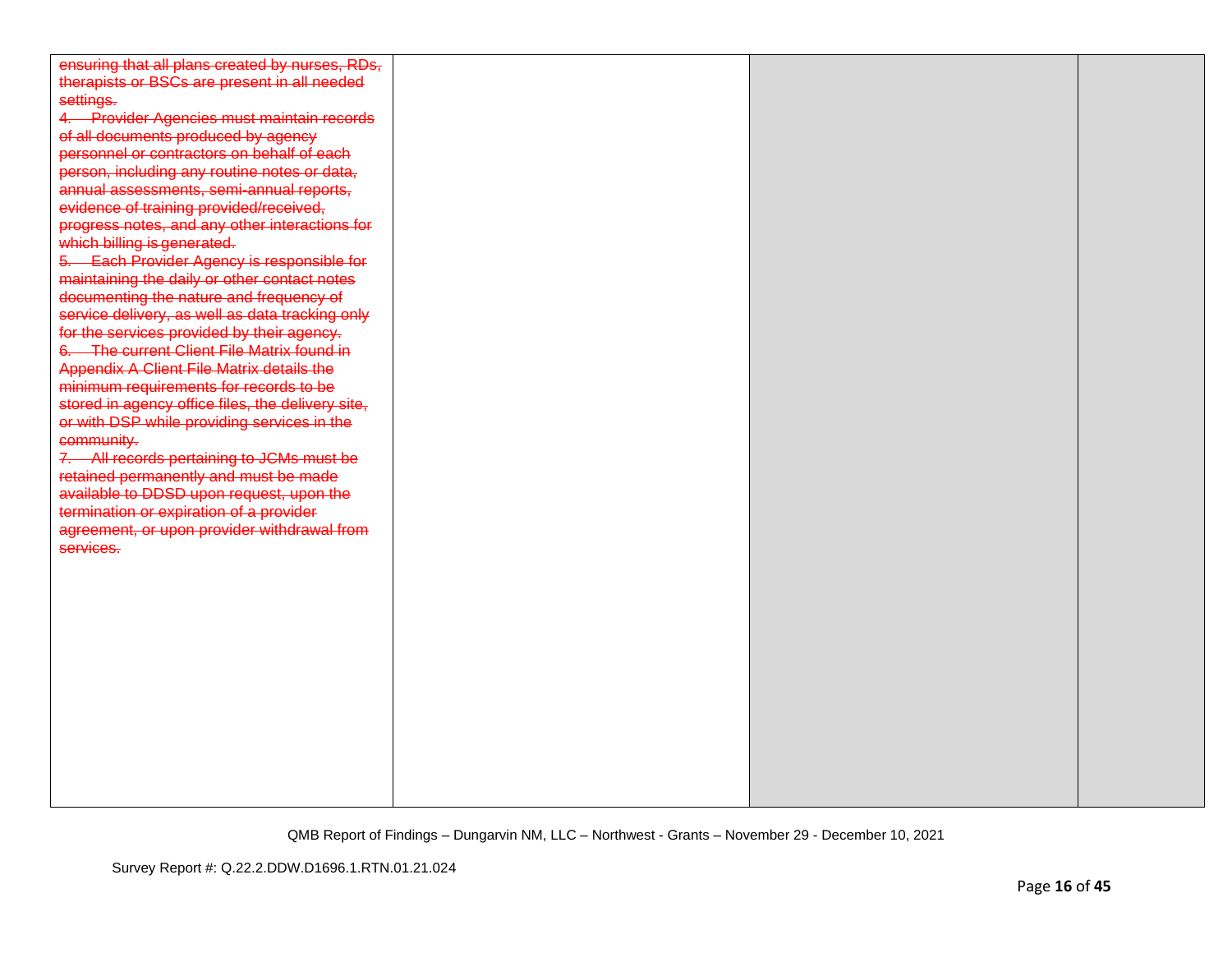| Tag #1A32 Administrative Case File:                | <b>Condition of Participation Level Deficiency</b> |                                                                                         |  |
|----------------------------------------------------|----------------------------------------------------|-----------------------------------------------------------------------------------------|--|
| <b>Individual Service Plan Implementation</b>      |                                                    |                                                                                         |  |
| NMAC 7.26.5.16.C and D Development of              | After an analysis of the evidence it has been      | Provider:                                                                               |  |
| the ISP. Implementation of the ISP. The ISP        | determined there is a significant potential for a  | <b>State your Plan of Correction for the</b>                                            |  |
| shall be implemented according to the              | negative outcome to occur.                         | deficiencies cited in this tag here (How is                                             |  |
| timelines determined by the IDT and as             |                                                    | the deficiency going to be corrected? This can be                                       |  |
| specified in the ISP for each stated desired       | Based on administrative record review the          | specific to each deficiency cited or if possible an                                     |  |
| outcomes and action plan.                          | Agency did not implement the ISP according to      | overall correction?): $\rightarrow$                                                     |  |
|                                                    | the timelines determined by the IDT and as         |                                                                                         |  |
| C. The IDT shall review and discuss                | specified in the ISP for each stated desired       |                                                                                         |  |
| information and recommendations with the           | outcomes and action plan for 3 of 12 individuals.  |                                                                                         |  |
| individual, with the goal of supporting the        |                                                    |                                                                                         |  |
| individual in attaining desired outcomes. The      | As indicated by Individuals ISP the following was  |                                                                                         |  |
| IDT develops an ISP based upon the                 | found with regards to the implementation of ISP    |                                                                                         |  |
| individual's personal vision statement,            | Outcomes:                                          |                                                                                         |  |
| strengths, needs, interests and preferences.       |                                                    | <b>Provider:</b>                                                                        |  |
| The ISP is a dynamic document, revised             | <b>Supported Living Data Collection/Data</b>       | <b>Enter your ongoing Quality</b>                                                       |  |
| periodically, as needed, and amended to            | Tracking/Progress with regards to ISP              | <b>Assurance/Quality Improvement</b>                                                    |  |
| reflect progress towards personal goals and        | Outcomes:                                          | processes as it related to this tag                                                     |  |
| achievements consistent with the individual's      |                                                    | number here (What is going to be done? How                                              |  |
| future vision. This regulation is consistent with  | Individual #5                                      | many individuals is this going to affect? How                                           |  |
| standards established for individual plan          | • None found regarding: Live Outcome/Action        | often will this be completed? Who is<br>responsible? What steps will be taken if issues |  |
| development as set forth by the commission on      | Step: "will add activities to his                  | are found?): $\rightarrow$                                                              |  |
| the accreditation of rehabilitation facilities     | schedule/calendar" for 8/2021 - 10/2021.           |                                                                                         |  |
| (CARF) and/or other program accreditation          | Action step is to be completed 1 times per         |                                                                                         |  |
| approved and adopted by the developmental          | week.                                              |                                                                                         |  |
| disabilities division and the department of        |                                                    |                                                                                         |  |
| health. It is the policy of the developmental      | <b>Customized Community Supports Data</b>          |                                                                                         |  |
| disabilities division (DDD), that to the extent    | <b>Collection / Data Tracking/Progress with</b>    |                                                                                         |  |
| permitted by funding, each individual receive      | regards to ISP Outcomes:                           |                                                                                         |  |
| supports and services that will assist and         |                                                    |                                                                                         |  |
| encourage independence and productivity in         | Individual #4                                      |                                                                                         |  |
| the community and attempt to prevent               | • Review of Agency's documented Outcomes           |                                                                                         |  |
| regression or loss of current capabilities.        | and Action Steps do not match the current ISP      |                                                                                         |  |
| Services and supports include specialized          | Outcomes and Action Steps for Work/learn           |                                                                                         |  |
| and/or generic services, training, education       | area.                                              |                                                                                         |  |
| and/or treatment as determined by the IDT and      | Agency's Outcomes/Action Steps are as              |                                                                                         |  |
| documented in the ISP.                             | follows:                                           |                                                                                         |  |
|                                                    | $\circ$<br>"will use his device to gather what he  |                                                                                         |  |
| D. The intent is to provide choice and obtain      | has taken."                                        |                                                                                         |  |
| opportunities for individuals to live, work and    |                                                    |                                                                                         |  |
| play with full participation in their communities. |                                                    |                                                                                         |  |
| The following principles provide direction and     |                                                    |                                                                                         |  |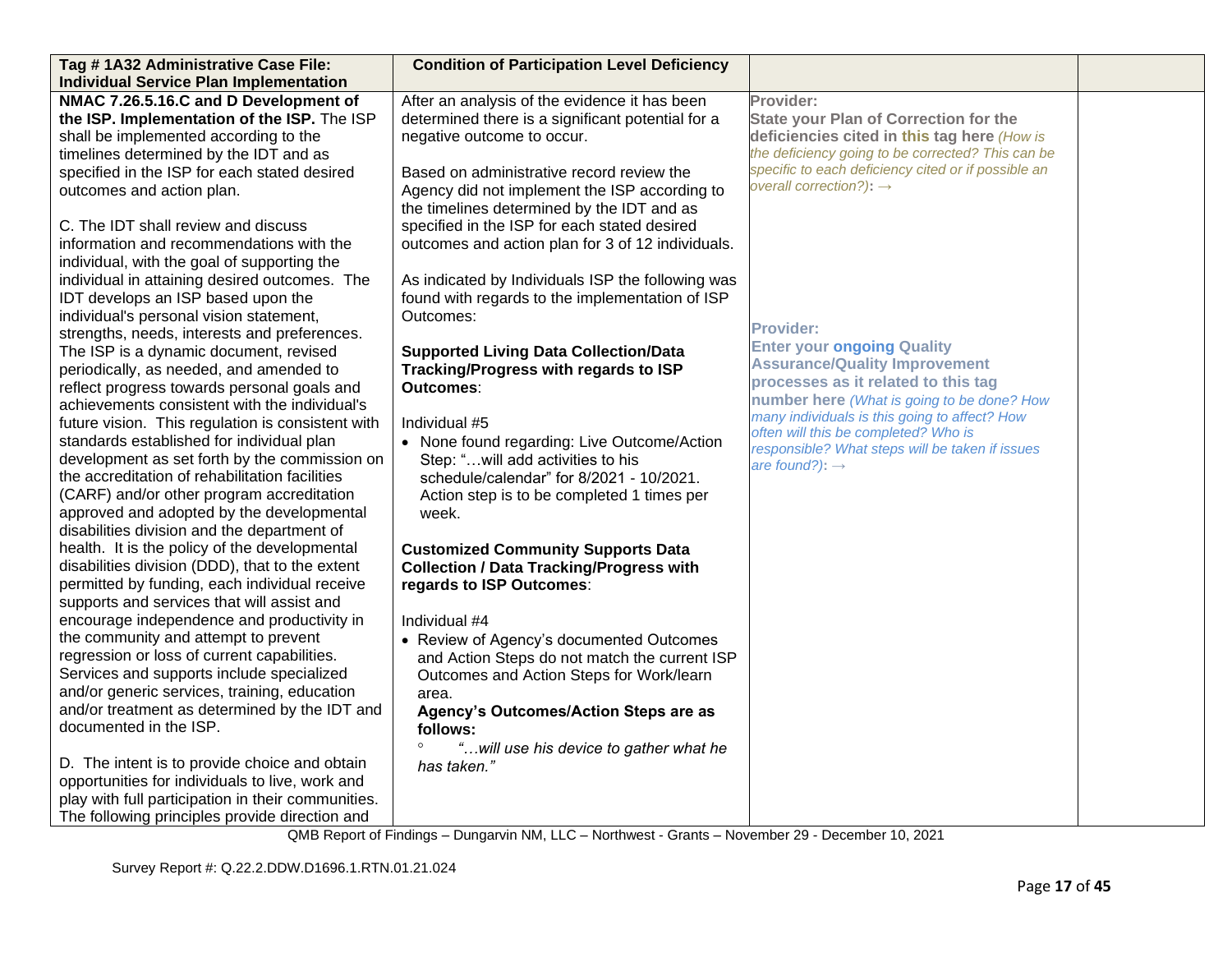| purpose in planning for individuals with<br>developmental disabilities. [05/03/94; 01/15/97;<br>Recompiled 10/31/01]                                                                                                                                                                                                                 | $\circ$<br>"will share his presentation with family<br>and friends."                                                                                                                                                      |  |
|--------------------------------------------------------------------------------------------------------------------------------------------------------------------------------------------------------------------------------------------------------------------------------------------------------------------------------------|---------------------------------------------------------------------------------------------------------------------------------------------------------------------------------------------------------------------------|--|
| Developmental Disabilities (DD) Waiver<br>Service Standards 2/26/2018; Re-Issue:<br>12/28/2018; Eff 1/1/2019<br>Chapter 6: Individual Service Plan (ISP)                                                                                                                                                                             | Annual ISP (12/2020 - 12/2021)<br><b>Outcomes/Action Steps are as follows:</b><br>"will learn how to navigate and create<br>his presentations."                                                                           |  |
| 6.8 ISP Implementation and Monitoring: All<br>DD Waiver Provider Agencies with a signed                                                                                                                                                                                                                                              | $\circ$<br>"will create and share his presentation"                                                                                                                                                                       |  |
| SFOC are required to provide services as<br>detailed in the ISP. The ISP must be readily<br>accessible to Provider Agencies on the<br>approved budget. (See Chapter 20: Provider<br>Documentation and Client Records.) CMs                                                                                                           | • Review of Agency's documented Outcomes<br>and Action Steps do not match the current ISP<br>Outcomes and Action Steps for Fun area.<br>Agency's Outcomes/Action Steps are as<br>follows:                                 |  |
| facilitate and maintain communication with the<br>person, his/her representative, other IDT<br>members, Provider Agencies, and relevant                                                                                                                                                                                              | $\circ$<br>"will create a painting every other<br>month."                                                                                                                                                                 |  |
| parties to ensure that the person receives the<br>maximum benefit of his/her services and that<br>revisions to the ISP are made as needed. All<br>DD Waiver Provider Agencies are required to                                                                                                                                        | $\circ$<br>"will show his 6 paintings in an art<br>show in person or virtually by the end of the<br>ISP year."                                                                                                            |  |
| cooperate with monitoring activities conducted<br>by the CM and the DOH. Provider Agencies<br>are required to respond to issues at the<br>individual level and agency level as described<br>in Chapter 16: Qualified Provider Agencies.                                                                                              | Annual ISP (12/2020 - 12/2021)<br><b>Outcomes/Action Steps are as follows:</b><br>"will learn how to use his app to create<br>his song."                                                                                  |  |
| <b>Chapter 20: Provider Documentation and</b><br><b>Client Records 20.2 Client Records</b>                                                                                                                                                                                                                                           | "will compose his song and play his<br>song."                                                                                                                                                                             |  |
| Requirements: All DD Waiver Provider<br>Agencies are required to create and maintain<br>individual client records. The contents of client<br>records vary depending on the unique needs of<br>the person receiving services and the resultant<br>information produced. The extent of<br>documentation required for individual client | Individual #7<br>• None found regarding: Work / learn, Outcome<br>/ Action Step: "will choose and explore iPad<br>apps using picture prompts" for 8/2021 -<br>10/2021. Action step is to be completed 1<br>time per week. |  |
| records per service type depends on the<br>location of the file, the type of service being<br>provided, and the information necessary.<br>DD Waiver Provider Agencies are required to<br>adhere to the following:<br>Client records must contain all documents<br>1.                                                                 | • None found regarding: Work / learn Outcome /<br>Action Step: " will use GO Talk to<br>communicate choice of activity" for 8/2021 -<br>10/2021. Action step is to be completed 1<br>time per week.                       |  |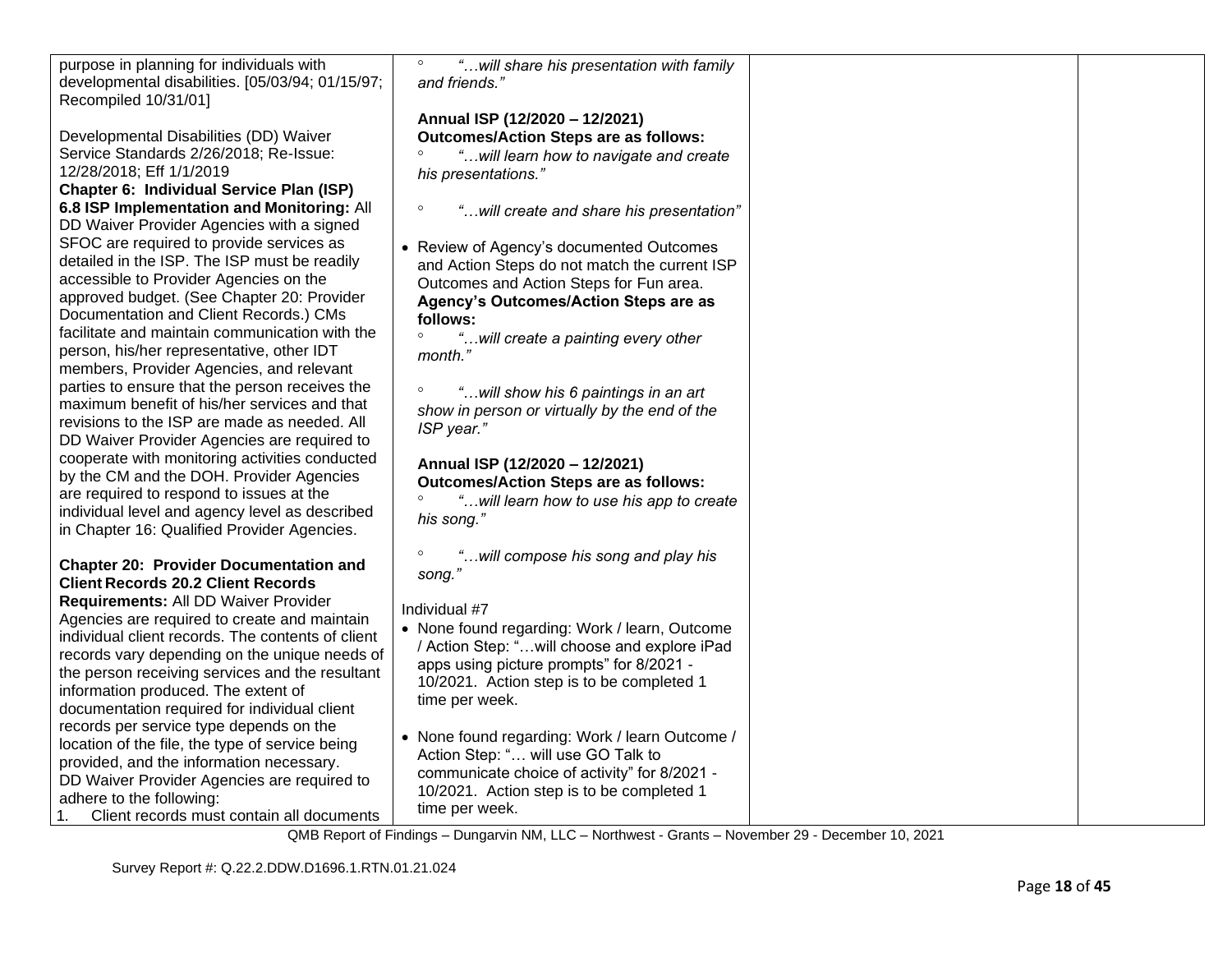| essential to the service being provided and       |  |  |
|---------------------------------------------------|--|--|
| essential to ensuring the health and safety of    |  |  |
| the person during the provision of the service.   |  |  |
| Provider Agencies must have readily<br>2.         |  |  |
| accessible records in home and community          |  |  |
| settings in paper or electronic form. Secure      |  |  |
| access to electronic records through the          |  |  |
| Therap web-based system using computers or        |  |  |
| mobile devices is acceptable.                     |  |  |
| 3. Provider Agencies are responsible for          |  |  |
| ensuring that all plans created by nurses, RDs,   |  |  |
| therapists or BSCs are present in all needed      |  |  |
| settings.                                         |  |  |
| 4. Provider Agencies must maintain records        |  |  |
| of all documents produced by agency               |  |  |
| personnel or contractors on behalf of each        |  |  |
| person, including any routine notes or data,      |  |  |
| annual assessments, semi-annual reports,          |  |  |
| evidence of training provided/received,           |  |  |
| progress notes, and any other interactions for    |  |  |
| which billing is generated.                       |  |  |
| 5. Each Provider Agency is responsible for        |  |  |
| maintaining the daily or other contact notes      |  |  |
| documenting the nature and frequency of           |  |  |
| service delivery, as well as data tracking only   |  |  |
| for the services provided by their agency.        |  |  |
| The current Client File Matrix found in<br>6.     |  |  |
| Appendix A Client File Matrix details the         |  |  |
| minimum requirements for records to be            |  |  |
| stored in agency office files, the delivery site, |  |  |
| or with DSP while providing services in the       |  |  |
| community.                                        |  |  |
| 7. All records pertaining to JCMs must be         |  |  |
| retained permanently and must be made             |  |  |
| available to DDSD upon request, upon the          |  |  |
| termination or expiration of a provider           |  |  |
| agreement, or upon provider withdrawal from       |  |  |
| services.                                         |  |  |
|                                                   |  |  |
|                                                   |  |  |
|                                                   |  |  |
|                                                   |  |  |
|                                                   |  |  |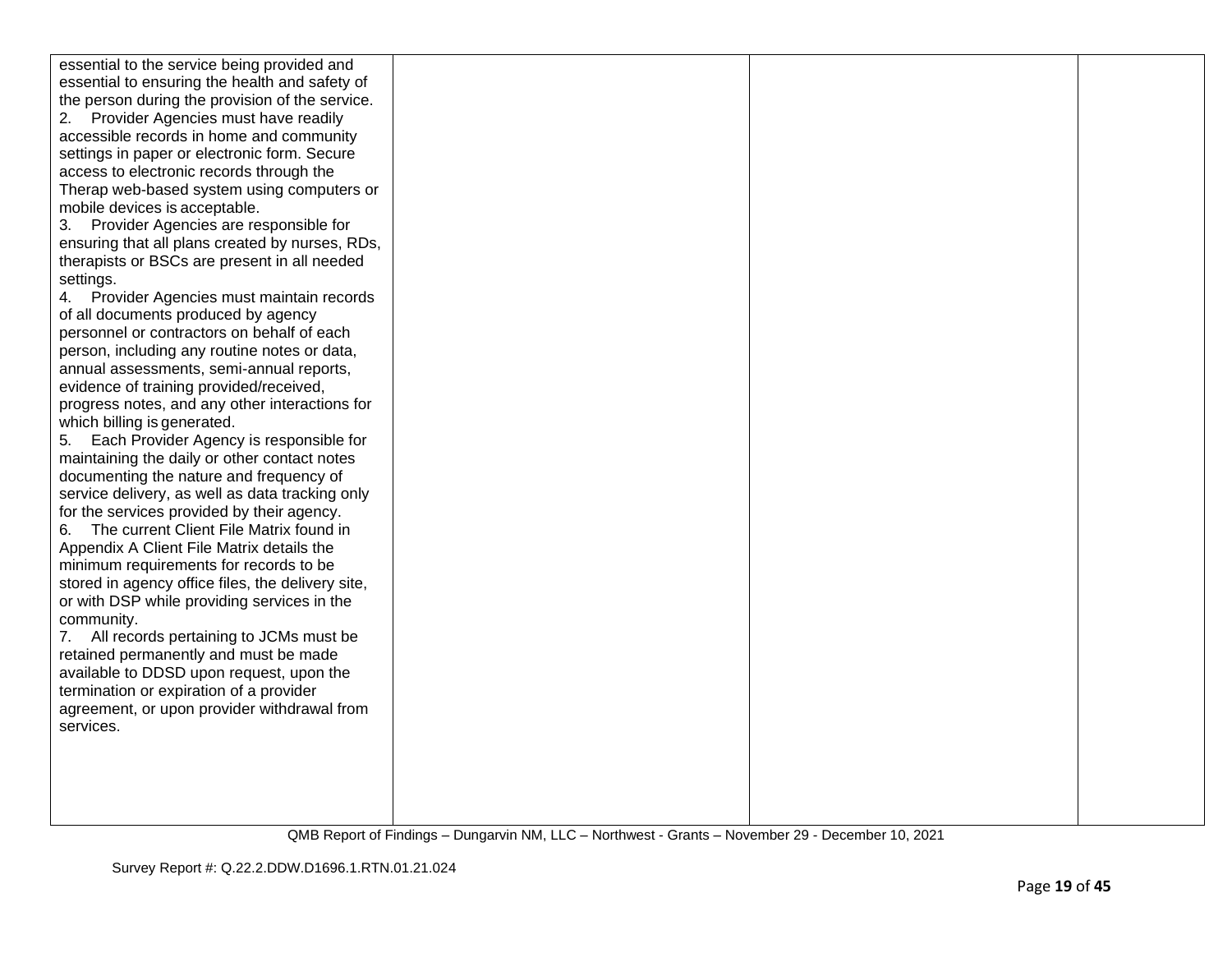| <b>Standard of Care</b>                                                                                                                                                                                                                                                                                                                                                                                                                                                                                                                                                                                                                                                                                                                                                                                                                                                                                                                                                                                                                                                                                                                                                                                                                                                                                                                                                                                                                                                                                                                            | <b>Deficiencies</b>                                                                                                                                                                                                                                                                                                                                                                                                                                                                                                                                                          | <b>Agency Plan of Correction, On-going</b><br><b>QA/QI and Responsible Party</b>                                                                                                                                                                                                                                                                                                                                                                                                                                                                                                                                            | <b>Completion</b><br><b>Date</b> |  |  |
|----------------------------------------------------------------------------------------------------------------------------------------------------------------------------------------------------------------------------------------------------------------------------------------------------------------------------------------------------------------------------------------------------------------------------------------------------------------------------------------------------------------------------------------------------------------------------------------------------------------------------------------------------------------------------------------------------------------------------------------------------------------------------------------------------------------------------------------------------------------------------------------------------------------------------------------------------------------------------------------------------------------------------------------------------------------------------------------------------------------------------------------------------------------------------------------------------------------------------------------------------------------------------------------------------------------------------------------------------------------------------------------------------------------------------------------------------------------------------------------------------------------------------------------------------|------------------------------------------------------------------------------------------------------------------------------------------------------------------------------------------------------------------------------------------------------------------------------------------------------------------------------------------------------------------------------------------------------------------------------------------------------------------------------------------------------------------------------------------------------------------------------|-----------------------------------------------------------------------------------------------------------------------------------------------------------------------------------------------------------------------------------------------------------------------------------------------------------------------------------------------------------------------------------------------------------------------------------------------------------------------------------------------------------------------------------------------------------------------------------------------------------------------------|----------------------------------|--|--|
|                                                                                                                                                                                                                                                                                                                                                                                                                                                                                                                                                                                                                                                                                                                                                                                                                                                                                                                                                                                                                                                                                                                                                                                                                                                                                                                                                                                                                                                                                                                                                    | Service Domain: Health and Welfare - The state, on an ongoing basis, identifies, addresses and seeks to prevent occurrences of abuse, neglect and exploitation.                                                                                                                                                                                                                                                                                                                                                                                                              |                                                                                                                                                                                                                                                                                                                                                                                                                                                                                                                                                                                                                             |                                  |  |  |
|                                                                                                                                                                                                                                                                                                                                                                                                                                                                                                                                                                                                                                                                                                                                                                                                                                                                                                                                                                                                                                                                                                                                                                                                                                                                                                                                                                                                                                                                                                                                                    | Individuals shall be afforded their basic human rights. The provider supports individuals to access needed healthcare services in a timely manner.                                                                                                                                                                                                                                                                                                                                                                                                                           |                                                                                                                                                                                                                                                                                                                                                                                                                                                                                                                                                                                                                             |                                  |  |  |
| Tag #1A08.2 Administrative Case File:                                                                                                                                                                                                                                                                                                                                                                                                                                                                                                                                                                                                                                                                                                                                                                                                                                                                                                                                                                                                                                                                                                                                                                                                                                                                                                                                                                                                                                                                                                              | <b>Standard Level Deficiency</b>                                                                                                                                                                                                                                                                                                                                                                                                                                                                                                                                             |                                                                                                                                                                                                                                                                                                                                                                                                                                                                                                                                                                                                                             |                                  |  |  |
| <b>Healthcare Requirements &amp; Follow-up</b>                                                                                                                                                                                                                                                                                                                                                                                                                                                                                                                                                                                                                                                                                                                                                                                                                                                                                                                                                                                                                                                                                                                                                                                                                                                                                                                                                                                                                                                                                                     |                                                                                                                                                                                                                                                                                                                                                                                                                                                                                                                                                                              |                                                                                                                                                                                                                                                                                                                                                                                                                                                                                                                                                                                                                             |                                  |  |  |
| Developmental Disabilities (DD) Waiver<br>Service Standards 2/26/2018; Re-Issue:<br>12/28/2018; Eff 1/1/2019<br><b>Chapter 3 Safeguards: 3.1.1 Decision</b><br><b>Consultation Process (DCP): Health</b><br>decisions are the sole domain of waiver<br>participants, their guardians or healthcare<br>decision makers. Participants and their<br>healthcare decision makers can confidently<br>make decisions that are compatible with their<br>personal and cultural values. Provider<br>Agencies are required to support the informed<br>decision making of waiver participants by<br>supporting access to medical consultation,<br>information, and other available resources<br>according to the following:<br>1. The DCP is used when a person or<br>his/her guardian/healthcare decision maker<br>has concerns, needs more information about<br>health-related issues, or has decided not to<br>follow all or part of an order, recommendation,<br>or suggestion. This includes, but is not limited<br>to:<br>a. medical orders or recommendations from<br>the Primary Care Practitioner, Specialists<br>or other licensed medical or healthcare<br>practitioners such as a Nurse Practitioner<br>(NP or CNP), Physician Assistant (PA) or<br>Dentist:<br>b. clinical recommendations made by<br>registered/licensed clinicians who are<br>either members of the IDT or clinicians<br>who have performed an evaluation such<br>as a video-fluoroscopy;<br>c. health related recommendations or<br>suggestions from oversight activities such | Based on record review the Agency did not<br>provide documentation of annual physical<br>examinations and/or other examinations as<br>specified by a licensed physician for 1 of 12<br>individuals receiving Living Care Arrangements<br>and Community Inclusion.<br>Review of the administrative individual case files<br>revealed the following items were not found,<br>incomplete, and/or not current:<br><b>Living Care Arrangements / Community</b><br><b>Inclusion (Individuals Receiving Multiple</b><br>Services):<br><b>Annual Physical:</b><br>• Not Found $(H8)$ | Provider:<br><b>State your Plan of Correction for the</b><br>deficiencies cited in this tag here (How is<br>the deficiency going to be corrected? This can be<br>specific to each deficiency cited or if possible an<br>overall correction?): $\rightarrow$<br><b>Provider:</b><br><b>Enter your ongoing Quality</b><br><b>Assurance/Quality Improvement</b><br>processes as it related to this tag<br>number here (What is going to be done? How<br>many individuals is this going to affect? How<br>often will this be completed? Who is<br>responsible? What steps will be taken if issues<br>are found?): $\rightarrow$ |                                  |  |  |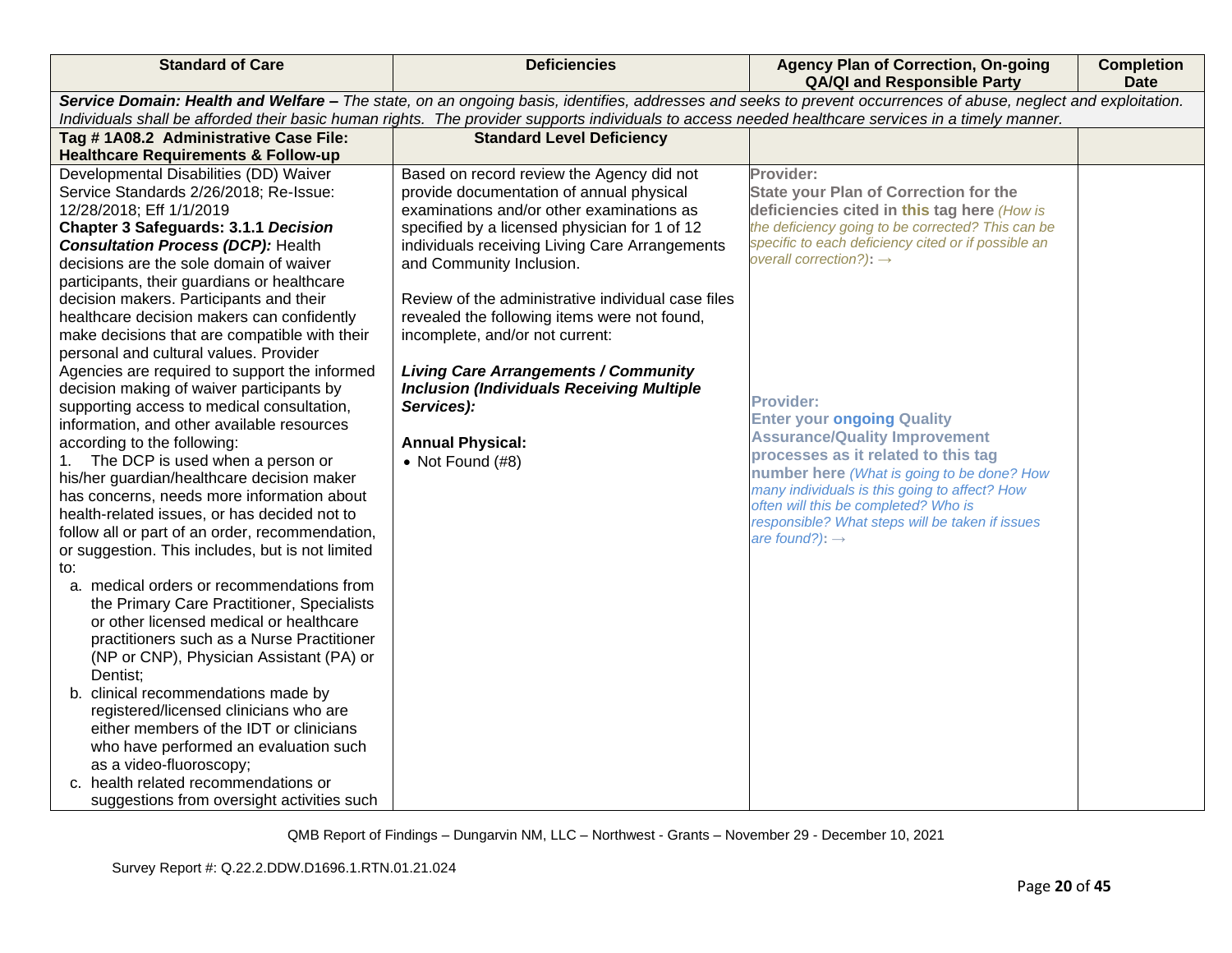| as the Individual Quality Review (IQR) or<br>other DOH review or oversight activities;<br>and<br>d. recommendations made through a<br>Healthcare Plan (HCP), including a<br><b>Comprehensive Aspiration Risk</b><br>Management Plan (CARMP), or another<br>plan. |  |  |
|------------------------------------------------------------------------------------------------------------------------------------------------------------------------------------------------------------------------------------------------------------------|--|--|
| 2. When the person/guardian disagrees                                                                                                                                                                                                                            |  |  |
| with a recommendation or does not agree                                                                                                                                                                                                                          |  |  |
| with the implementation of that                                                                                                                                                                                                                                  |  |  |
| recommendation, Provider Agencies                                                                                                                                                                                                                                |  |  |
| follow the DCP and attend the meeting                                                                                                                                                                                                                            |  |  |
| coordinated by the CM. During this                                                                                                                                                                                                                               |  |  |
| meeting:<br>a. Providers inform the person/guardian                                                                                                                                                                                                              |  |  |
| of the rationale for that                                                                                                                                                                                                                                        |  |  |
| recommendation, so that the benefit is                                                                                                                                                                                                                           |  |  |
| made clear. This will be done in                                                                                                                                                                                                                                 |  |  |
| layman's terms and will include basic                                                                                                                                                                                                                            |  |  |
| sharing of information designed to                                                                                                                                                                                                                               |  |  |
| assist the person/guardian with                                                                                                                                                                                                                                  |  |  |
| understanding the risks and benefits of                                                                                                                                                                                                                          |  |  |
| the recommendation.<br>b. The information will be focused on the                                                                                                                                                                                                 |  |  |
| specific area of concern by the                                                                                                                                                                                                                                  |  |  |
| person/guardian. Alternatives should be                                                                                                                                                                                                                          |  |  |
| presented, when available, if the                                                                                                                                                                                                                                |  |  |
| guardian is interested in considering                                                                                                                                                                                                                            |  |  |
| other options for implementation.                                                                                                                                                                                                                                |  |  |
| c. Providers support the person/guardian to                                                                                                                                                                                                                      |  |  |
| make an informed decision.<br>d. The decision made by the                                                                                                                                                                                                        |  |  |
| person/guardian during the meeting is                                                                                                                                                                                                                            |  |  |
| accepted; plans are modified; and the                                                                                                                                                                                                                            |  |  |
| IDT honors this health decision in every                                                                                                                                                                                                                         |  |  |
| setting.                                                                                                                                                                                                                                                         |  |  |
| <b>Chapter 20: Provider Documentation and</b>                                                                                                                                                                                                                    |  |  |
| <b>Client Records: 20.2 Client Records</b>                                                                                                                                                                                                                       |  |  |
| Requirements: All DD Waiver Provider                                                                                                                                                                                                                             |  |  |
| Agencies are required to create and maintain                                                                                                                                                                                                                     |  |  |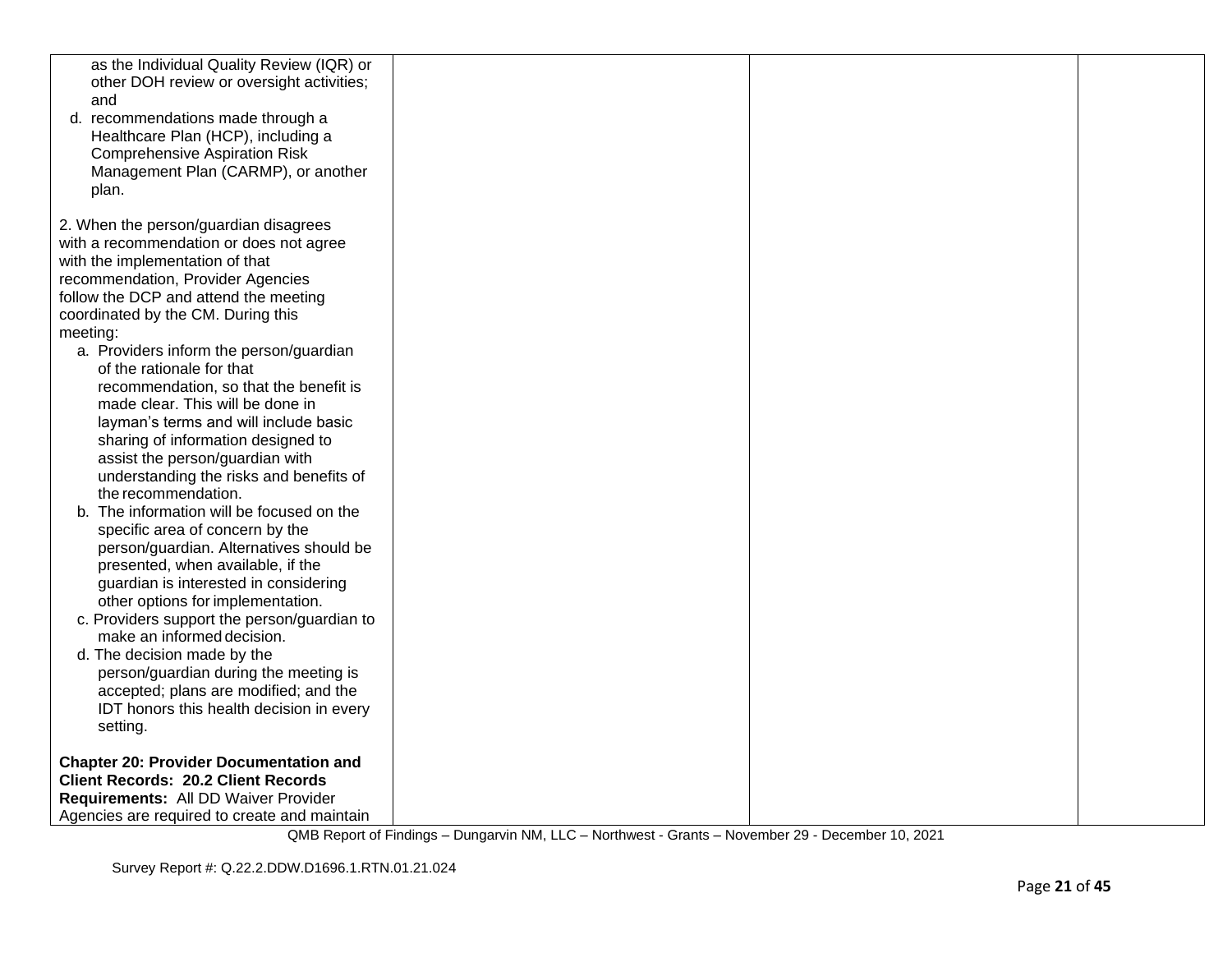| individual client records. The contents of client |  |  |
|---------------------------------------------------|--|--|
| records vary depending on the unique needs of     |  |  |
| the person receiving services and the resultant   |  |  |
| information produced. The extent of               |  |  |
| documentation required for individual client      |  |  |
| records per service type depends on the           |  |  |
| location of the file, the type of service being   |  |  |
| provided, and the information necessary.          |  |  |
| DD Waiver Provider Agencies are required to       |  |  |
| adhere to the following:                          |  |  |
| Client records must contain all documents<br>1.   |  |  |
| essential to the service being provided and       |  |  |
| essential to ensuring the health and safety of    |  |  |
| the person during the provision of the service.   |  |  |
| 2. Provider Agencies must have readily            |  |  |
| accessible records in home and community          |  |  |
| settings in paper or electronic form. Secure      |  |  |
| access to electronic records through the          |  |  |
| Therap web-based system using computers or        |  |  |
| mobile devices is acceptable.                     |  |  |
| 3. Provider Agencies are responsible for          |  |  |
| ensuring that all plans created by nurses,        |  |  |
| RDs, therapists or BSCs are present in all        |  |  |
| needed settings.                                  |  |  |
| 4. Provider Agencies must maintain records        |  |  |
| of all documents produced by agency               |  |  |
| personnel or contractors on behalf of each        |  |  |
| person, including any routine notes or data,      |  |  |
| annual assessments, semi-annual reports,          |  |  |
| evidence of training provided/received,           |  |  |
| progress notes, and any other interactions for    |  |  |
| which billing is generated.                       |  |  |
| 5. Each Provider Agency is responsible for        |  |  |
| maintaining the daily or other contact notes      |  |  |
| documenting the nature and frequency of           |  |  |
| service delivery, as well as data tracking only   |  |  |
| for the services provided by their agency.        |  |  |
| The current Client File Matrix found in<br>6.     |  |  |
| Appendix A Client File Matrix details the         |  |  |
| minimum requirements for records to be            |  |  |
| stored in agency office files, the delivery site, |  |  |
| or with DSP while providing services in the       |  |  |
| community.                                        |  |  |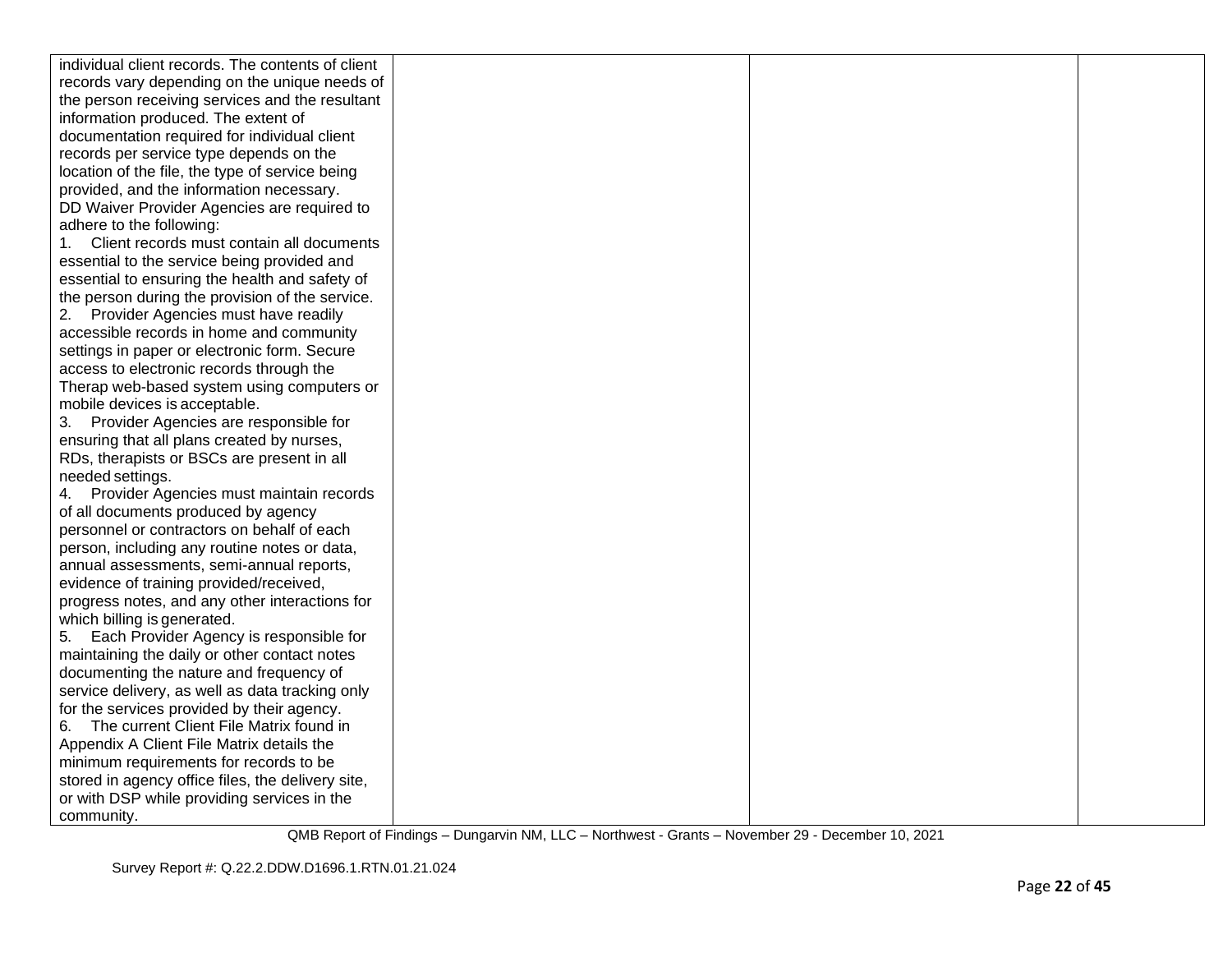| 7. All records pertaining to JCMs must be<br>retained permanently and must be made<br>available to DDSD upon request, upon the<br>termination or expiration of a provider<br>agreement, or upon provider withdrawal from<br>services.                                                                                                                                                                                                                                                                                                                                                                                                                                                                               |  |  |
|---------------------------------------------------------------------------------------------------------------------------------------------------------------------------------------------------------------------------------------------------------------------------------------------------------------------------------------------------------------------------------------------------------------------------------------------------------------------------------------------------------------------------------------------------------------------------------------------------------------------------------------------------------------------------------------------------------------------|--|--|
| 20.5.3 Health Passport and Physician<br><b>Consultation Form: All Primary and</b><br>Secondary Provider Agencies must use the<br>Health Passport and Physician Consultation<br>form from the Therap system. This<br>standardized document contains individual,<br>physician and emergency contact information,<br>a complete list of current medical diagnoses,<br>health and safety risk factors, allergies, and<br>information regarding insurance, guardianship,<br>and advance directives. The Health Passport<br>also includes a standardized form to use at<br>medical appointments called the Physician<br>Consultation form. The Physician Consultation<br>form contains a list of all current medications. |  |  |
| <b>Chapter 10: Living Care Arrangements</b><br>(LCA) Living Supports-Supported Living:<br>10.3.9.6.1 Monitoring and Supervision<br>4. Ensure and document the following:<br>a. The person has a Primary Care<br>Practitioner.<br>b. The person receives an annual<br>physical examination and other<br>examinations as recommended by a<br>Primary Care Practitioner or<br>specialist.<br>c. The person receives<br>annual dental check-ups                                                                                                                                                                                                                                                                         |  |  |
| and other check-ups as<br>recommended by a<br>licensed dentist.<br>d. The person receives a hearing test as<br>recommended by a licensed audiologist.<br>e. The person receives eye<br>examinations as                                                                                                                                                                                                                                                                                                                                                                                                                                                                                                              |  |  |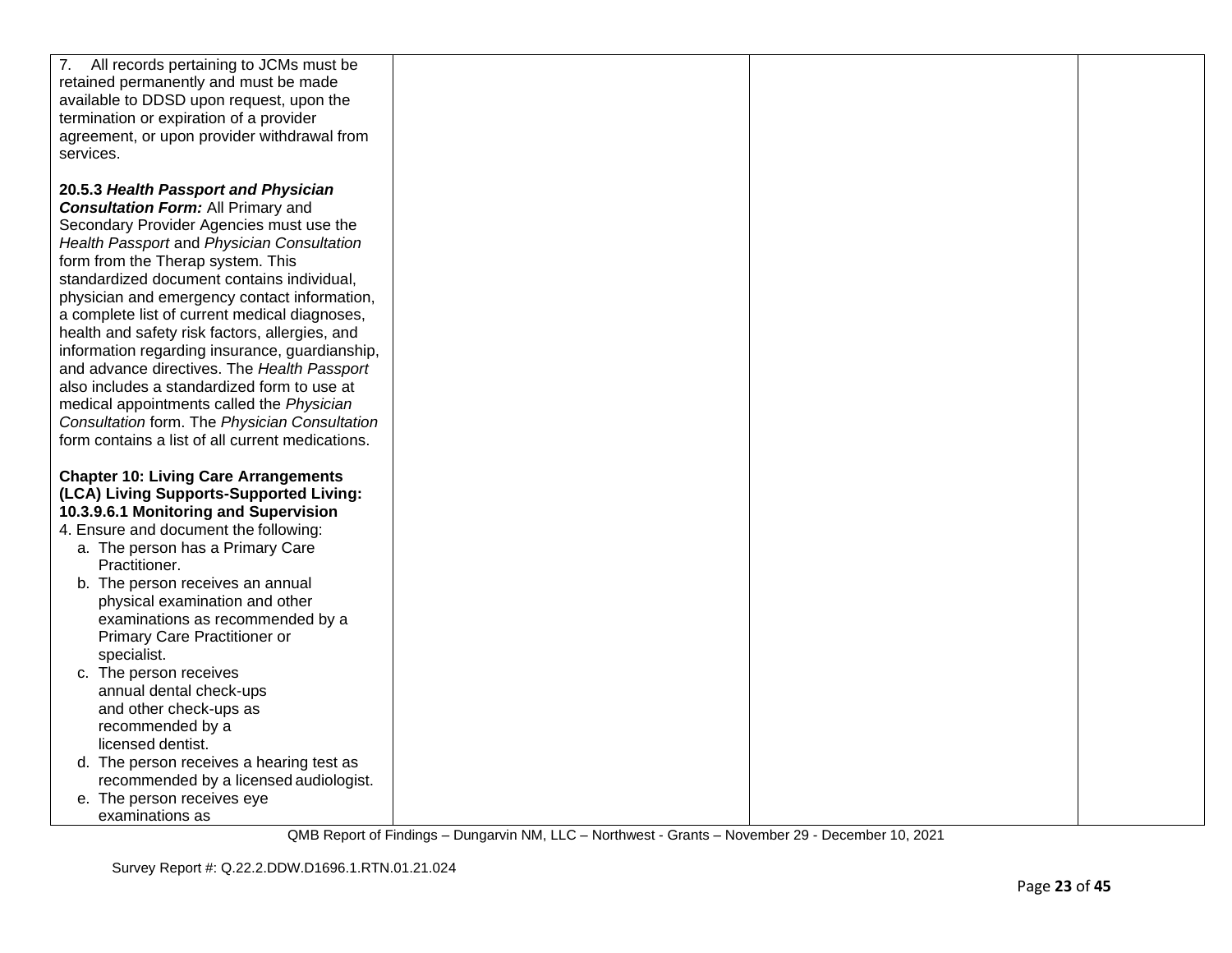| recommended by a<br>licensed optometrist or<br>ophthalmologist.<br>5. Agency activities occur as required for<br>follow-up activities to medical appointments<br>(e.g. treatment, visits to specialists, and<br>changes in medication or daily routine).<br>10.3.10.1 Living Care Arrangements (LCA)<br>Living Supports-IMLS: 10.3.10.2 General<br>Requirements: 9 . Medical services must be<br>ensured (i.e., ensure each person has a<br>licensed Primary Care Practitioner and<br>receives an annual physical examination,<br>specialty medical care as needed, and<br>annual dental checkup by a licensed dentist).<br><b>Chapter 13 Nursing Services: 13.2.3</b><br><b>General Requirements:</b><br>Each person has a licensed primary<br>1.<br>care practitioner and receives an annual<br>physical examination and specialty<br>medical/dental care as needed. Nurses<br>communicate with these providers to<br>share current health information. |  |  |
|-----------------------------------------------------------------------------------------------------------------------------------------------------------------------------------------------------------------------------------------------------------------------------------------------------------------------------------------------------------------------------------------------------------------------------------------------------------------------------------------------------------------------------------------------------------------------------------------------------------------------------------------------------------------------------------------------------------------------------------------------------------------------------------------------------------------------------------------------------------------------------------------------------------------------------------------------------------|--|--|
|                                                                                                                                                                                                                                                                                                                                                                                                                                                                                                                                                                                                                                                                                                                                                                                                                                                                                                                                                           |  |  |
|                                                                                                                                                                                                                                                                                                                                                                                                                                                                                                                                                                                                                                                                                                                                                                                                                                                                                                                                                           |  |  |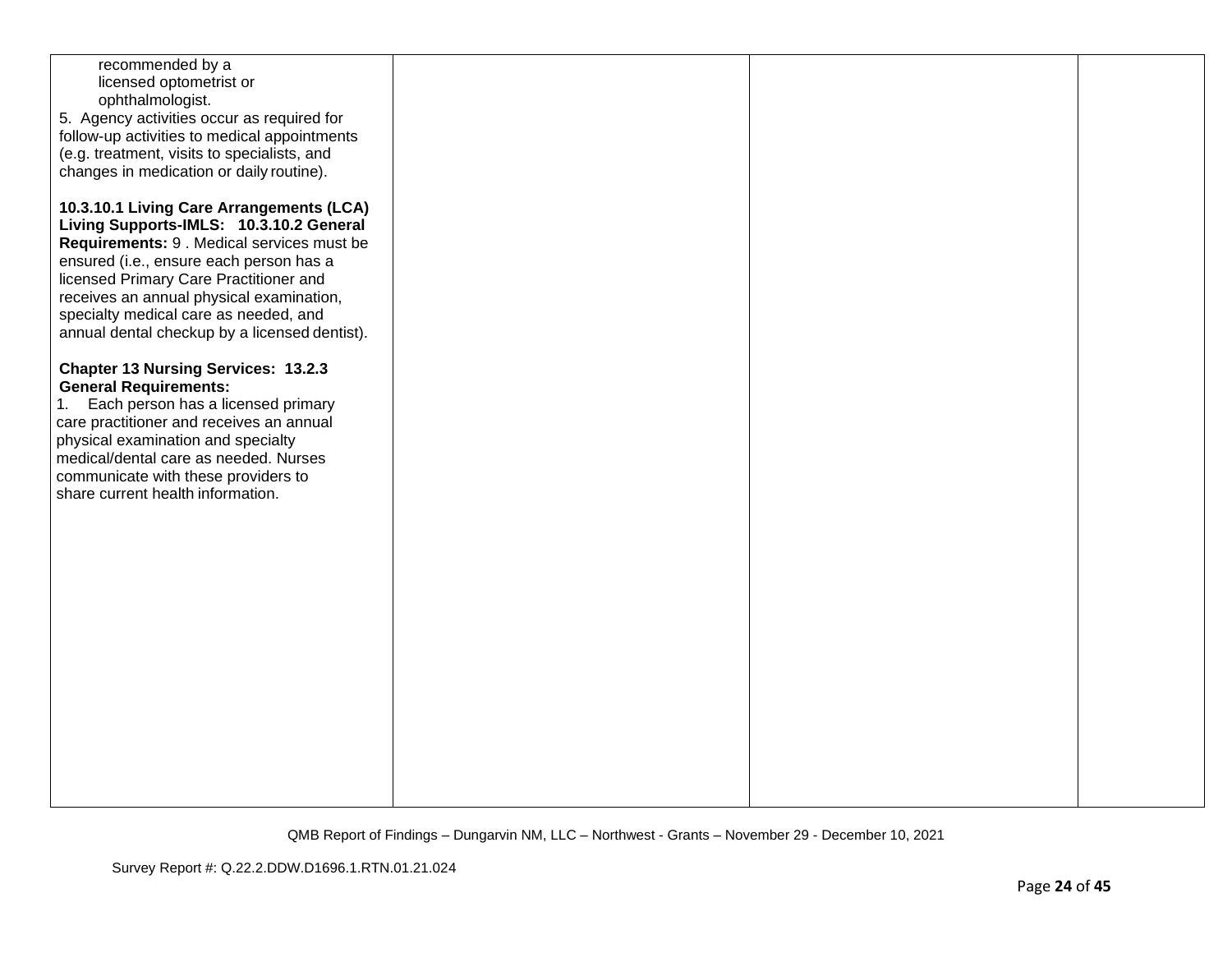| Tag #1A09 Medication Delivery Routine<br><b>Medication Administration</b>                                                                                                                                                                                                                                                                                                                                                                                                                                                                                                                                                                                                                                                                                                                                                                                                                                                                                                                                                                                                                                                                                                                                                                                                                                                                                 | <b>Standard Level Deficiency</b>                                                                                                                                                                                                                                                                                                                                                                                                                                                                                            |                                                                                                                                                                                                                                                                                                                                                              |  |
|-----------------------------------------------------------------------------------------------------------------------------------------------------------------------------------------------------------------------------------------------------------------------------------------------------------------------------------------------------------------------------------------------------------------------------------------------------------------------------------------------------------------------------------------------------------------------------------------------------------------------------------------------------------------------------------------------------------------------------------------------------------------------------------------------------------------------------------------------------------------------------------------------------------------------------------------------------------------------------------------------------------------------------------------------------------------------------------------------------------------------------------------------------------------------------------------------------------------------------------------------------------------------------------------------------------------------------------------------------------|-----------------------------------------------------------------------------------------------------------------------------------------------------------------------------------------------------------------------------------------------------------------------------------------------------------------------------------------------------------------------------------------------------------------------------------------------------------------------------------------------------------------------------|--------------------------------------------------------------------------------------------------------------------------------------------------------------------------------------------------------------------------------------------------------------------------------------------------------------------------------------------------------------|--|
| Developmental Disabilities (DD) Waiver Service<br>Standards 2/26/2018; Re-Issue: 12/28/2018; Eff<br>1/1/2019<br><b>Chapter 20: Provider Documentation and</b><br><b>Client Records 20.6 Medication</b><br><b>Administration Record (MAR):</b> A current<br>Medication Administration Record (MAR) must be<br>maintained in all settings where medications or<br>treatments are delivered. Family Living Providers                                                                                                                                                                                                                                                                                                                                                                                                                                                                                                                                                                                                                                                                                                                                                                                                                                                                                                                                         | Medication Administration Records (MAR) were<br>reviewed for the months of October and<br>November 2021.<br>Based on record review, 1 of 12 individuals had<br>Medication Administration Records (MAR), which<br>contained missing medications entries and/or<br>other errors:                                                                                                                                                                                                                                              | Provider:<br><b>State your Plan of Correction for the</b><br>deficiencies cited in this tag here (How is<br>the deficiency going to be corrected? This can be<br>specific to each deficiency cited or if possible an<br>overall correction?): $\rightarrow$                                                                                                  |  |
| may opt not to use MARs if they are the sole<br>provider who supports the person with<br>medications or treatments. However, if there are<br>services provided by unrelated DSP, ANS for<br>Medication Oversight must be budgeted, and a<br>MAR must be created and used by the DSP.<br>Primary and Secondary Provider Agencies are<br>responsible for:<br>1. Creating and maintaining either an<br>electronic or paper MAR in their service<br>setting. Provider Agencies may use the<br>MAR in Therap, but are not mandated to<br>do so.<br>2. Continually communicating any<br>changes about medications and treatments<br>between Provider Agencies to assure<br>health and safety.<br>7. Including the following on the MAR:<br>a. The name of the person, a transcription<br>of the physician's or licensed health care<br>provider's orders including the brand and<br>generic names for all ordered routine<br>and PRN medications or treatments, and<br>the diagnoses for which the medications<br>or treatments are prescribed;<br>b. The prescribed dosage, frequency and<br>method or route of administration; times<br>and dates of administration for all<br>ordered routine or PRN prescriptions or<br>treatments; over the counter (OTC) or<br>"comfort" medications or treatments and<br>all self-selected herbal or vitamin<br>therapy; | Individual #12<br>October 2021<br>Medication Administration Records contain the<br>following medications. No Physician's Orders<br>were found for the following medications:<br>• Olive Oil 0.2ml olive oil to each ear (1 time<br>weekly)<br>• Vitamin D-3 2,000 Unit (1 time daily)<br>November 2021<br><b>Medication Administration Records contained</b><br>missing entries. No documentation found<br>indicating reason for missing entries:<br>• Gabapentin 300mg Capsule (3 times daily) -<br>Blank 11/30 (12:00 PM) | <b>Provider:</b><br><b>Enter your ongoing Quality</b><br><b>Assurance/Quality Improvement</b><br>processes as it related to this tag<br>number here (What is going to be done? How<br>many individuals is this going to affect? How<br>often will this be completed? Who is<br>responsible? What steps will be taken if issues<br>are found?): $\rightarrow$ |  |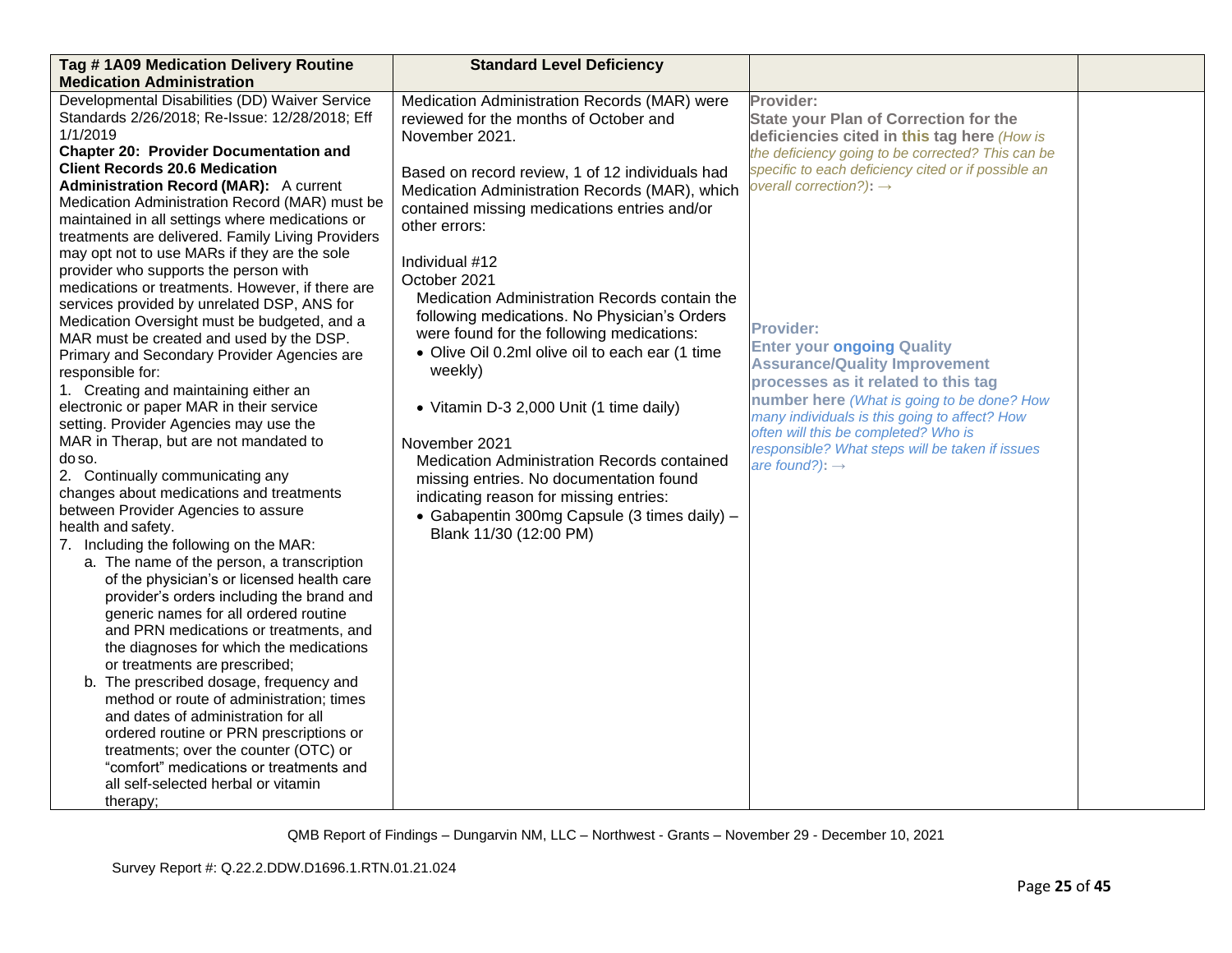| c. Documentation of all time limited or                                      |  |  |
|------------------------------------------------------------------------------|--|--|
| discontinued medications or treatments;<br>d. The initials of the individual |  |  |
| administering or assisting with the                                          |  |  |
| medication delivery and a signature                                          |  |  |
| page or electronic record that                                               |  |  |
| designates the full name                                                     |  |  |
| corresponding to the initials;                                               |  |  |
| e. Documentation of refused, missed, or held                                 |  |  |
| medications or treatments;                                                   |  |  |
| f. Documentation of any allergic                                             |  |  |
| reaction that occurred due to                                                |  |  |
| medication or treatments; and                                                |  |  |
| For PRN medications or treatments:<br>q.                                     |  |  |
| <i>i.</i> instructions for the use of the PRN                                |  |  |
| medication or treatment which must                                           |  |  |
| include observable signs/symptoms or                                         |  |  |
| circumstances in which the medication                                        |  |  |
| or treatment is to be used and the                                           |  |  |
| number of doses that may be used in a<br>24-hour period;                     |  |  |
| ii. clear documentation that the DSP                                         |  |  |
| contacted the agency nurse prior to                                          |  |  |
| assisting with the medication or                                             |  |  |
| treatment, unless the DSP is a                                               |  |  |
| Family Living Provider related by                                            |  |  |
| affinity of consanguinity; and                                               |  |  |
| iii. documentation of the                                                    |  |  |
| effectiveness of the PRN medication                                          |  |  |
| or treatment.                                                                |  |  |
|                                                                              |  |  |
| <b>Chapter 10 Living Care Arrangements</b>                                   |  |  |
| 10.3.4 Medication Assessment and Delivery:                                   |  |  |
| Living Supports Provider Agencies must support                               |  |  |
| and comply with:                                                             |  |  |
| 1. the processes identified in the DDSD AWMD<br>training;                    |  |  |
| 2. the nursing and DSP functions identified                                  |  |  |
| in the Chapter 13.3 Part 2- Adult Nursing                                    |  |  |
| Services;                                                                    |  |  |
| 3. all Board of Pharmacy regulations as noted in                             |  |  |
| Chapter 16.5 Board of Pharmacy; and                                          |  |  |
| 4. documentation requirements in a                                           |  |  |
| Medication Administration Record (MAR)                                       |  |  |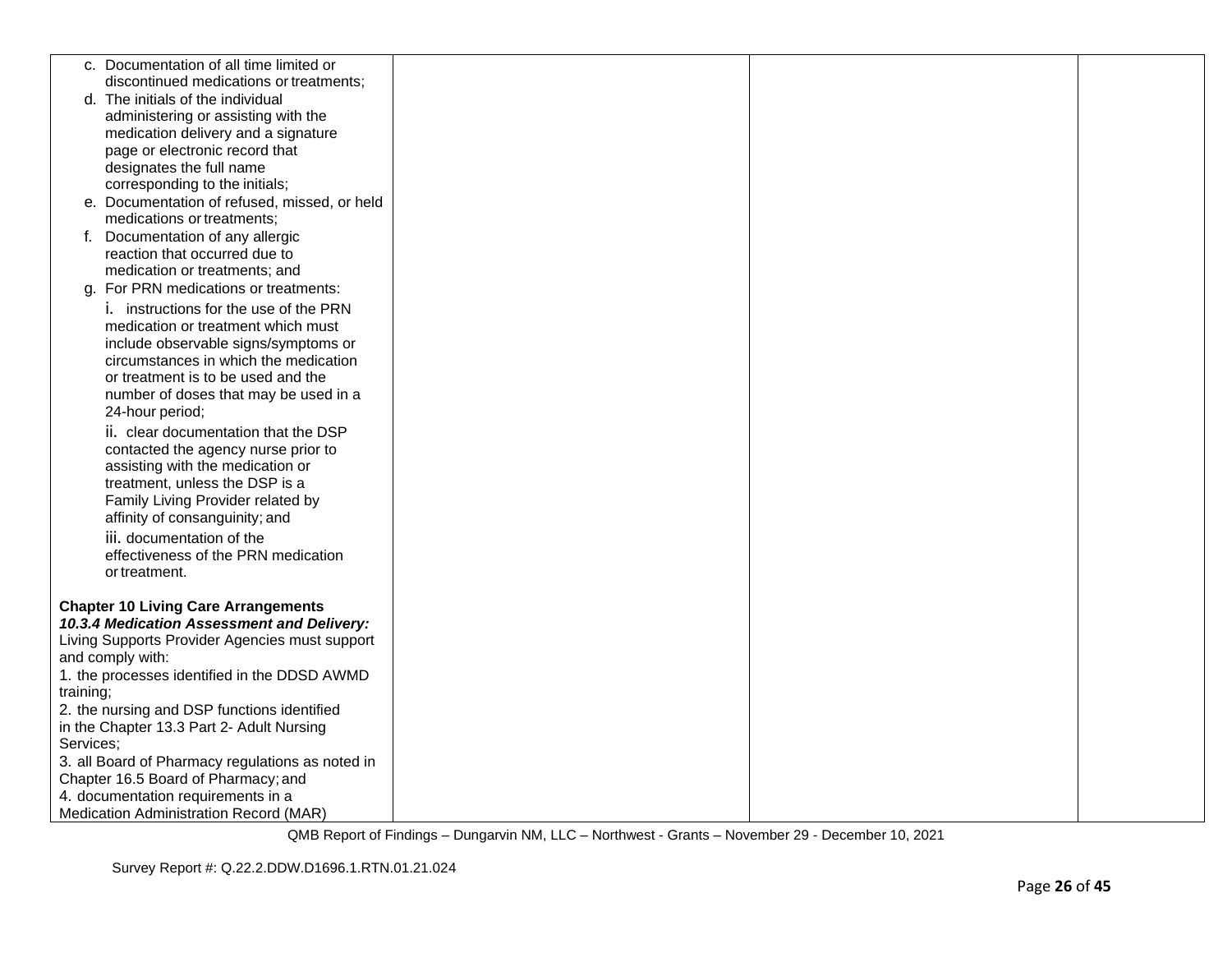| as described in Chapter 20.6 Medication           |  |  |
|---------------------------------------------------|--|--|
| Administration Record (MAR).                      |  |  |
|                                                   |  |  |
| NMAC 16.19.11.8 MINIMUM STANDARDS:                |  |  |
| A. MINIMUM STANDARDS FOR THE                      |  |  |
| DISTRIBUTION, STORAGE, HANDLING AND               |  |  |
| RECORD KEEPING OF DRUGS:                          |  |  |
| (d) The facility shall have a Medication          |  |  |
| Administration Record (MAR) documenting           |  |  |
| medication administered to residents, including   |  |  |
| over-the-counter medications. This                |  |  |
| documentation shall include:                      |  |  |
| Name of resident;                                 |  |  |
| (i)<br>(ii)<br>Date given;                        |  |  |
| (iii) Drug product name;                          |  |  |
|                                                   |  |  |
| (iv) Dosage and form;                             |  |  |
| Strength of drug;<br>(v)                          |  |  |
| (vi) Route of administration;                     |  |  |
| (vii) How often medication is to be taken;        |  |  |
| (viii) Time taken and staff initials;             |  |  |
| (ix) Dates when the medication is                 |  |  |
| discontinued or changed;                          |  |  |
| The name and initials of all staff<br>(x)         |  |  |
| administering medications.                        |  |  |
|                                                   |  |  |
| <b>Model Custodial Procedure Manual</b>           |  |  |
| <b>D. Administration of Drugs</b>                 |  |  |
| Unless otherwise stated by practitioner, patients |  |  |
| will not be allowed to administer their own       |  |  |
| medications.                                      |  |  |
| Document the practitioner's order authorizing     |  |  |
| the self-administration of medications.           |  |  |
|                                                   |  |  |
| All PRN (As needed) medications shall have        |  |  |
| complete detail instructions regarding the        |  |  |
| administering of the medication. This shall       |  |  |
| include:                                          |  |  |
| symptoms that indicate the use of the<br>➤        |  |  |
| medication,                                       |  |  |
| exact dosage to be used, and<br>➤                 |  |  |
| the exact amount to be used in a 24-hour<br>➤     |  |  |
| period.                                           |  |  |
|                                                   |  |  |
|                                                   |  |  |
|                                                   |  |  |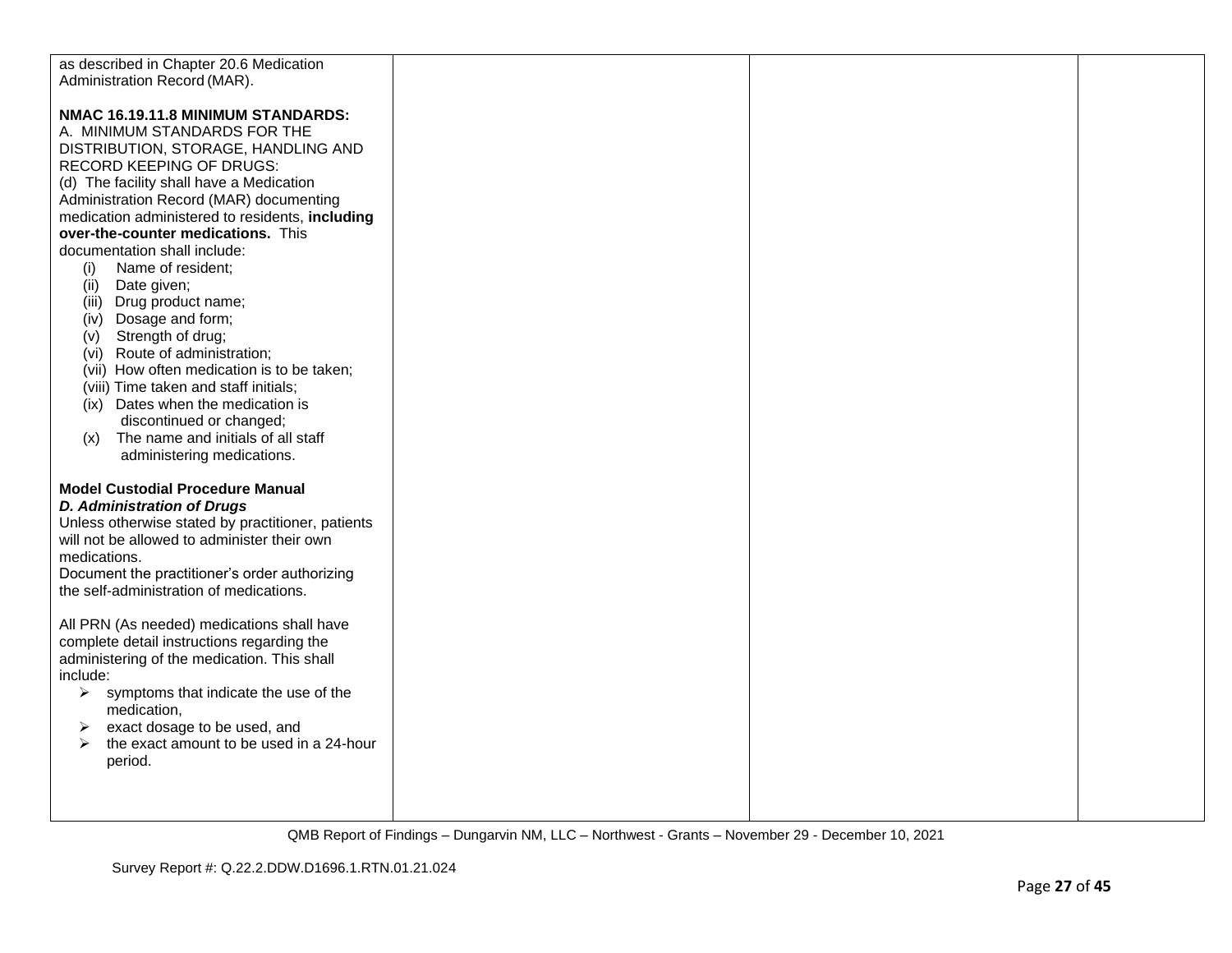| Tag #1A09.0 Medication Delivery Routine<br><b>Medication Administration</b>                                                                                                                                                                                                                                                                                                                                                                                                                                                                                                                                                                                                                                                                                                                                                                                                                                                                                                                                                                                                                                   | <b>Standard Level Deficiency</b>                                                                                                                                                                                                                                                                                                                                                                               |                                                                                                                                                                                                                                                                                                                                                              |  |
|---------------------------------------------------------------------------------------------------------------------------------------------------------------------------------------------------------------------------------------------------------------------------------------------------------------------------------------------------------------------------------------------------------------------------------------------------------------------------------------------------------------------------------------------------------------------------------------------------------------------------------------------------------------------------------------------------------------------------------------------------------------------------------------------------------------------------------------------------------------------------------------------------------------------------------------------------------------------------------------------------------------------------------------------------------------------------------------------------------------|----------------------------------------------------------------------------------------------------------------------------------------------------------------------------------------------------------------------------------------------------------------------------------------------------------------------------------------------------------------------------------------------------------------|--------------------------------------------------------------------------------------------------------------------------------------------------------------------------------------------------------------------------------------------------------------------------------------------------------------------------------------------------------------|--|
| Developmental Disabilities (DD) Waiver Service<br>Standards 2/26/2018; Re-Issue: 12/28/2018; Eff<br>1/1/2019<br><b>Chapter 20: Provider Documentation and</b><br><b>Client Records 20.6 Medication</b><br><b>Administration Record (MAR):</b> A current<br>Medication Administration Record (MAR) must be<br>maintained in all settings where medications or<br>treatments are delivered. Family Living Providers<br>may opt not to use MARs if they are the sole<br>provider who supports the person with<br>medications or treatments. However, if there are<br>services provided by unrelated DSP, ANS for<br>Medication Oversight must be budgeted, and a                                                                                                                                                                                                                                                                                                                                                                                                                                                 | Medication Administration Records (MAR) were<br>reviewed for the months of October and<br>November 2021.<br>Based on record review, 1 of 12 individuals had<br>Medication Administration Records (MAR), which<br>contained missing medications entries and/or<br>other errors:<br>Individual #7<br>October 2021<br>Medication Administration Records did not<br>contain the diagnosis for which the medication | Provider:<br><b>State your Plan of Correction for the</b><br>deficiencies cited in this tag here (How is<br>the deficiency going to be corrected? This can be<br>specific to each deficiency cited or if possible an<br>overall correction?): $\rightarrow$                                                                                                  |  |
| MAR must be created and used by the DSP.<br>Primary and Secondary Provider Agencies are<br>responsible for:<br>1. Creating and maintaining either an<br>electronic or paper MAR in their service<br>setting. Provider Agencies may use the<br>MAR in Therap, but are not mandated to<br>do so.<br>2. Continually communicating any<br>changes about medications and treatments<br>between Provider Agencies to assure<br>health and safety.<br>8. Including the following on the MAR:<br>a. The name of the person, a transcription<br>of the physician's or licensed health care<br>provider's orders including the brand and<br>generic names for all ordered routine<br>and PRN medications or treatments, and<br>the diagnoses for which the medications<br>or treatments are prescribed;<br>b. The prescribed dosage, frequency and<br>method or route of administration; times<br>and dates of administration for all<br>ordered routine or PRN prescriptions or<br>treatments; over the counter (OTC) or<br>"comfort" medications or treatments and<br>all self-selected herbal or vitamin<br>therapy; | is prescribed:<br>• Marlissa-28 (1 time daily)                                                                                                                                                                                                                                                                                                                                                                 | <b>Provider:</b><br><b>Enter your ongoing Quality</b><br><b>Assurance/Quality Improvement</b><br>processes as it related to this tag<br>number here (What is going to be done? How<br>many individuals is this going to affect? How<br>often will this be completed? Who is<br>responsible? What steps will be taken if issues<br>are found?): $\rightarrow$ |  |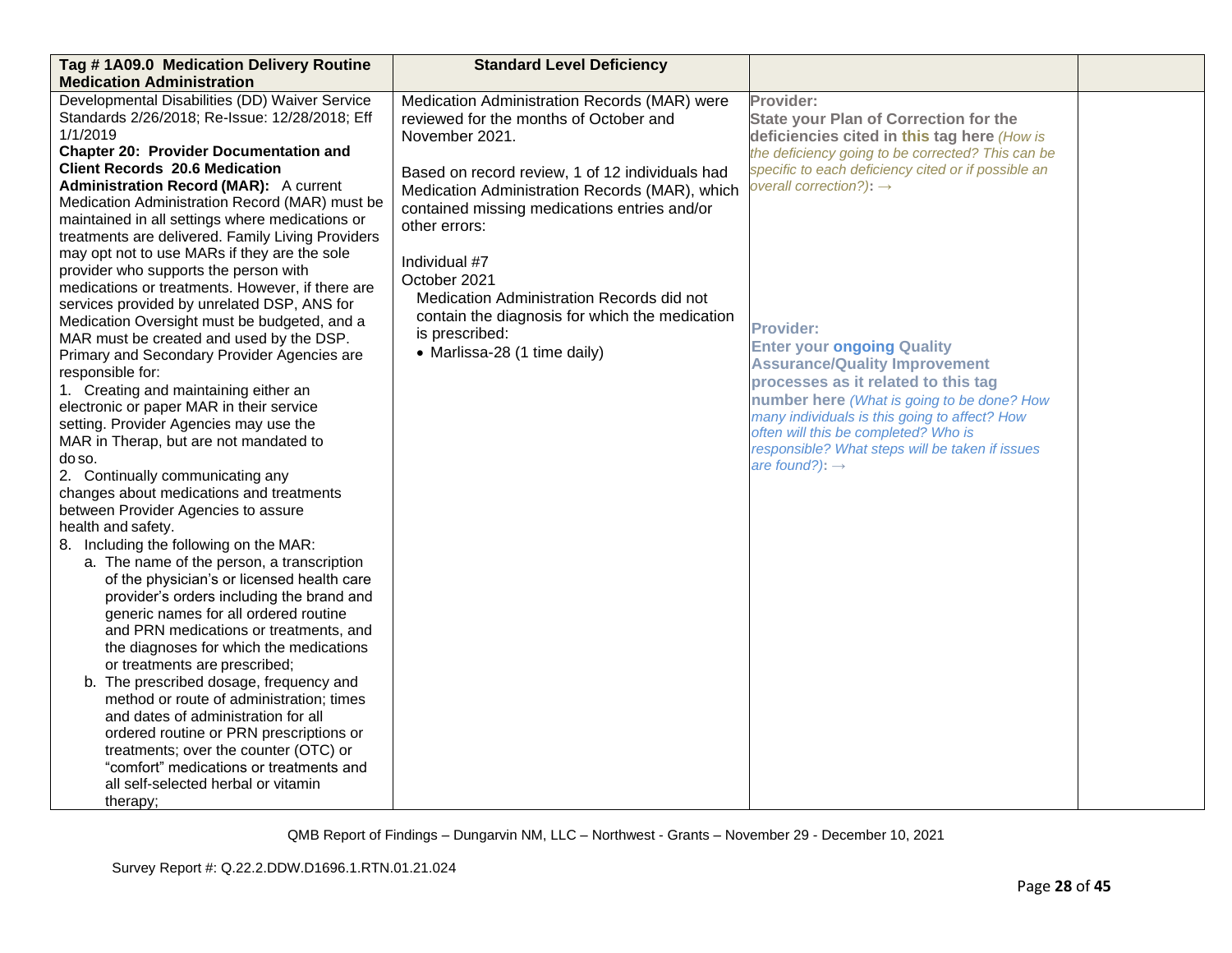| c. Documentation of all time limited or                                      |  |  |
|------------------------------------------------------------------------------|--|--|
| discontinued medications or treatments;<br>d. The initials of the individual |  |  |
| administering or assisting with the                                          |  |  |
| medication delivery and a signature                                          |  |  |
| page or electronic record that                                               |  |  |
| designates the full name                                                     |  |  |
| corresponding to the initials;                                               |  |  |
| e. Documentation of refused, missed, or held                                 |  |  |
| medications or treatments;                                                   |  |  |
| Documentation of any allergic<br>f.                                          |  |  |
| reaction that occurred due to                                                |  |  |
| medication or treatments; and                                                |  |  |
| For PRN medications or treatments:<br>g.                                     |  |  |
| <i>i.</i> instructions for the use of the PRN                                |  |  |
| medication or treatment which must                                           |  |  |
| include observable signs/symptoms or                                         |  |  |
| circumstances in which the medication                                        |  |  |
| or treatment is to be used and the                                           |  |  |
| number of doses that may be used in a<br>24-hour period;                     |  |  |
|                                                                              |  |  |
| ii. clear documentation that the DSP<br>contacted the agency nurse prior to  |  |  |
| assisting with the medication or                                             |  |  |
| treatment, unless the DSP is a                                               |  |  |
| Family Living Provider related by                                            |  |  |
| affinity of consanguinity; and                                               |  |  |
| iii. documentation of the                                                    |  |  |
| effectiveness of the PRN medication                                          |  |  |
| or treatment.                                                                |  |  |
|                                                                              |  |  |
| <b>Chapter 10 Living Care Arrangements</b>                                   |  |  |
| 10.3.4 Medication Assessment and Delivery:                                   |  |  |
| Living Supports Provider Agencies must support                               |  |  |
| and comply with:                                                             |  |  |
| 1. the processes identified in the DDSD AWMD<br>training;                    |  |  |
| 2. the nursing and DSP functions identified                                  |  |  |
| in the Chapter 13.3 Part 2- Adult Nursing                                    |  |  |
| Services:                                                                    |  |  |
| 3. all Board of Pharmacy regulations as noted in                             |  |  |
| Chapter 16.5 Board of Pharmacy; and                                          |  |  |
| 4. documentation requirements in a                                           |  |  |
| Medication Administration Record (MAR)                                       |  |  |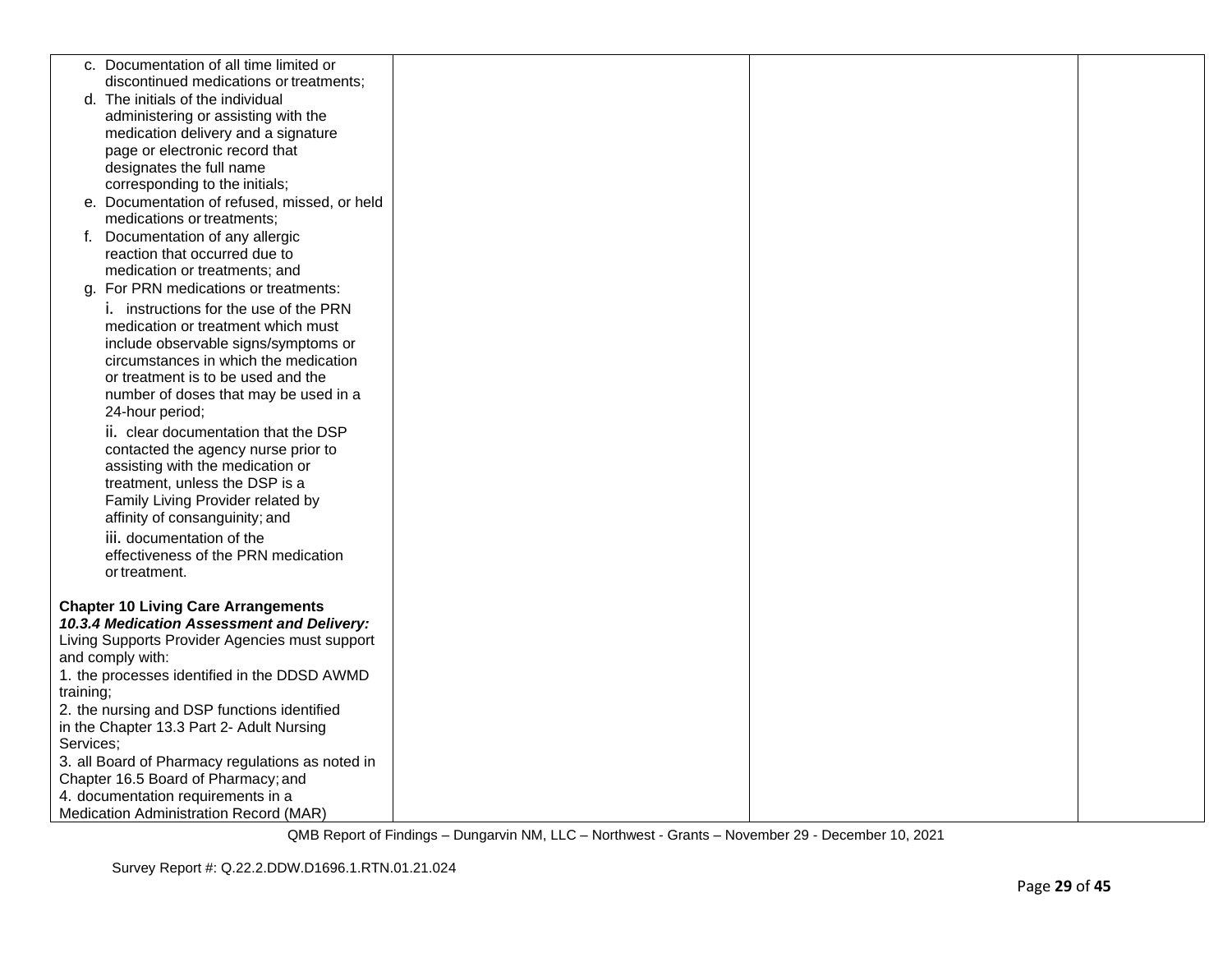| as described in Chapter 20.6 Medication                                                                                                                                                                                                                                                                                                                                                                                                                                                                                                                                                                                                                                                                                                                       |  |  |
|---------------------------------------------------------------------------------------------------------------------------------------------------------------------------------------------------------------------------------------------------------------------------------------------------------------------------------------------------------------------------------------------------------------------------------------------------------------------------------------------------------------------------------------------------------------------------------------------------------------------------------------------------------------------------------------------------------------------------------------------------------------|--|--|
| Administration Record (MAR).                                                                                                                                                                                                                                                                                                                                                                                                                                                                                                                                                                                                                                                                                                                                  |  |  |
| NMAC 16.19.11.8 MINIMUM STANDARDS:<br>A. MINIMUM STANDARDS FOR THE<br>DISTRIBUTION, STORAGE, HANDLING AND<br>RECORD KEEPING OF DRUGS:<br>(d) The facility shall have a Medication<br>Administration Record (MAR) documenting<br>medication administered to residents, including<br>over-the-counter medications. This<br>documentation shall include:<br>Name of resident;<br>(i)<br>(ii)<br>Date given;<br>(iii) Drug product name;<br>(iv) Dosage and form;<br>Strength of drug;<br>(v)<br>(vi) Route of administration;<br>(vii) How often medication is to be taken;<br>(viii) Time taken and staff initials;<br>(ix) Dates when the medication is<br>discontinued or changed;<br>The name and initials of all staff<br>(x)<br>administering medications. |  |  |
| <b>Model Custodial Procedure Manual</b><br><b>D. Administration of Drugs</b><br>Unless otherwise stated by practitioner, patients<br>will not be allowed to administer their own<br>medications.<br>Document the practitioner's order authorizing<br>the self-administration of medications.<br>All PRN (As needed) medications shall have<br>complete detail instructions regarding the<br>administering of the medication. This shall<br>include:<br>symptoms that indicate the use of the<br>≻<br>medication,<br>exact dosage to be used, and<br>➤<br>the exact amount to be used in a 24-hour<br>$\triangleright$<br>period.                                                                                                                              |  |  |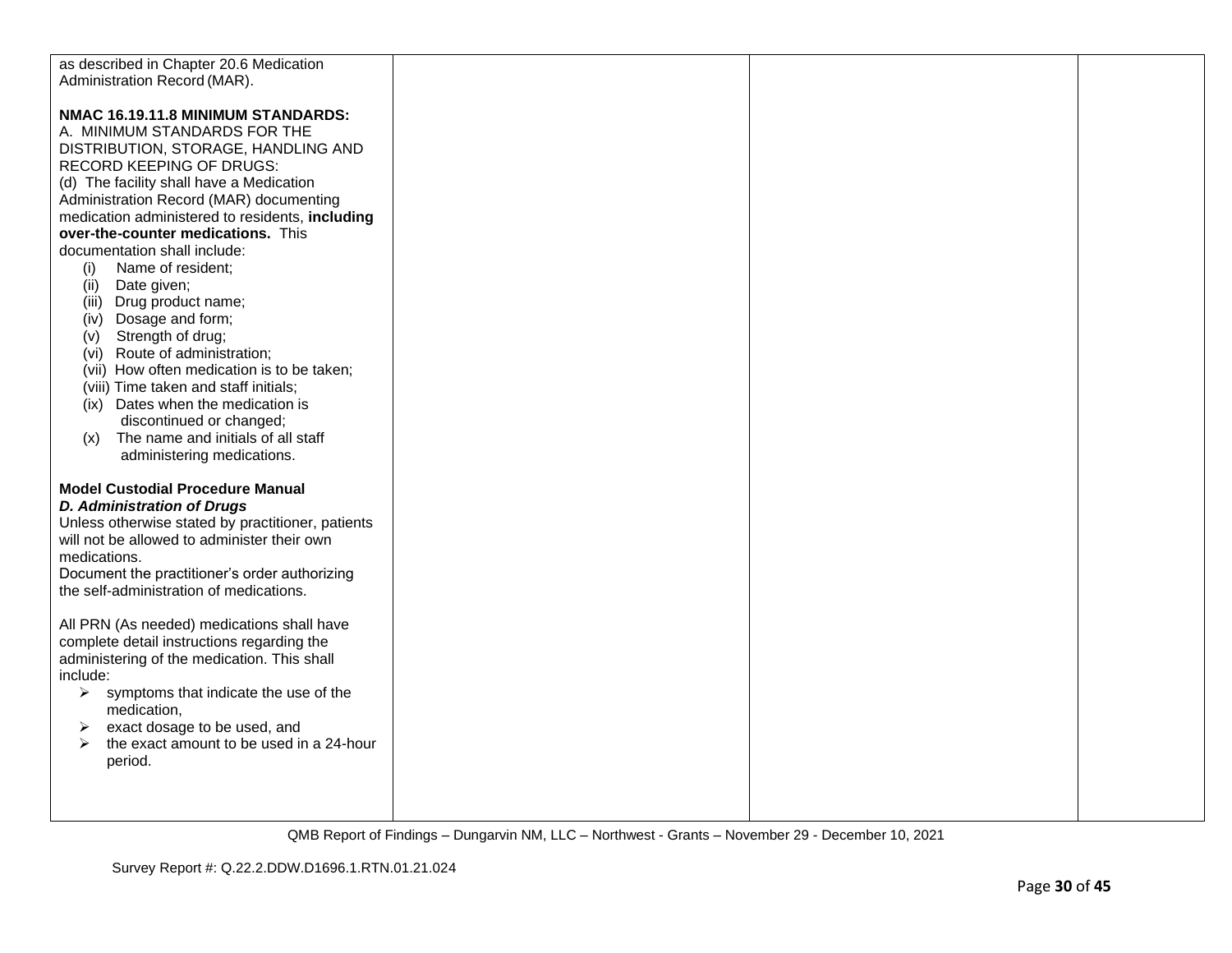| Tag #1A09.1 Medication Delivery PRN           | <b>Standard Level Deficiency</b>                |                                                                                       |  |
|-----------------------------------------------|-------------------------------------------------|---------------------------------------------------------------------------------------|--|
| <b>Medication Administration</b>              |                                                 |                                                                                       |  |
| Developmental Disabilities (DD) Waiver        | Medication Administration Records (MAR) were    | Provider:                                                                             |  |
| Service Standards 2/26/2018; Re-Issue:        | reviewed for the months of October and          | <b>State your Plan of Correction for the</b>                                          |  |
| 12/28/2018; Eff 1/1/2019                      | November 2021.                                  | deficiencies cited in this tag here (How is                                           |  |
| <b>Chapter 20: Provider Documentation and</b> |                                                 | the deficiency going to be corrected? This can be                                     |  |
| <b>Client Records 20.6 Medication</b>         | Based on record review, 1 of 12 individuals had | specific to each deficiency cited or if possible an                                   |  |
| <b>Administration Record (MAR):</b> A current | PRN Medication Administration Records (MAR),    | overall correction?): $\rightarrow$                                                   |  |
| Medication Administration Record (MAR) must   | which contained missing elements as required by |                                                                                       |  |
| be maintained in all settings where           | standard:                                       |                                                                                       |  |
| medications or treatments are delivered.      |                                                 |                                                                                       |  |
| Family Living Providers may opt not to use    | Individual #12                                  |                                                                                       |  |
| MARs if they are the sole provider who        | October 2021                                    |                                                                                       |  |
| supports the person with medications or       | Medication Administration Records contain the   |                                                                                       |  |
| treatments. However, if there are services    | following medications. No Physician's Orders    |                                                                                       |  |
| provided by unrelated DSP, ANS for            | were found for the following medications:       | <b>Provider:</b>                                                                      |  |
| Medication Oversight must be budgeted, and a  | • Acetaminophen 325mg (PRN)                     | <b>Enter your ongoing Quality</b>                                                     |  |
| MAR must be created and used by the DSP.      |                                                 | <b>Assurance/Quality Improvement</b>                                                  |  |
| Primary and Secondary Provider Agencies are   | • Polyethylene Glycol 3350 Powder (PRN)         | processes as it related to this tag                                                   |  |
| responsible for:                              |                                                 | number here (What is going to be done? How                                            |  |
| 1. Creating and maintaining either an         | Physician's Orders indicated the following      | many individuals is this going to affect? How<br>often will this be completed? Who is |  |
| electronic or paper MAR in their service      | medication were to be given. The following      | responsible? What steps will be taken if issues                                       |  |
| setting. Provider Agencies may use the        | Medications were not documented on the          | are found?): $\rightarrow$                                                            |  |
| MAR in Therap, but are not mandated           | <b>Medication Administration Records:</b>       |                                                                                       |  |
| to do so.                                     | • 1% Hydrocortisone Cream (PRN)                 |                                                                                       |  |
| 2. Continually communicating any              |                                                 |                                                                                       |  |
| changes about medications and                 | • Acetaminophen 500mg (PRN)                     |                                                                                       |  |
| treatments between Provider Agencies to       |                                                 |                                                                                       |  |
| assure health and safety.                     | • Triple Antibiotic Ointment (PRN)              |                                                                                       |  |
| 7. Including the following on the MAR:        |                                                 |                                                                                       |  |
| a. The name of the person, a                  |                                                 |                                                                                       |  |
| transcription of the physician's or           |                                                 |                                                                                       |  |
| licensed health care provider's orders        |                                                 |                                                                                       |  |
| including the brand and generic               |                                                 |                                                                                       |  |
| names for all ordered routine and PRN         |                                                 |                                                                                       |  |
| medications or treatments, and the            |                                                 |                                                                                       |  |
| diagnoses for which the medications           |                                                 |                                                                                       |  |
| or treatments are prescribed;                 |                                                 |                                                                                       |  |
| b. The prescribed dosage, frequency           |                                                 |                                                                                       |  |
| and method or route of administration;        |                                                 |                                                                                       |  |
| times and dates of administration for         |                                                 |                                                                                       |  |
| all ordered routine or PRN                    |                                                 |                                                                                       |  |
| prescriptions or treatments; over the         |                                                 |                                                                                       |  |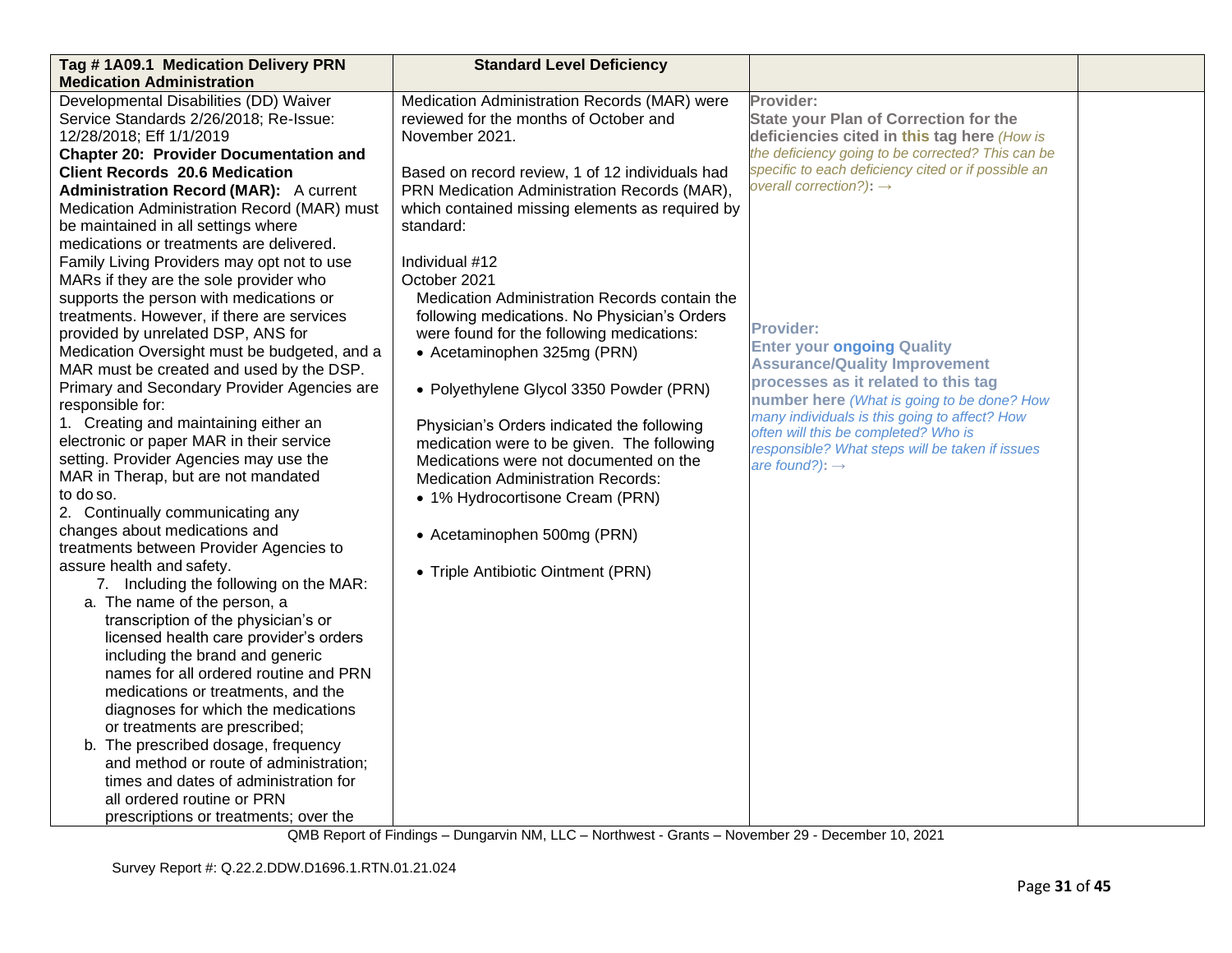| counter (OTC) or "comfort"                                         |  |  |
|--------------------------------------------------------------------|--|--|
| medications or treatments and all self-                            |  |  |
| selected herbal or vitamin therapy;                                |  |  |
| c. Documentation of all time limited or                            |  |  |
| discontinued medications or treatments;                            |  |  |
| d. The initials of the individual                                  |  |  |
| administering or assisting with the                                |  |  |
| medication delivery and a signature                                |  |  |
| page or electronic record that                                     |  |  |
| designates the full name                                           |  |  |
| corresponding to the initials;                                     |  |  |
| e. Documentation of refused, missed, or                            |  |  |
| held medications or treatments;                                    |  |  |
| f. Documentation of any allergic                                   |  |  |
| reaction that occurred due to                                      |  |  |
| medication or treatments; and                                      |  |  |
| g. For PRN medications or treatments:                              |  |  |
| i. instructions for the use of the PRN                             |  |  |
| medication or treatment which must                                 |  |  |
| include observable signs/symptoms or<br>circumstances in which the |  |  |
| medication or treatment is to be used                              |  |  |
| and the number of doses that may be                                |  |  |
| used in a 24-hour period;                                          |  |  |
| ii. clear documentation that the                                   |  |  |
| DSP contacted the agency nurse                                     |  |  |
| prior to assisting with the                                        |  |  |
| medication or treatment, unless                                    |  |  |
| the DSP is a Family Living                                         |  |  |
| Provider related by affinity of                                    |  |  |
| consanguinity; and                                                 |  |  |
| iii. documentation of the                                          |  |  |
| effectiveness of the PRN                                           |  |  |
| medication or treatment.                                           |  |  |
|                                                                    |  |  |
| <b>Chapter 10 Living Care Arrangements</b>                         |  |  |
| 10.3.4 Medication Assessment and                                   |  |  |
| Delivery:                                                          |  |  |
| Living Supports Provider Agencies must                             |  |  |
| support and comply with:                                           |  |  |
| 1. the processes identified in the DDSD                            |  |  |
| <b>AWMD</b> training;                                              |  |  |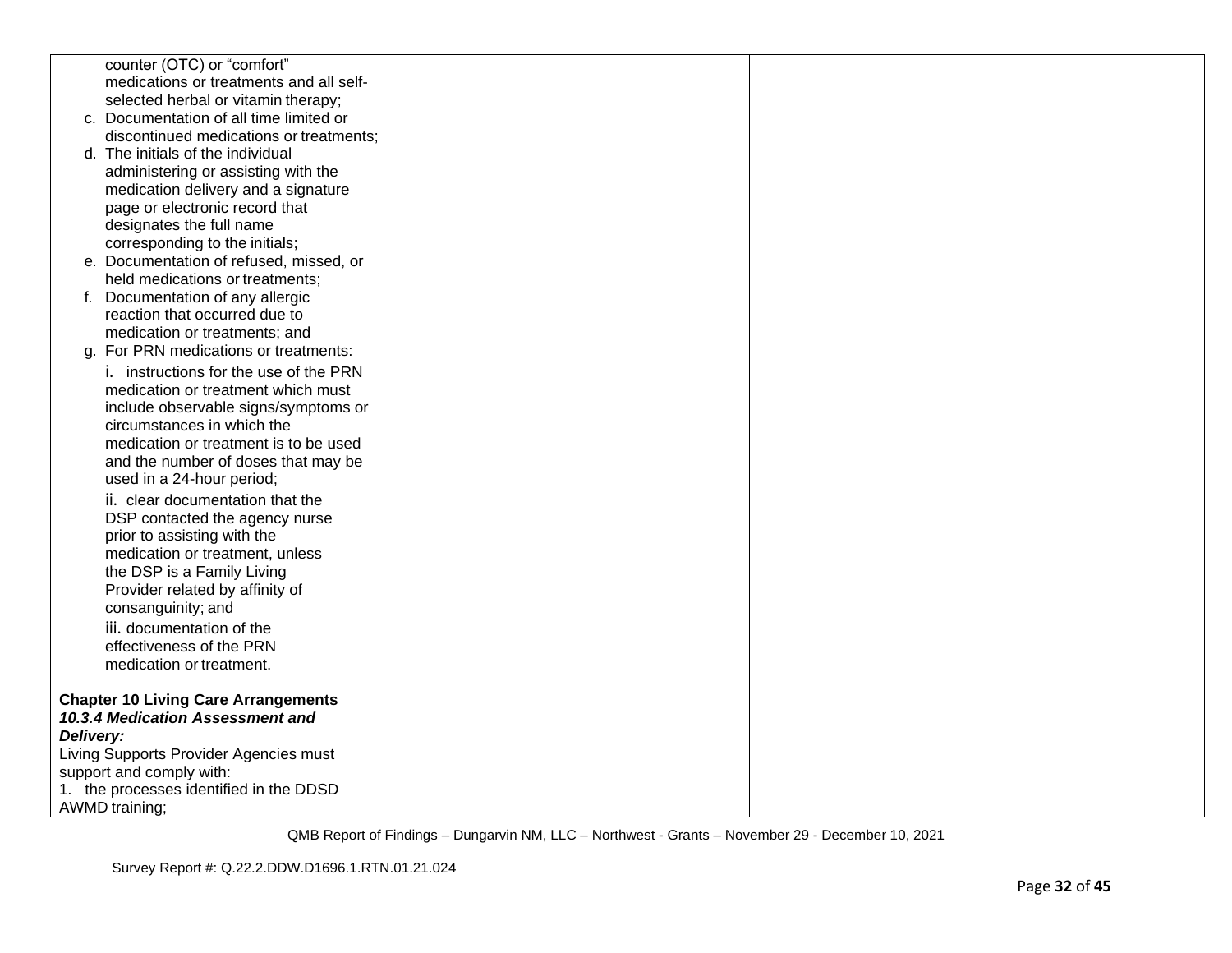| 2. the nursing and DSP functions<br>identified in the Chapter 13.3 Part 2- Adult<br><b>Nursing Services;</b><br>3. all Board of Pharmacy regulations as noted<br>in Chapter 16.5 Board of Pharmacy; and<br>4. documentation requirements in a<br><b>Medication Administration Record</b><br>(MAR) as described in Chapter 20.6<br><b>Medication Administration Record</b><br>(MAR). |  |  |
|-------------------------------------------------------------------------------------------------------------------------------------------------------------------------------------------------------------------------------------------------------------------------------------------------------------------------------------------------------------------------------------|--|--|
|                                                                                                                                                                                                                                                                                                                                                                                     |  |  |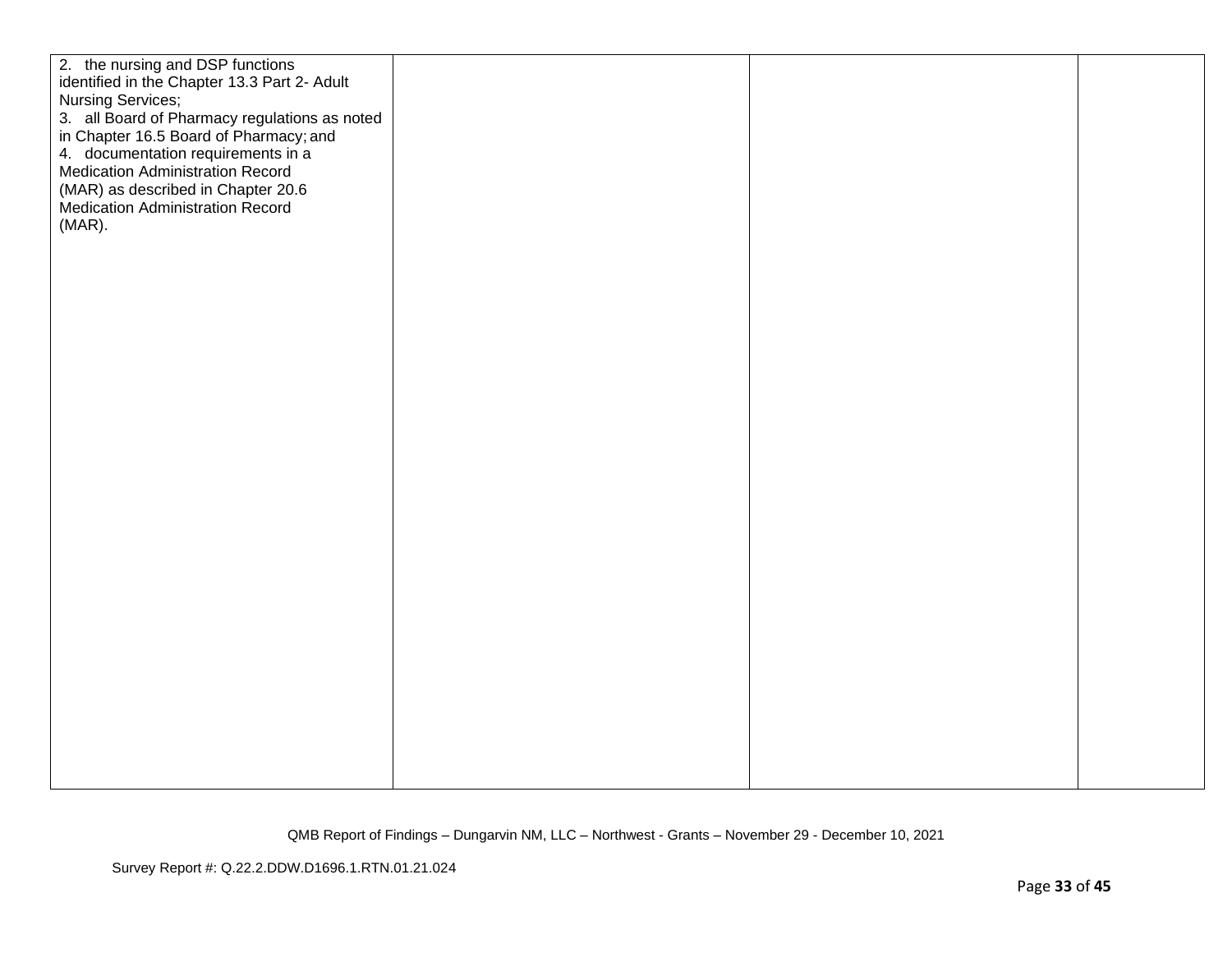| Tag #1A15.2 Administrative Case File:                                                                                          | <b>Condition of Participation Level Deficiency</b>    |                                                                                   |  |
|--------------------------------------------------------------------------------------------------------------------------------|-------------------------------------------------------|-----------------------------------------------------------------------------------|--|
| <b>Healthcare Documentation (Therap and</b>                                                                                    |                                                       |                                                                                   |  |
| <b>Required Plans)</b>                                                                                                         |                                                       |                                                                                   |  |
| Developmental Disabilities (DD) Waiver                                                                                         | After an analysis of the evidence it has been         | Provider:                                                                         |  |
| Service Standards 2/26/2018; Re-Issue:                                                                                         | determined there is a significant potential for a     | <b>State your Plan of Correction for the</b>                                      |  |
| 12/28/2018; Eff 1/1/2019                                                                                                       | negative outcome to occur.                            | deficiencies cited in this tag here (How is                                       |  |
| <b>Chapter 20: Provider Documentation and</b>                                                                                  |                                                       | the deficiency going to be corrected? This can be                                 |  |
| <b>Client Records: 20.2 Client Records</b>                                                                                     | Based on record review, the Agency did not            | specific to each deficiency cited or if possible an                               |  |
| Requirements: All DD Waiver Provider                                                                                           | maintain the required documentation in the            | overall correction?): $\rightarrow$                                               |  |
| Agencies are required to create and maintain                                                                                   | Individuals Agency Record as required by              |                                                                                   |  |
| individual client records. The contents of client                                                                              | standard for 4 of 12 individual                       |                                                                                   |  |
| records vary depending on the unique needs                                                                                     |                                                       |                                                                                   |  |
| of the person receiving services and the                                                                                       | Review of the administrative individual case files    |                                                                                   |  |
| resultant information produced. The extent of                                                                                  | revealed the following items were not found,          |                                                                                   |  |
| documentation required for individual client                                                                                   | incomplete, and/or not current:                       |                                                                                   |  |
| records per service type depends on the                                                                                        |                                                       |                                                                                   |  |
| location of the file, the type of service being                                                                                | <b>Healthcare Passport:</b>                           | <b>Provider:</b>                                                                  |  |
| provided, and the information necessary.                                                                                       | > Did not contain Guardianship/Healthcare             | <b>Enter your ongoing Quality</b>                                                 |  |
| DD Waiver Provider Agencies are required to                                                                                    | Decision Maker (#5, 7 & 8) (Note: Completed           | <b>Assurance/Quality Improvement</b>                                              |  |
| adhere to the following:                                                                                                       | for individuals #5, 7, & 8 during the on-site         | processes as it related to this tag<br>number here (What is going to be done? How |  |
| Client records must contain all documents<br>1.                                                                                | survey. Provider please complete POC for              | many individuals is this going to affect? How                                     |  |
| essential to the service being provided and                                                                                    | ongoing QA/QI.)                                       | often will this be completed? Who is                                              |  |
| essential to ensuring the health and safety of                                                                                 |                                                       | responsible? What steps will be taken if issues                                   |  |
| the person during the provision of the service.                                                                                | <b>Health Care Plans:</b>                             | are found?): $\rightarrow$                                                        |  |
| 2. Provider Agencies must have readily                                                                                         | Paralysis:                                            |                                                                                   |  |
| accessible records in home and community                                                                                       | • Individual #9 - According to Electronic             |                                                                                   |  |
| settings in paper or electronic form. Secure                                                                                   | Comprehensive Health Assessment Tool the              |                                                                                   |  |
| access to electronic records through the                                                                                       | individual is required to have a                      |                                                                                   |  |
| Therap web-based system using computers or                                                                                     | plan. Evidence indicated the plan was not             |                                                                                   |  |
| mobile devices is acceptable.                                                                                                  | current.                                              |                                                                                   |  |
| 3. Provider Agencies are responsible for                                                                                       |                                                       |                                                                                   |  |
| ensuring that all plans created by nurses, RDs,                                                                                | <b>Prader Willie Syndrome:</b>                        |                                                                                   |  |
| therapists or BSCs are present in all needed                                                                                   | • Individual #7 - As indicated by the IST section     |                                                                                   |  |
| settings.                                                                                                                      | of ISP the individual is required to have a           |                                                                                   |  |
| Provider Agencies must maintain records<br>4.                                                                                  | plan. No evidence of a plan found.                    |                                                                                   |  |
| of all documents produced by agency                                                                                            |                                                       |                                                                                   |  |
| personnel or contractors on behalf of each                                                                                     | <b>Status of Care / Hygiene:</b>                      |                                                                                   |  |
| person, including any routine notes or data,                                                                                   | • Individual #9 - According to Electronic             |                                                                                   |  |
| annual assessments, semi-annual reports,                                                                                       | Comprehensive Health Assessment Tool the              |                                                                                   |  |
| evidence of training provided/received,                                                                                        | individual is required to have a                      |                                                                                   |  |
|                                                                                                                                |                                                       |                                                                                   |  |
|                                                                                                                                |                                                       |                                                                                   |  |
| progress notes, and any other interactions for<br>which billing is generated.<br>Each Provider Agency is responsible for<br>5. | plan. Evidence indicated the plan was not<br>current. |                                                                                   |  |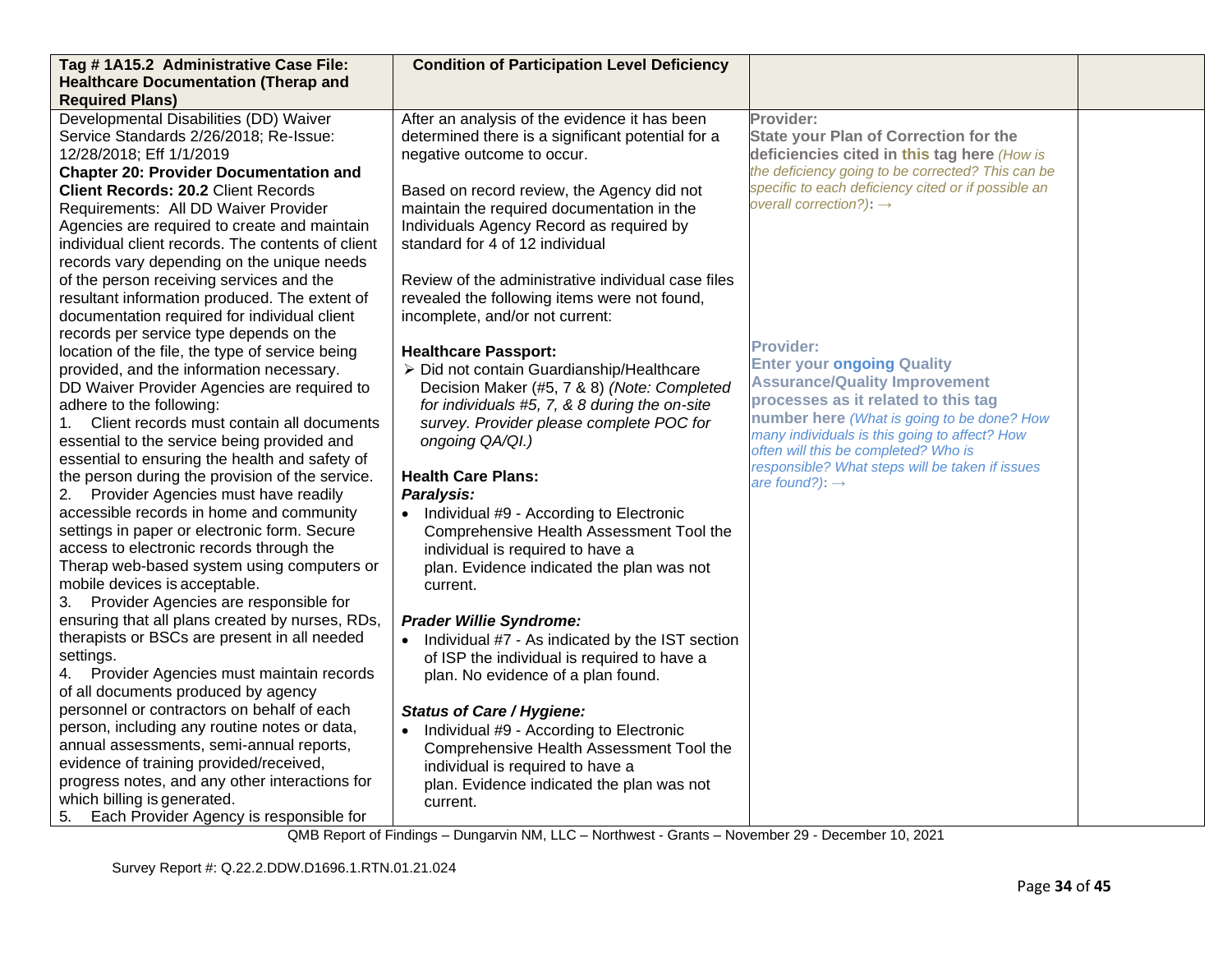maintaining the daily or other contact notes documenting the nature and frequency of service delivery, as well as data tracking only for the services provided by their agency.

6. The current Client File Matrix found in Appendix A Client File Matrix details the minimum requirements for records to be stored in agency office files, the delivery site, or with DSP while providing services in the community.

7. All records pertaining to JCMs must be retained permanently and must be made available to DDSD upon request, upon the termination or expiration of a provider agreement, or upon provider withdrawal from services.

**Chapter 3 Safeguards: 3.1.1** *Decision Consultation Process (DCP):* Health decisions are the sole domain of waiver participants, their guardians or healthcare decision makers. Participants and their healthcare decision makers can confidently make decisions that are compatible with their personal and cultural values. Provider Agencies are required to support the informed decision making of waiver participants by supporting access to medical consultation, information, and other available resources according to the following:

2. The DCP is used when a person or his/her guardian/healthcare decision maker has concerns, needs more information about health-related issues, or has decided not to follow all or part of an order, recommendation, or suggestion. This includes, but is not limited to:

a. medical orders or recommendations from the Primary Care Practitioner, Specialists or other licensed medical or healthcare practitioners such as a Nurse Practitioner (NP or CNP), Physician Assistant (PA) or Dentist;

# **Medical Emergency Response Plans:** *A1C Levels:*

• Individual #7 - According to Electronic Comprehensive Health Assessment Tool the individual is required to have a plan. Evidence indicated the plan was not current.

# *Aspiration:*

• Individual #9 - According to Electronic Comprehensive Health Assessment Tool the individual is required to have a plan. Evidence indicated the plan was not current.

# *Endocrine:*

• Individual #7 - According to Electronic Comprehensive Health Assessment Tool the individual is required to have a plan. Evidence indicated the plan was not current.

# *Falls:*

• Individual #7 - As indicated by the IST section of ISP the individual is required to have a plan. No evidence of a plan found.

# *Glucose Monitoring:*

• Individual #7 - According to Electronic Comprehensive Health Assessment Tool the individual is required to have a plan. Evidence indicated the plan was not current.

# *Paralysis:*

• Individual #9 - According to Electronic Comprehensive Health Assessment Tool the individual is required to have a plan. Evidence indicated the plan was not current.

# *Respiratory:*

• Individual #9 - According to Electronic Comprehensive Health Assessment Tool the individual is required to have a plan. Evidence indicated the plan was not current.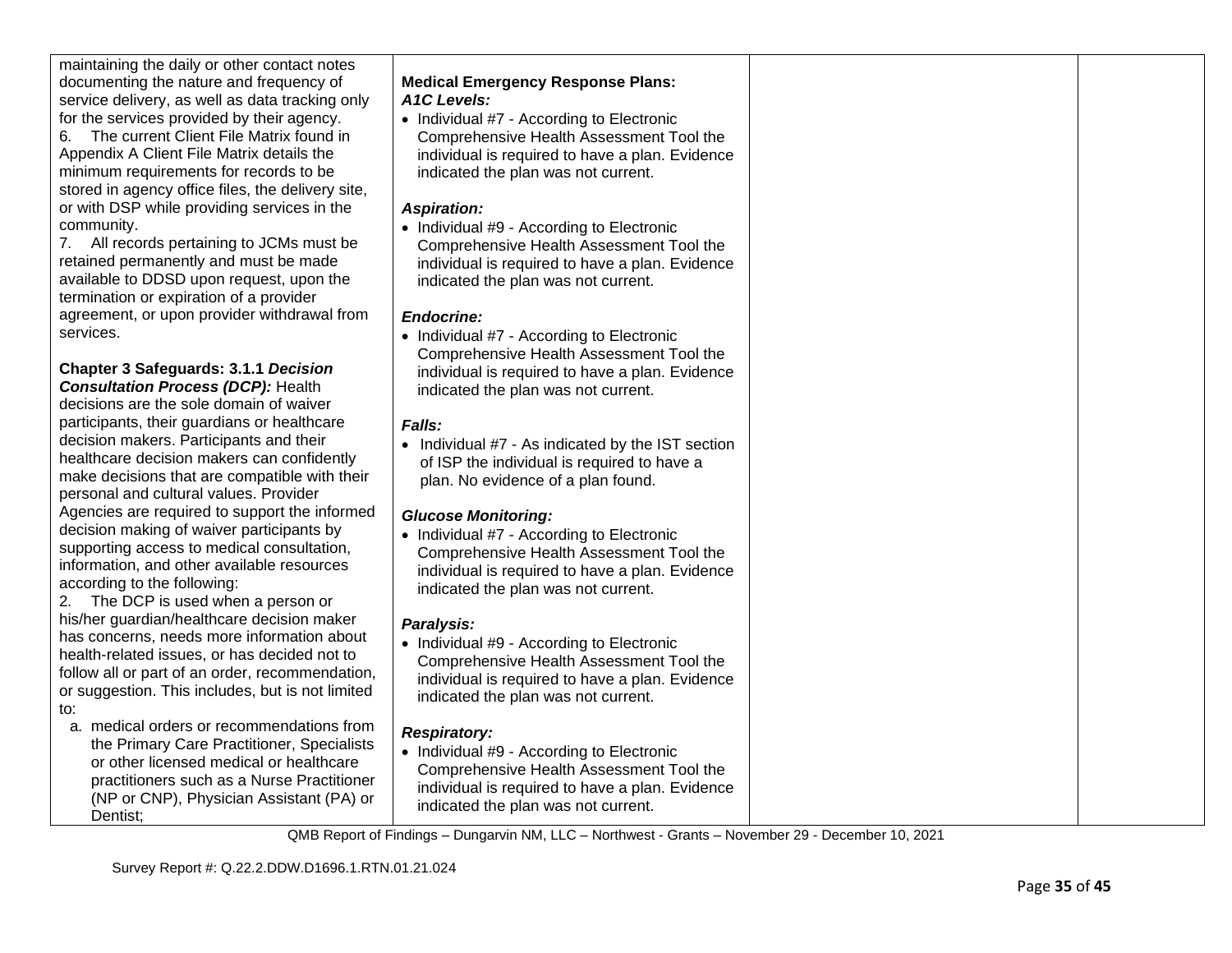| b. clinical recommendations made by<br>registered/licensed clinicians who are<br>either members of the IDT or clinicians<br>who have performed an evaluation such<br>as a video-fluoroscopy;<br>c. health related recommendations or<br>suggestions from oversight activities such<br>as the Individual Quality Review (IQR) or<br>other DOH review or oversight activities;<br>and<br>d. recommendations made through a<br>Healthcare Plan (HCP), including a<br><b>Comprehensive Aspiration Risk</b><br>Management Plan (CARMP), or another<br>plan. | <b>Nutritional Plan:</b><br>• Individual #7 - As indicated by the IST section<br>of ISP the individual is required to have a plan.<br>No evidence of a plan found. |  |
|--------------------------------------------------------------------------------------------------------------------------------------------------------------------------------------------------------------------------------------------------------------------------------------------------------------------------------------------------------------------------------------------------------------------------------------------------------------------------------------------------------------------------------------------------------|--------------------------------------------------------------------------------------------------------------------------------------------------------------------|--|
| 2. When the person/guardian disagrees with a<br>recommendation or does not agree with the<br>implementation of that recommendation,<br>Provider Agencies follow the DCP and attend<br>the meeting coordinated by the CM. During                                                                                                                                                                                                                                                                                                                        |                                                                                                                                                                    |  |
| this meeting:                                                                                                                                                                                                                                                                                                                                                                                                                                                                                                                                          |                                                                                                                                                                    |  |
| a. Providers inform the person/guardian of<br>the rationale for that recommendation,                                                                                                                                                                                                                                                                                                                                                                                                                                                                   |                                                                                                                                                                    |  |
| so that the benefit is made clear. This                                                                                                                                                                                                                                                                                                                                                                                                                                                                                                                |                                                                                                                                                                    |  |
| will be done in layman's terms and will                                                                                                                                                                                                                                                                                                                                                                                                                                                                                                                |                                                                                                                                                                    |  |
| include basic sharing of information                                                                                                                                                                                                                                                                                                                                                                                                                                                                                                                   |                                                                                                                                                                    |  |
| designed to assist the person/guardian                                                                                                                                                                                                                                                                                                                                                                                                                                                                                                                 |                                                                                                                                                                    |  |
| with understanding the risks and benefits<br>of the recommendation.                                                                                                                                                                                                                                                                                                                                                                                                                                                                                    |                                                                                                                                                                    |  |
| b. The information will be focused on the                                                                                                                                                                                                                                                                                                                                                                                                                                                                                                              |                                                                                                                                                                    |  |
| specific area of concern by the                                                                                                                                                                                                                                                                                                                                                                                                                                                                                                                        |                                                                                                                                                                    |  |
| person/guardian. Alternatives should be                                                                                                                                                                                                                                                                                                                                                                                                                                                                                                                |                                                                                                                                                                    |  |
| presented, when available, if the                                                                                                                                                                                                                                                                                                                                                                                                                                                                                                                      |                                                                                                                                                                    |  |
| guardian is interested in considering                                                                                                                                                                                                                                                                                                                                                                                                                                                                                                                  |                                                                                                                                                                    |  |
| other options for implementation.<br>c. Providers support the person/guardian to                                                                                                                                                                                                                                                                                                                                                                                                                                                                       |                                                                                                                                                                    |  |
| make an informed decision.                                                                                                                                                                                                                                                                                                                                                                                                                                                                                                                             |                                                                                                                                                                    |  |
| d. The decision made by the                                                                                                                                                                                                                                                                                                                                                                                                                                                                                                                            |                                                                                                                                                                    |  |
| person/guardian during the meeting is                                                                                                                                                                                                                                                                                                                                                                                                                                                                                                                  |                                                                                                                                                                    |  |
| accepted; plans are modified; and the                                                                                                                                                                                                                                                                                                                                                                                                                                                                                                                  |                                                                                                                                                                    |  |
| IDT honors this health decision in every                                                                                                                                                                                                                                                                                                                                                                                                                                                                                                               |                                                                                                                                                                    |  |
| setting.                                                                                                                                                                                                                                                                                                                                                                                                                                                                                                                                               |                                                                                                                                                                    |  |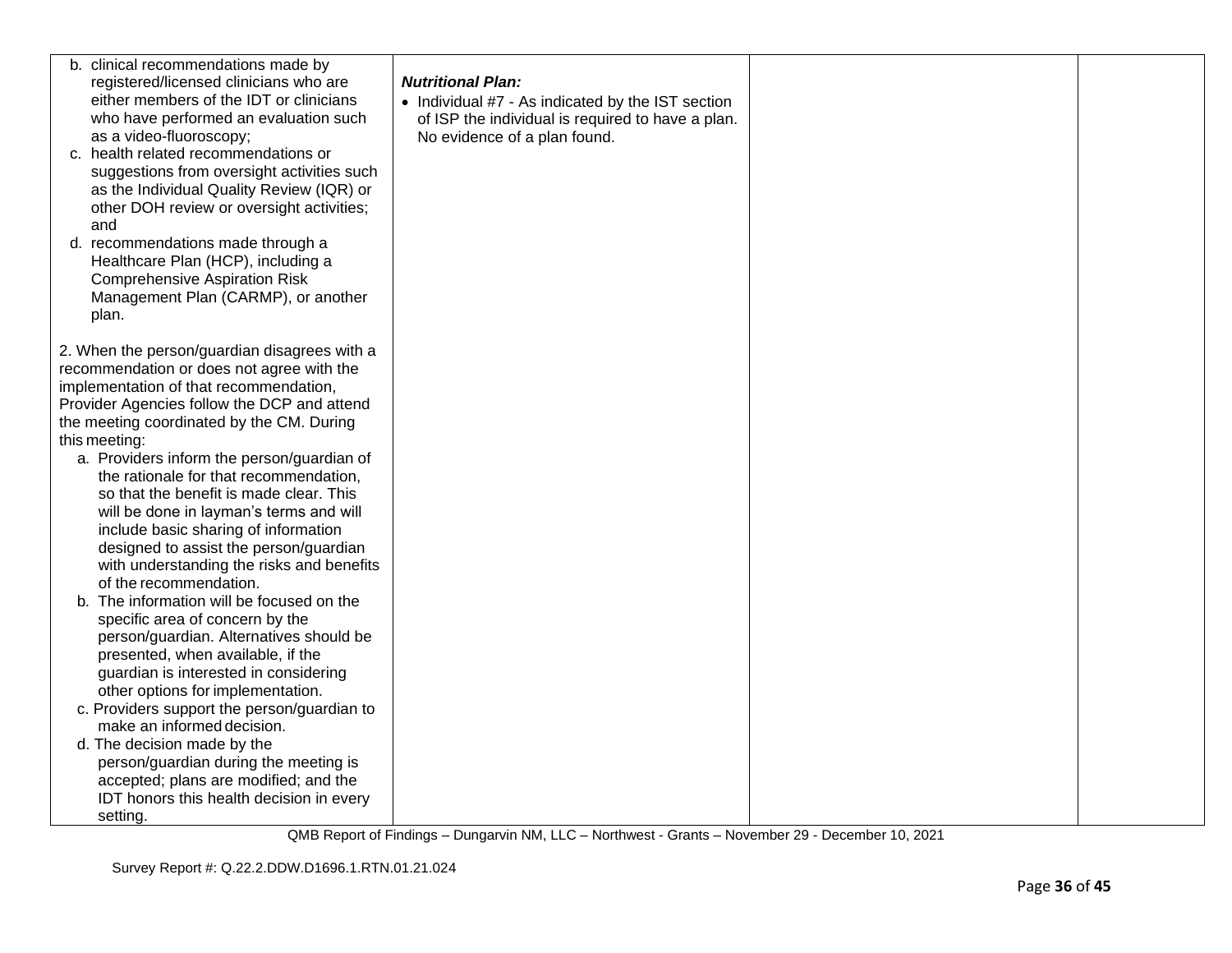| <b>Chapter 13 Nursing Services: 13.2.5</b>                                     |  |  |
|--------------------------------------------------------------------------------|--|--|
| <b>Electronic Nursing Assessment and</b>                                       |  |  |
| <b>Planning Process:</b> The nursing assessment                                |  |  |
| process includes several DDSD mandated                                         |  |  |
| tools: the electronic Comprehensive Nursing                                    |  |  |
| Assessment Tool (e-CHAT), the Aspiration                                       |  |  |
| Risk Screening Tool (ARST) and the                                             |  |  |
| Medication Administration Assessment Tool                                      |  |  |
| (MAAT). This process includes developing                                       |  |  |
| and training Health Care Plans and Medical                                     |  |  |
| Emergency Response Plans.                                                      |  |  |
| The following hierarchy is based on budgeted                                   |  |  |
| services and is used to identify which Provider                                |  |  |
| Agency nurse has primary responsibility for                                    |  |  |
| completion of the nursing assessment process                                   |  |  |
| and related subsequent planning and training.                                  |  |  |
| Additional communication and collaboration for                                 |  |  |
| planning specific to CCS or CIE services may                                   |  |  |
| be needed.                                                                     |  |  |
| The hierarchy for Nursing Assessment and                                       |  |  |
| Planning responsibilities is:<br>1. Living Supports: Supported Living, IMLS or |  |  |
| Family Living via ANS;                                                         |  |  |
| 2. Customized Community Supports- Group;                                       |  |  |
| and                                                                            |  |  |
| 3. Adult Nursing Services (ANS):                                               |  |  |
| a. for persons in Community Inclusion                                          |  |  |
| with health-related needs; or                                                  |  |  |
| if no residential services are budgeted<br>b.                                  |  |  |
| but assessment is desired and health                                           |  |  |
| needs may exist.                                                               |  |  |
|                                                                                |  |  |
| 13.2.6 The Electronic Comprehensive                                            |  |  |
| <b>Health Assessment Tool (e-CHAT)</b>                                         |  |  |
| 1. The e-CHAT is a nursing assessment. It                                      |  |  |
| may not be delegated by a licensed nurse to a                                  |  |  |
| non-licensed person.                                                           |  |  |
| 2. The nurse must see the person face-to-face                                  |  |  |
| to complete the nursing assessment.                                            |  |  |
| Additional information may be gathered from                                    |  |  |
| members of the IDT and other sources.                                          |  |  |
| 3. An e-CHAT is required for persons in FL,                                    |  |  |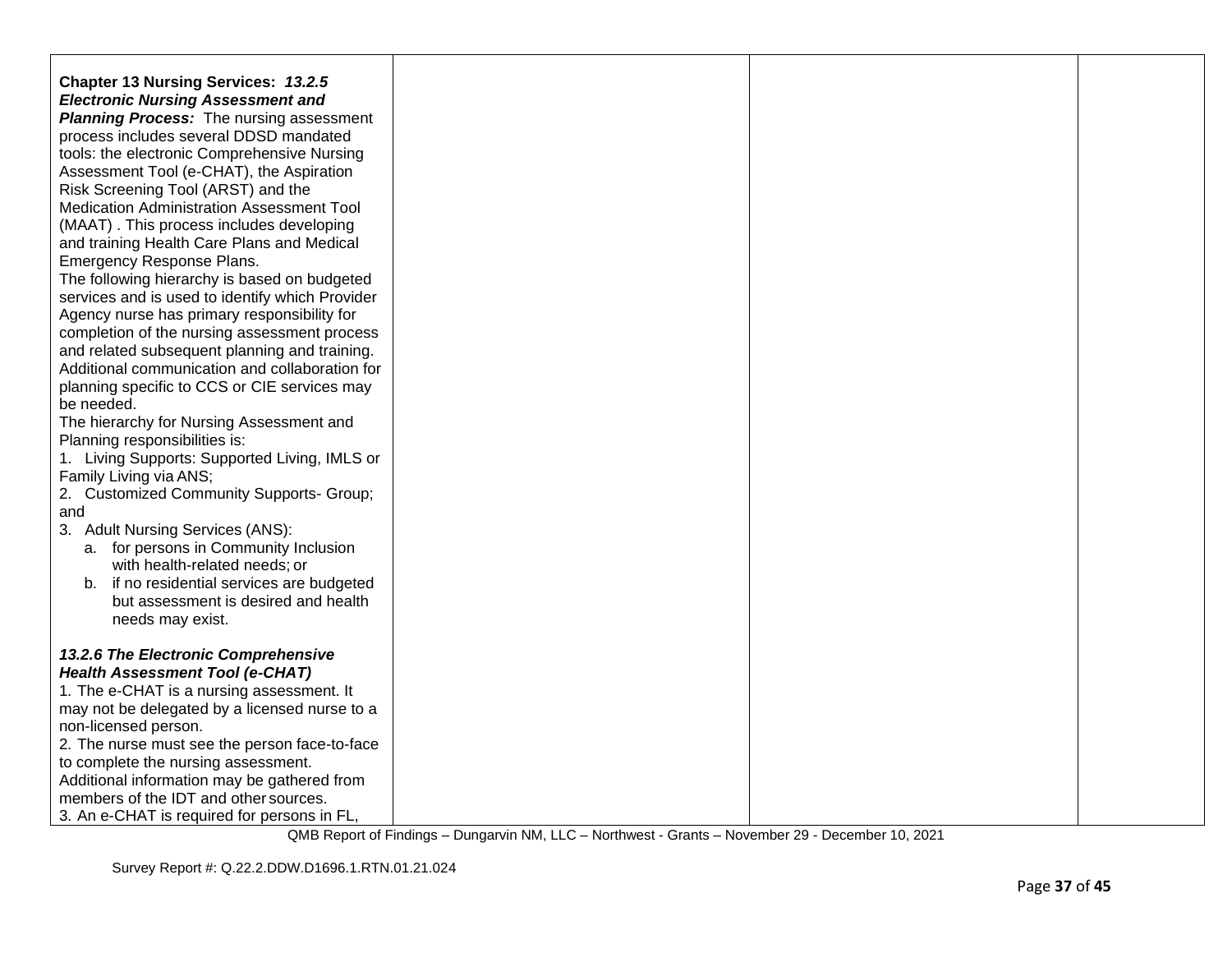| SL, IMLS, or CCS-Group. All other DD Waiver     |  |  |
|-------------------------------------------------|--|--|
| recipients may obtain an e-CHAT if needed or    |  |  |
| desired by adding ANS hours for assessment      |  |  |
| and consultation to their budget.               |  |  |
| 4. When completing the e-CHAT, the nurse is     |  |  |
| required to review and update the electronic    |  |  |
| record and consider the diagnoses,              |  |  |
| medications, treatments, and overall status of  |  |  |
| the person. Discussion with others may be       |  |  |
| needed to obtain critical information.          |  |  |
| 5. The nurse is required to complete all the e- |  |  |
| CHAT assessment questions and add               |  |  |
| additional pertinent information in all comment |  |  |
| sections.                                       |  |  |
|                                                 |  |  |
| 13.2.7 Aspiration Risk Management               |  |  |
| <b>Screening Tool (ARST)</b>                    |  |  |
|                                                 |  |  |
| <b>13.2.8 Medication Administration</b>         |  |  |
| <b>Assessment Tool (MAAT):</b>                  |  |  |
| 1. A licensed nurse completes the               |  |  |
| <b>DDSD Medication Administration</b>           |  |  |
| Assessment Tool (MAAT) at least two             |  |  |
| weeks before the annual ISP meeting.            |  |  |
| 2. After completion of the MAAT, the nurse      |  |  |
| will present recommendations regarding the      |  |  |
| level of assistance with medication delivery    |  |  |
| (AWMD) to the IDT. A copy of the MAAT will      |  |  |
| be sent to all the team members two weeks       |  |  |
| before the annual ISP meeting and the           |  |  |
| original MAAT will be retained in the Provider  |  |  |
| Agency records.                                 |  |  |
| 3. Decisions about medication delivery          |  |  |
| are made by the IDT to promote a                |  |  |
| person's maximum independence and               |  |  |
| community integration. The IDT will             |  |  |
| reach consensus regarding which                 |  |  |
| criteria the person meets, as indicated         |  |  |
| by the results of the MAAT and the              |  |  |
| nursing recommendations, and the                |  |  |
| decision is documented this in the ISP.         |  |  |
|                                                 |  |  |
| 13.2.9 Healthcare Plans (HCP):                  |  |  |
|                                                 |  |  |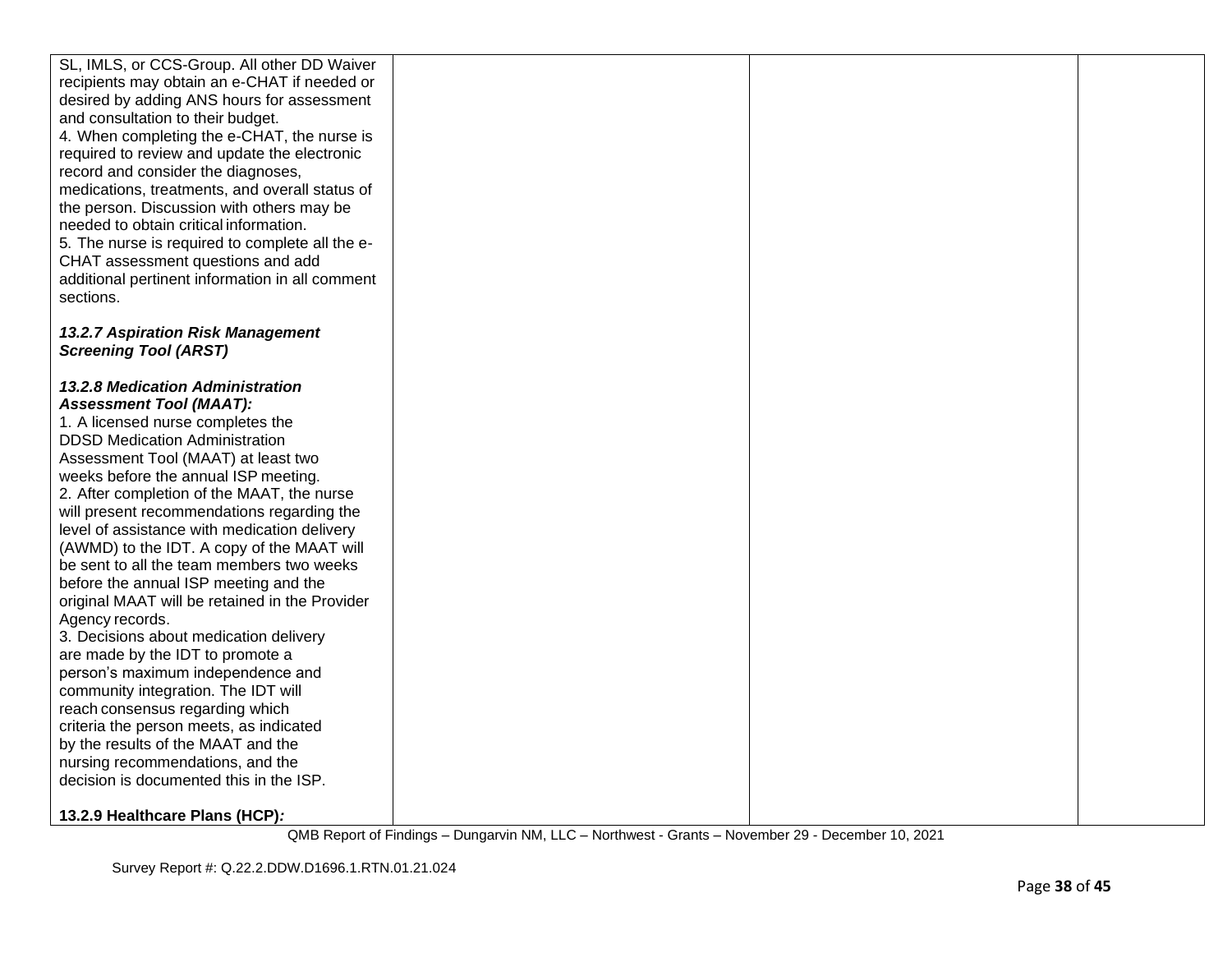| 1. At the nurse's discretion, based on prudent   |  |  |
|--------------------------------------------------|--|--|
| nursing practice, interim HCPs may be            |  |  |
| developed to address issues that must be         |  |  |
| implemented immediately after admission,         |  |  |
| readmission or change of medical condition to    |  |  |
| provide safe services prior to completion of the |  |  |
| e-CHAT and formal care planning process.         |  |  |
| This includes interim ARM plans for those        |  |  |
| persons newly identified at moderate or high     |  |  |
| risk for aspiration. All interim plans must be   |  |  |
| removed if the plan is no longer needed or       |  |  |
| when final HCP including CARMPs are in           |  |  |
| place to avoid duplication of plans.             |  |  |
| 2. In collaboration with the IDT, the agency     |  |  |
| nurse is required to create HCPs that address    |  |  |
| all the areas identified as required in the most |  |  |
| current e-CHAT summary report which is           |  |  |
| indicated by "R" in the HCP column. At the       |  |  |
| nurse's sole discretion, based on prudent        |  |  |
| nursing practice, HCPs may be combined           |  |  |
| where clinically appropriate. The nurse should   |  |  |
| use nursing judgment to determine whether to     |  |  |
| also include HCPs for any of the areas           |  |  |
| indicated by "C" on the e-CHAT summary           |  |  |
| report. The nurse may also create other HCPs     |  |  |
| plans that the nurse determines are warranted.   |  |  |
|                                                  |  |  |
| 13.2.10 Medical Emergency Response Plan          |  |  |
| (MERP):                                          |  |  |
| 1. The agency nurse is required to develop a     |  |  |
| Medical Emergency Response Plan (MERP)           |  |  |
| for all conditions marked with an "R" in the e-  |  |  |
| CHAT summary report. The agency nurse            |  |  |
| should use her/his clinical judgment and input   |  |  |
| from the Interdisciplinary Team (IDT) to         |  |  |
| determine whether shown as "C" in the e-         |  |  |
| CHAT summary report or other conditions also     |  |  |
| warrant a MERP.                                  |  |  |
| 2. MERPs are required for persons who have       |  |  |
| one or more conditions or illnesses that         |  |  |
| present a likely potential to become a life-     |  |  |
| threatening situation.                           |  |  |
|                                                  |  |  |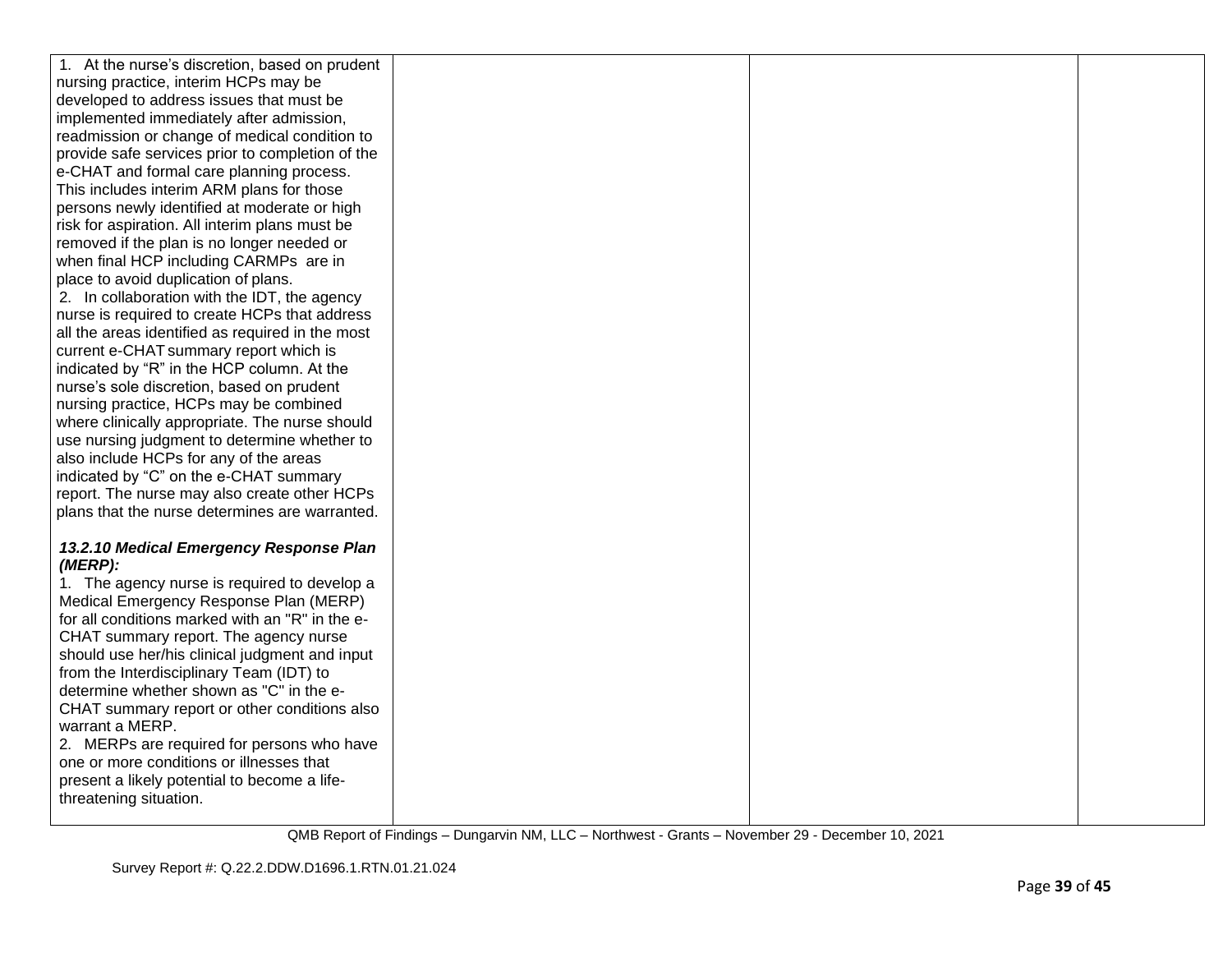| <b>Chapter 20: Provider Documentation and</b>   |  |  |
|-------------------------------------------------|--|--|
| Client Records: 20.5.3 Health Passport and      |  |  |
| <b>Physician Consultation Form: All Primary</b> |  |  |
| and Secondary Provider Agencies must use        |  |  |
| the Health Passport and Physician               |  |  |
| Consultation form from the Therap system.       |  |  |
| This standardized document contains             |  |  |
| individual, physician and emergency contact     |  |  |
| information, a complete list of current medical |  |  |
| diagnoses, health and safety risk factors,      |  |  |
| allergies, and information regarding insurance, |  |  |
| guardianship, and advance directives. The       |  |  |
| Health Passport also includes a standardized    |  |  |
| form to use at medical appointments called the  |  |  |
| Physician Consultation form.                    |  |  |
|                                                 |  |  |
|                                                 |  |  |
|                                                 |  |  |
|                                                 |  |  |
|                                                 |  |  |
|                                                 |  |  |
|                                                 |  |  |
|                                                 |  |  |
|                                                 |  |  |
|                                                 |  |  |
|                                                 |  |  |
|                                                 |  |  |
|                                                 |  |  |
|                                                 |  |  |
|                                                 |  |  |
|                                                 |  |  |
|                                                 |  |  |
|                                                 |  |  |
|                                                 |  |  |
|                                                 |  |  |
|                                                 |  |  |
|                                                 |  |  |
|                                                 |  |  |
|                                                 |  |  |
|                                                 |  |  |
|                                                 |  |  |
|                                                 |  |  |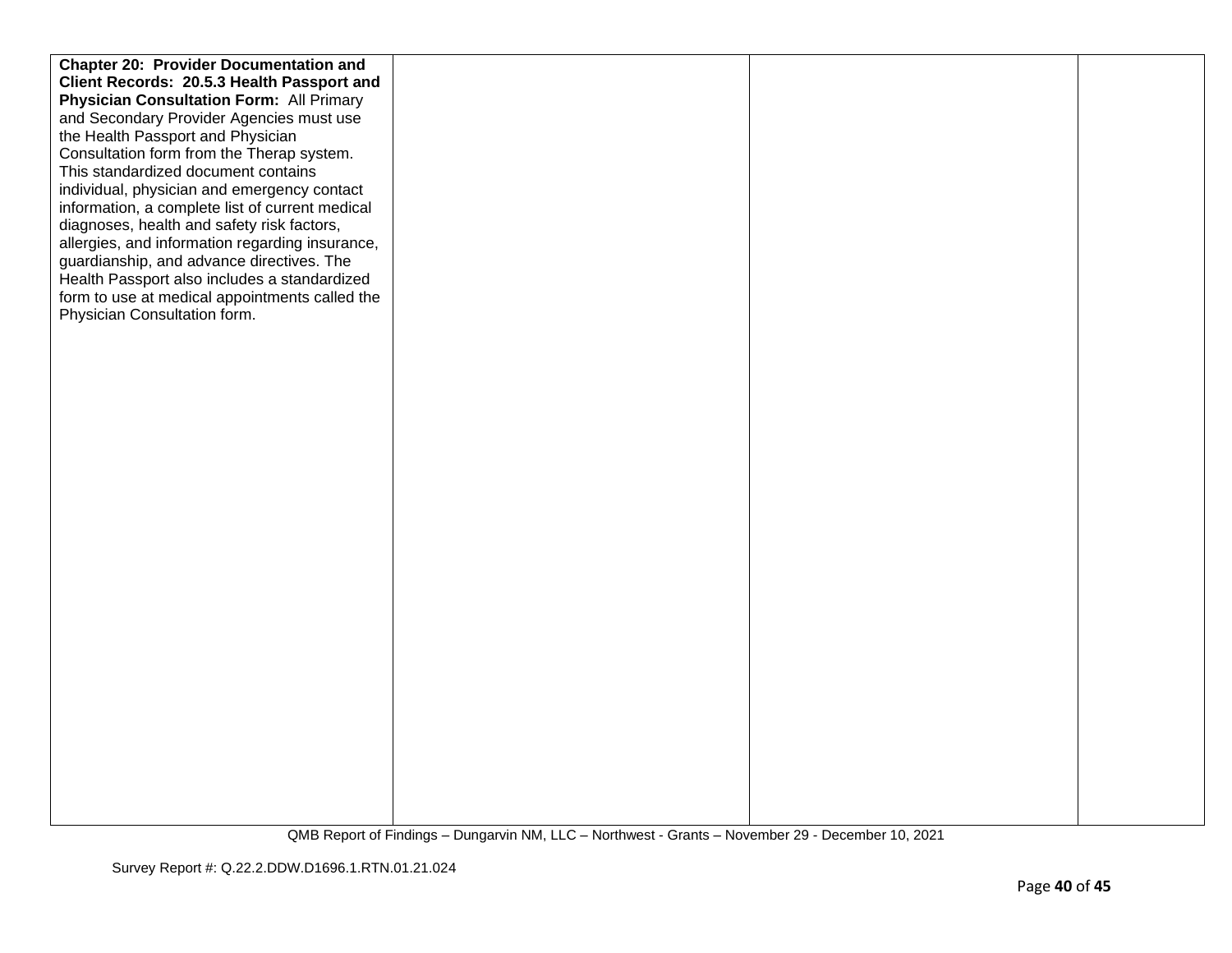| Tag # LS25 Residential Health & Safety<br>(Supported Living / Family Living /                                                                                                                                                                                                                                                                                                                                                                                                                                                                                                                                                                                                                                                                                  | <b>Standard Level Deficiency</b>                                                                                                                                                                                                                                                                                                                                                    |                                                                                                                                                                                                                                                                                                                                                              |  |
|----------------------------------------------------------------------------------------------------------------------------------------------------------------------------------------------------------------------------------------------------------------------------------------------------------------------------------------------------------------------------------------------------------------------------------------------------------------------------------------------------------------------------------------------------------------------------------------------------------------------------------------------------------------------------------------------------------------------------------------------------------------|-------------------------------------------------------------------------------------------------------------------------------------------------------------------------------------------------------------------------------------------------------------------------------------------------------------------------------------------------------------------------------------|--------------------------------------------------------------------------------------------------------------------------------------------------------------------------------------------------------------------------------------------------------------------------------------------------------------------------------------------------------------|--|
| <b>Intensive Medical Living)</b>                                                                                                                                                                                                                                                                                                                                                                                                                                                                                                                                                                                                                                                                                                                               |                                                                                                                                                                                                                                                                                                                                                                                     |                                                                                                                                                                                                                                                                                                                                                              |  |
| Developmental Disabilities (DD) Waiver<br>Service Standards 2/26/2018; Re-Issue:<br>12/28/2018; Eff 1/1/2019<br><b>Chapter 10: Living Care Arrangements</b><br>(LCA) 10.3.6 Requirements for Each<br>Residence: Provider Agencies must assure<br>that each residence is clean, safe, and<br>comfortable, and each residence<br>accommodates individual daily living, social<br>and leisure activities. In addition, the Provider<br>Agency must ensure the residence:<br>1. has basic utilities, i.e., gas, power, water,                                                                                                                                                                                                                                      | Based on observation, the Agency did not<br>ensure that each individuals' residence met all<br>requirements within the standard for 2 of 10<br>Living Care Arrangement residences.<br>Review of the residential records and<br>observation of the residence revealed the<br>following items were not found, not functioning or<br>incomplete:<br><b>Family Living Requirements:</b> | Provider:<br><b>State your Plan of Correction for the</b><br>deficiencies cited in this tag here (How is<br>the deficiency going to be corrected? This can be<br>specific to each deficiency cited or if possible an<br>overall correction?): $\rightarrow$                                                                                                  |  |
| and telephone;<br>2. has a battery operated or electric smoke<br>detectors or a sprinkler system, carbon<br>monoxide detectors, and fire extinguisher;<br>has a general-purpose first aid kit;<br>3.<br>has accessible written documentation of<br>4.<br>evacuation drills occurring at least three times<br>a year overall, one time a year for each shift;<br>5. has water temperature that does not                                                                                                                                                                                                                                                                                                                                                         | • Poison Control Phone Number (#2, 10)                                                                                                                                                                                                                                                                                                                                              | <b>Provider:</b><br><b>Enter your ongoing Quality</b><br><b>Assurance/Quality Improvement</b><br>processes as it related to this tag<br>number here (What is going to be done? How<br>many individuals is this going to affect? How<br>often will this be completed? Who is<br>responsible? What steps will be taken if issues<br>are found?): $\rightarrow$ |  |
| exceed a safe temperature (110 <sup>0</sup> F);<br>6. has safe storage of all medications with<br>dispensing instructions for each person that<br>are consistent with the Assistance with<br>Medication (AWMD) training or each person's<br>ISP;<br>7. has an emergency placement plan for<br>relocation of people in the event of an<br>emergency evacuation that makes the<br>residence unsuitable for occupancy;<br>8. has emergency evacuation procedures<br>that address, but are not limited to, fire,<br>chemical and/or hazardous waste spills, and<br>flooding;<br>9. supports environmental modifications and<br>assistive technology devices, including<br>modifications to the bathroom (i.e., shower<br>chairs, grab bars, walk in shower, raised |                                                                                                                                                                                                                                                                                                                                                                                     |                                                                                                                                                                                                                                                                                                                                                              |  |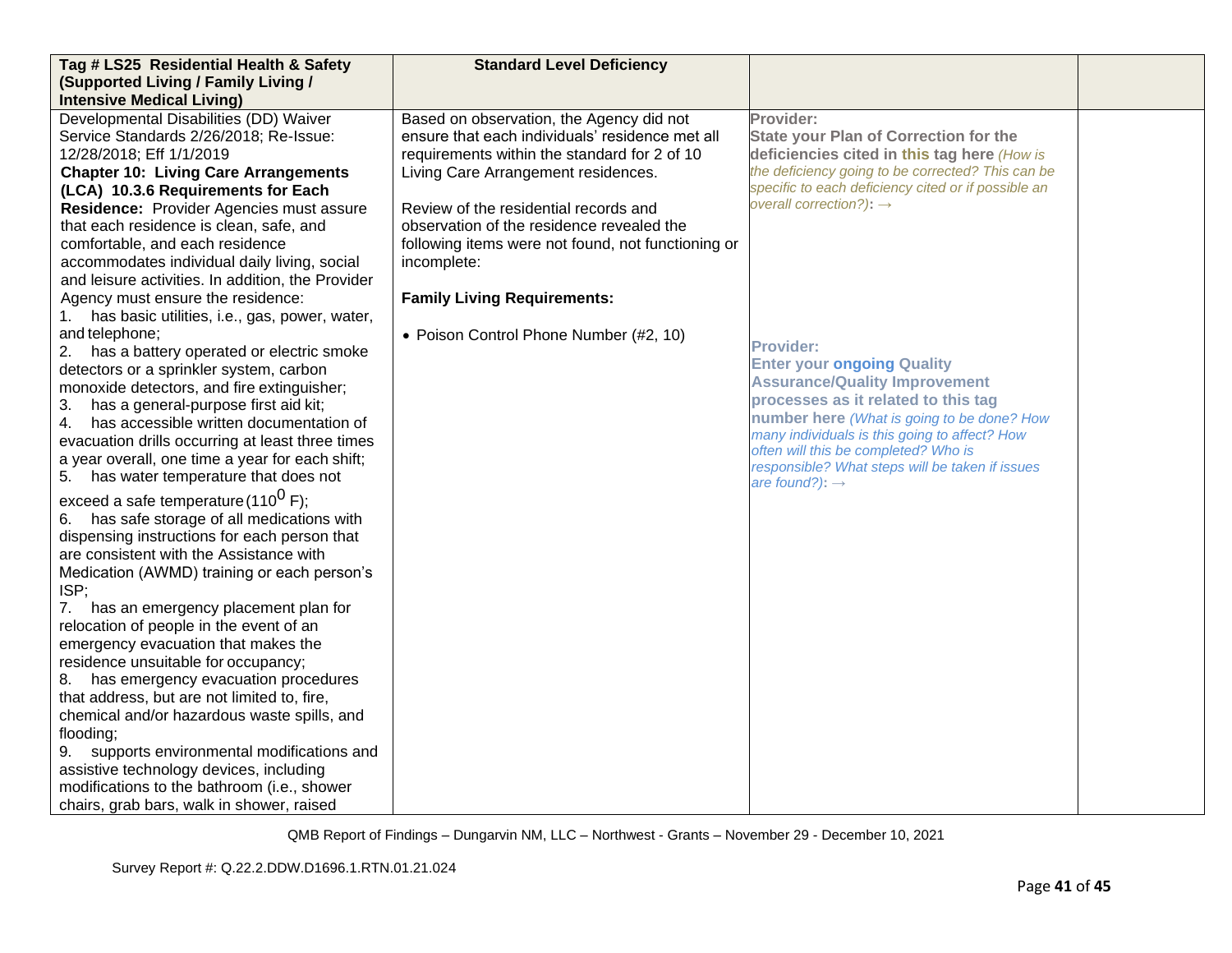| toilets, etc.) based on the unique needs of the<br>individual in consultation with the IDT;<br>10. has or arranges for necessary equipment<br>for bathing and transfers to support health and<br>safety with consultation from therapists as<br>needed;<br>11. has the phone number for poison control<br>within line of site of the telephone;<br>12. has general household appliances, and<br>kitchen and dining utensils;<br>13. has proper food storage and cleaning<br>supplies;<br>14. has adequate food for three meals a day<br>and individual preferences; and<br>15. has at least two bathrooms for residences<br>with more than two residents. |  |  |
|-----------------------------------------------------------------------------------------------------------------------------------------------------------------------------------------------------------------------------------------------------------------------------------------------------------------------------------------------------------------------------------------------------------------------------------------------------------------------------------------------------------------------------------------------------------------------------------------------------------------------------------------------------------|--|--|
|                                                                                                                                                                                                                                                                                                                                                                                                                                                                                                                                                                                                                                                           |  |  |
|                                                                                                                                                                                                                                                                                                                                                                                                                                                                                                                                                                                                                                                           |  |  |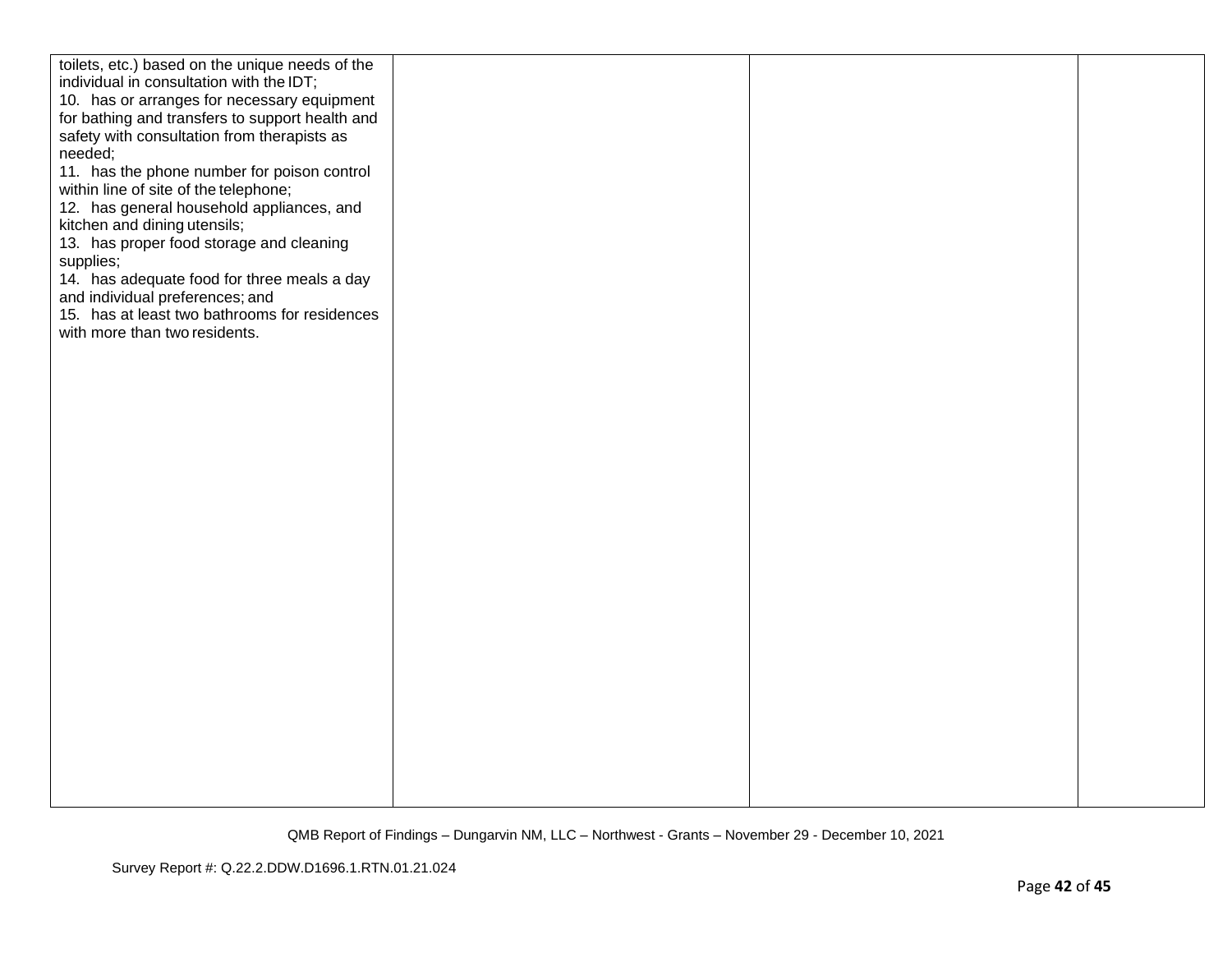| <b>Standard of Care</b>                                                                          | <b>Deficiencies</b>                                                                                                                                   | <b>Agency Plan of Correction, On-going</b><br><b>QA/QI and Responsible Party</b>                         | <b>Completion</b><br><b>Date</b> |
|--------------------------------------------------------------------------------------------------|-------------------------------------------------------------------------------------------------------------------------------------------------------|----------------------------------------------------------------------------------------------------------|----------------------------------|
|                                                                                                  | Service Domain: Medicaid Billing/Reimbursement - State financial oversight exists to assure that claims are coded and paid for in accordance with the |                                                                                                          |                                  |
| reimbursement methodology specified in the approved waiver.                                      |                                                                                                                                                       |                                                                                                          |                                  |
| Tag # IS30 Customized Community                                                                  | <b>Standard Level Deficiency</b>                                                                                                                      |                                                                                                          |                                  |
| <b>Supports Reimbursement (Modified by</b>                                                       |                                                                                                                                                       |                                                                                                          |                                  |
| IRF)                                                                                             |                                                                                                                                                       |                                                                                                          |                                  |
| Developmental Disabilities (DD) Waiver                                                           | Based on record review, the Agency did not                                                                                                            | Provider:                                                                                                |                                  |
| Service Standards 2/26/2018; Re-Issue:                                                           | provide written or electronic documentation as                                                                                                        | <b>State your Plan of Correction for the</b>                                                             |                                  |
| 12/28/2018; Eff 1/1/2019                                                                         | evidence for each unit billed for Customized                                                                                                          | deficiencies cited in this tag here (How is                                                              |                                  |
| <b>Chapter 21: Billing Requirements: 21.4</b>                                                    | Community Supports for 3 of 12 individuals.                                                                                                           | the deficiency going to be corrected? This can be<br>specific to each deficiency cited or if possible an |                                  |
| <b>Recording Keeping and Documentation</b>                                                       |                                                                                                                                                       | overall correction?): $\rightarrow$                                                                      |                                  |
| <b>Requirements: DD Waiver Provider Agencies</b>                                                 | Individual #10                                                                                                                                        |                                                                                                          |                                  |
| must maintain all records necessary to                                                           | August 2021                                                                                                                                           |                                                                                                          |                                  |
| demonstrate proper provision of services for<br>Medicaid billing. At a minimum, Provider         | • The Agency billed 7 units of Customized                                                                                                             |                                                                                                          |                                  |
| Agencies must adhere to the following:                                                           | Community Supports (Group) (T2021 HB-<br>U9) on 8/18/2021. No documentation was                                                                       |                                                                                                          |                                  |
| The level and type of service<br>1.                                                              | found on 8/18/2021 to justify the 7 units                                                                                                             |                                                                                                          |                                  |
| provided must be supported in the                                                                | billed.                                                                                                                                               |                                                                                                          |                                  |
| ISP and have an approved budget                                                                  |                                                                                                                                                       |                                                                                                          |                                  |
| prior to service delivery and billing.                                                           | Individual #12                                                                                                                                        | <b>Provider:</b>                                                                                         |                                  |
| Comprehensive documentation of direct<br>2.                                                      | August 2021                                                                                                                                           | <b>Enter your ongoing Quality</b>                                                                        |                                  |
| service delivery must include, at a minimum:                                                     | • The Agency billed 20 units of Customized                                                                                                            | <b>Assurance/Quality Improvement</b>                                                                     |                                  |
| a. the agency name;                                                                              | Community Supports (Group) (T2021 HB-                                                                                                                 | processes as it related to this tag                                                                      |                                  |
| the name of the recipient of the service;<br>b.                                                  | U7) on 8/2/2021. Documentation received                                                                                                               | number here (What is going to be done? How                                                               |                                  |
| the location of theservice;<br>c.                                                                | accounted for 8 units.                                                                                                                                | many individuals is this going to affect? How                                                            |                                  |
| the date of the service;<br>d.                                                                   |                                                                                                                                                       | often will this be completed? Who is<br>responsible? What steps will be taken if issues                  |                                  |
| the type of service;<br>е.                                                                       | • The Agency billed 12 units of Customized                                                                                                            | are found?): $\rightarrow$                                                                               |                                  |
| the start and end times of theservice;<br>t.                                                     | Community Supports (Group) (T2021 HB-                                                                                                                 |                                                                                                          |                                  |
| the signature and title of each staff<br>a.                                                      | U9) on 8/2/2021. Documentation received                                                                                                               |                                                                                                          |                                  |
| member who documents their time; and                                                             | accounted for 2 units.                                                                                                                                |                                                                                                          |                                  |
| h. the nature of services.                                                                       |                                                                                                                                                       |                                                                                                          |                                  |
| 3. A Provider Agency that receives payment                                                       | Individual #13                                                                                                                                        |                                                                                                          |                                  |
| for treatment, services, or goods must retain                                                    | September 2021                                                                                                                                        |                                                                                                          |                                  |
| all medical and business records for a period                                                    | • The Agency billed 28 units of Customized                                                                                                            |                                                                                                          |                                  |
| of at least six years from the last payment                                                      | Community Supports (Group) (T2021 HB-                                                                                                                 |                                                                                                          |                                  |
| date, until ongoing audits are settled, or until<br>involvement of the state Attorney General is | U9) on 9/7/2021. No documentation was                                                                                                                 |                                                                                                          |                                  |
| completed regarding settlement of any claim,                                                     | found on 9/7/2021 to justify the 28 units                                                                                                             |                                                                                                          |                                  |
| whichever is longer.                                                                             | billed. (Removed by IRF 2.2022)                                                                                                                       |                                                                                                          |                                  |
| 4. A Provider Agency that receives payment                                                       |                                                                                                                                                       |                                                                                                          |                                  |
| for treatment, services or goods must retain all                                                 | • The Agency billed 28 units of Customized                                                                                                            |                                                                                                          |                                  |
|                                                                                                  | Community Supports (Individual) (H2021                                                                                                                |                                                                                                          |                                  |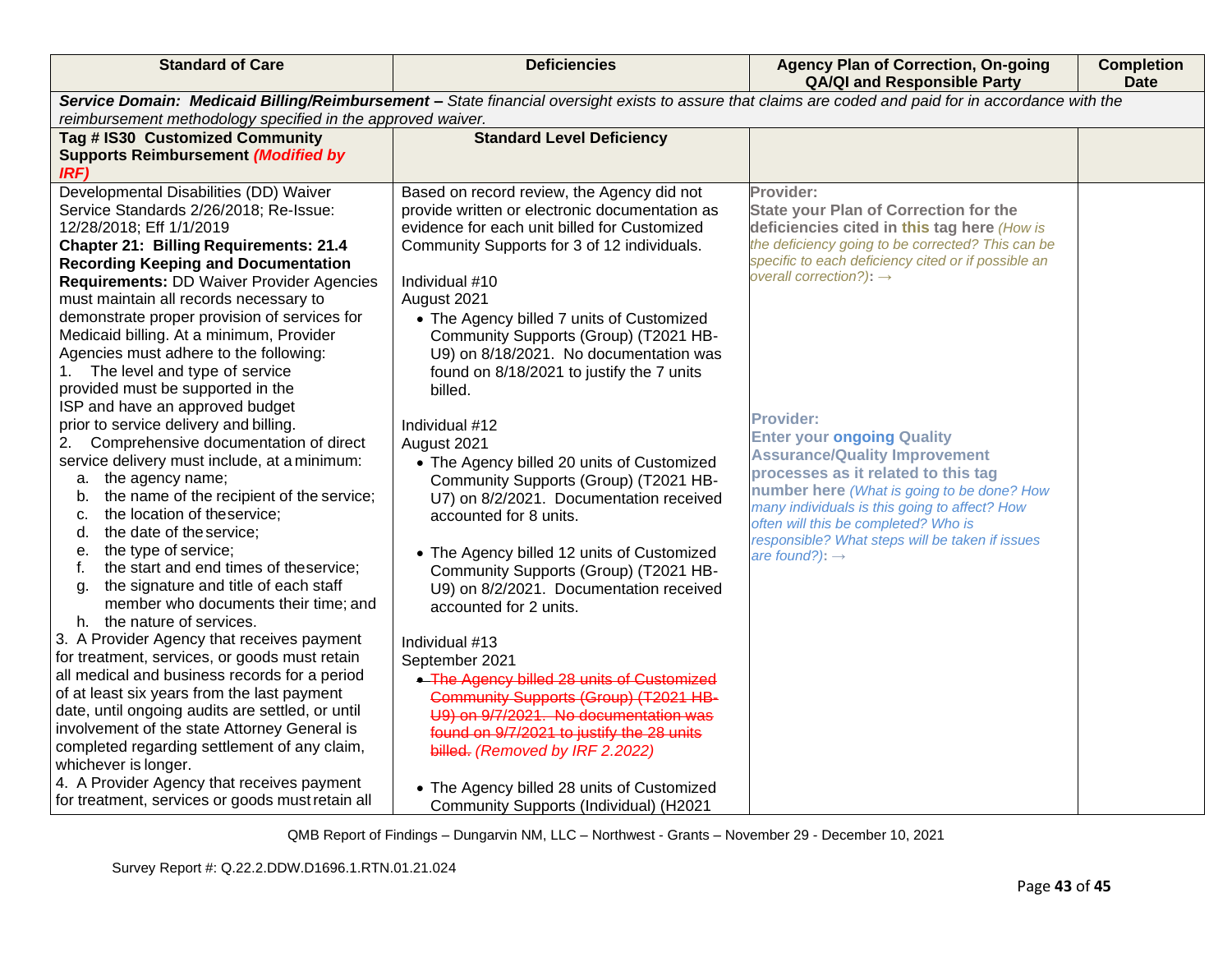| medical and business records relating to any<br>of the following for a period of at least six<br>years from the payment date:<br>a. treatment or care of any eligible<br>recipient;<br>b. services or goods provided to any<br>eligible recipient;<br>amounts paid by MAD on behalf of any<br>c.<br>eligible recipient; and<br>d. any records required by MAD for the<br>administration of Medicaid.                 | HB-U1) on 9/17/2021. Documentation<br>reviewed on 9/17/2021 did not account for<br>CCS-I activities, however accounted for 28<br>units of CCS-G. Review of notes indicated<br>that the individual participated in group<br>activities versus individual activities, as<br>outlined by the DDW Standards. |  |
|----------------------------------------------------------------------------------------------------------------------------------------------------------------------------------------------------------------------------------------------------------------------------------------------------------------------------------------------------------------------------------------------------------------------|----------------------------------------------------------------------------------------------------------------------------------------------------------------------------------------------------------------------------------------------------------------------------------------------------------|--|
| 21.9 Billable Units: The unit of billing<br>depends on the service type. The unit may be<br>a 15-minute interval, a daily unit, a monthly unit<br>or a dollar amount. The unit of billing is<br>identified in the current DD Waiver Rate Table.<br>Provider Agencies must correctly report<br>service units.                                                                                                         |                                                                                                                                                                                                                                                                                                          |  |
| 21.9.1 Requirements for Daily Units: For<br>services billed in daily units, Provider Agencies<br>must adhere to the following:<br>1. A day is considered 24 hours from midnight<br>to midnight.<br>2. If 12 or fewer hours of service are<br>provided, then one-half unit shall be billed.<br>A whole unit can be billed if more than 12<br>hours of service is provided during a 24-<br>hour period.                |                                                                                                                                                                                                                                                                                                          |  |
| 3. The maximum allowable billable units<br>cannot exceed 340 calendar days per ISP<br>year or 170 calendar days per six months.<br>4. When a person transitions from one<br>Provider Agency to another during the ISP<br>year, a standard formula to calculate the<br>units billed by each Provider Agency must be<br>applied as follows:<br>a. The discharging Provider Agency<br>bills the number of calendar days |                                                                                                                                                                                                                                                                                                          |  |
| that services were provided<br>multiplied by .93 (93%).<br>b. The receiving Provider Agency bills the                                                                                                                                                                                                                                                                                                                |                                                                                                                                                                                                                                                                                                          |  |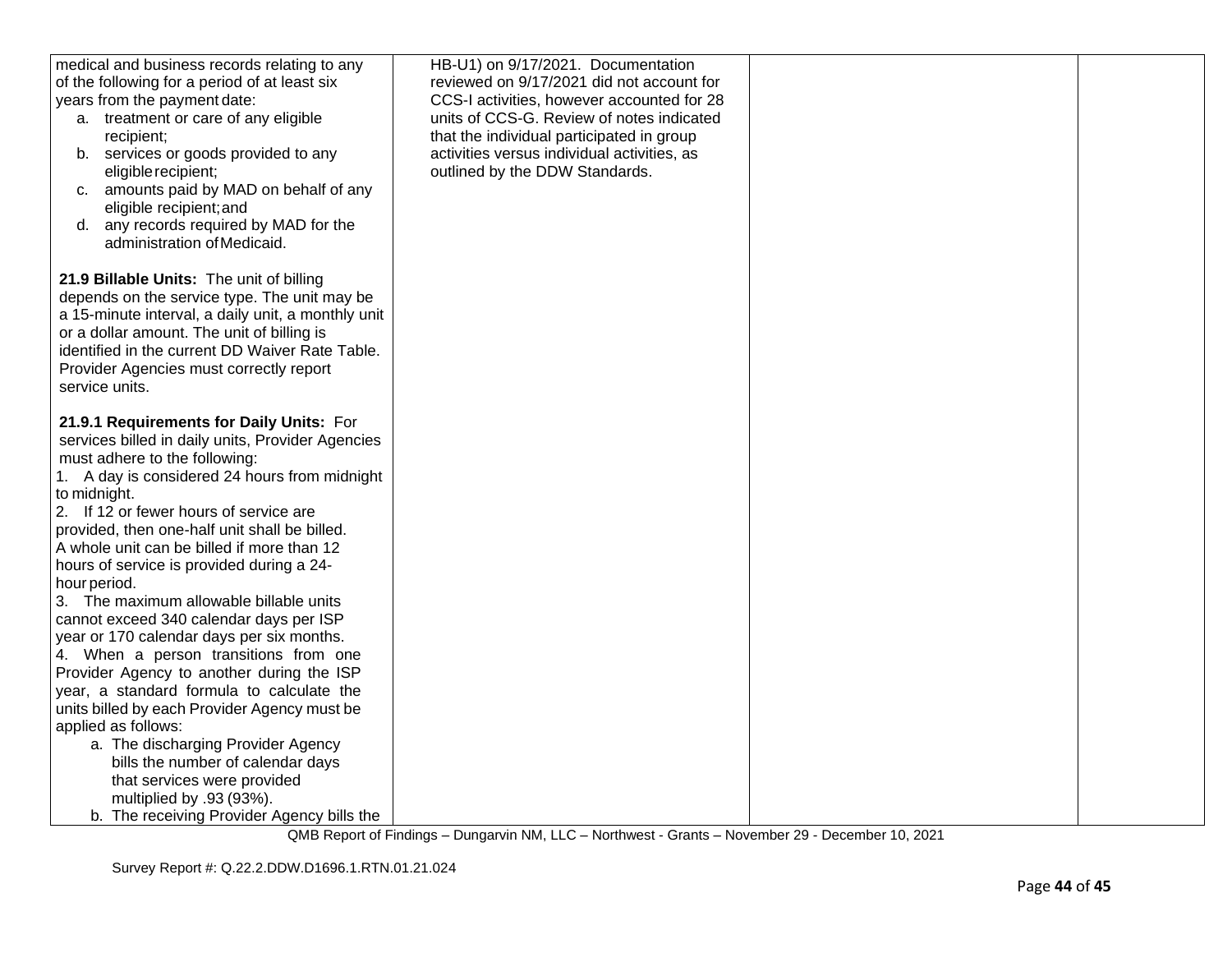| remaining days up to 340 for the ISP<br>year.                                                |  |  |
|----------------------------------------------------------------------------------------------|--|--|
|                                                                                              |  |  |
| 21.9.2 Requirements for Monthly Units: For                                                   |  |  |
| services billed in monthly units, a Provider                                                 |  |  |
| Agency must adhere to the following:                                                         |  |  |
| 1. A month is considered a period of 30                                                      |  |  |
| calendar days.                                                                               |  |  |
| 2. At least one hour of face-to-face                                                         |  |  |
| billable services shall be provided during                                                   |  |  |
| a calendar month where any portion of a                                                      |  |  |
| monthly unit is billed.                                                                      |  |  |
| 3. Monthly units can be prorated by a half unit.<br>4. Agency transfers not occurring at the |  |  |
| beginning of the 30-day interval are required                                                |  |  |
| to be coordinated in the middle of the 30-day                                                |  |  |
| interval so that the discharging and receiving                                               |  |  |
| agency receive a half unit.                                                                  |  |  |
|                                                                                              |  |  |
| 21.9.3 Requirements for 15-minute and                                                        |  |  |
| hourly units: For services billed in 15-minute                                               |  |  |
| or hourly intervals, Provider Agencies must                                                  |  |  |
| adhere to the following:                                                                     |  |  |
| 1. When time spent providing the service                                                     |  |  |
| is not exactly 15 minutes or one hour,                                                       |  |  |
| Provider Agencies are responsible for                                                        |  |  |
| reporting time correctly following NMAC                                                      |  |  |
| 8.302.2.                                                                                     |  |  |
| 2. Services that last in their entirety less than                                            |  |  |
| eight minutes cannot be billed.                                                              |  |  |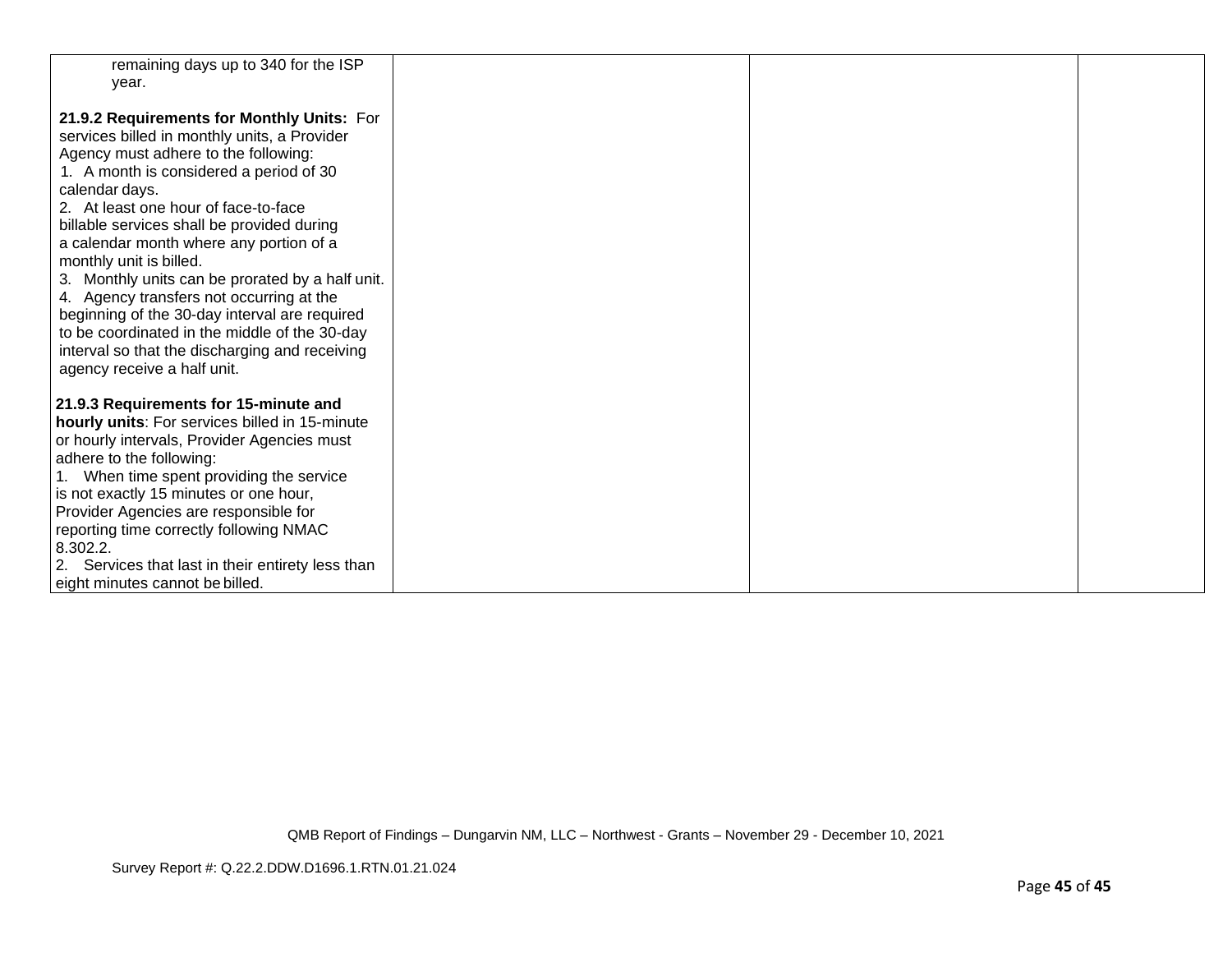**NEW MEXICO Department of Health Division of Health Improvement** 

DAVID R. SCRASE, M.D. **Acting Cabinet Secretary** 

| Date:                               | March 30, 2022                                                                                                                                               |
|-------------------------------------|--------------------------------------------------------------------------------------------------------------------------------------------------------------|
| To:                                 | Bernadine Leekela, Area Director                                                                                                                             |
| Provider:<br>Address:<br>State/Zip: | Dungarvin New Mexico, LLC<br>2309 Renard Place SE, Suite 205<br>Albuquerque, New Mexico, 87106                                                               |
| E-mail Address:                     | bleekela@dungarvin.com<br>scgood@dungarvin.com<br><u>bmyers@dungarvin.com</u><br>Ikress@dungarvin.com                                                        |
| Region:<br>Survey Date:             | Northwest (Grants)<br>November 29 - December 10, 2021                                                                                                        |
| Program Surveyed:                   | Developmental Disabilities Waiver                                                                                                                            |
| Service Surveyed:                   | 2018: Supported Living, Family Living, Customized In-Home Supports,<br>Customized Community Supports, and Community Integrated<br><b>Employment Services</b> |
| Survey Type:                        | Routine                                                                                                                                                      |

Dear Ms. Leekela:

The Division of Health Improvement/Quality Management Bureau has received, reviewed and approved the supporting documents you submitted for your Plan of Correction. The documents you provided verified that all previously cited survey Deficiencies have been corrected.

# **The Plan of Correction process is now complete.**

# **Furthermore, your agency is now determined to be in Compliance with all Conditions of Participation.**

To maintain ongoing compliance with standards and regulations, continue to use the Quality Assurance (self-auditing) processes you described in your Plan of Correction.

Consistent use of these Quality Assurance processes will enable you to identify and promptly respond to problems, enhance your service delivery, and result in fewer deficiencies cited in future QMB surveys.

Thank you for your cooperation with the Plan of Correction process, for striving to come into compliance with standards and regulations, and for helping to provide the health, safety and personal growth of the people you serve.